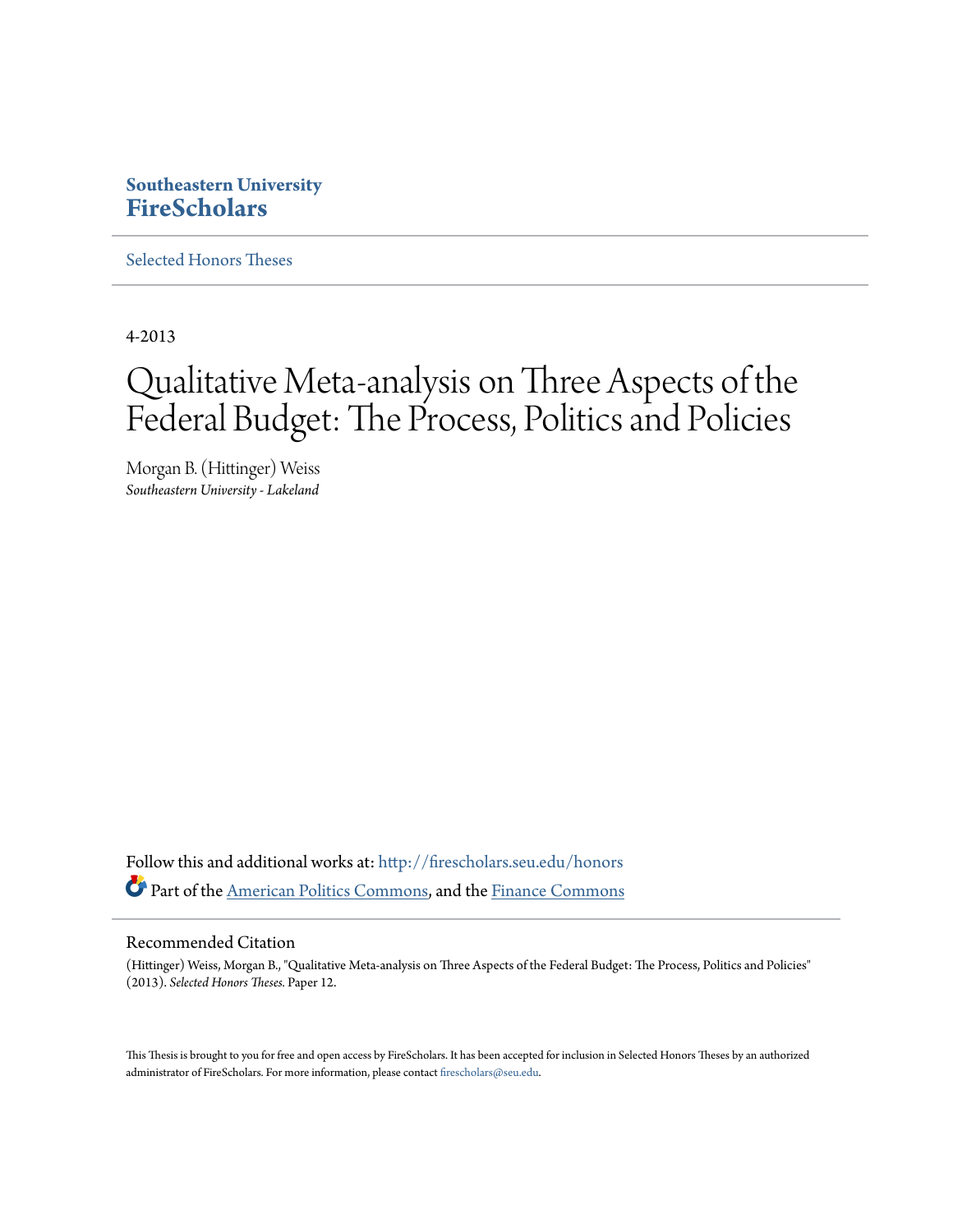Qualitative Meta-analysis on Three Aspects of the Federal Budget:

The Process, Politics, and Policies

Morgan Hittinger

Southeastern University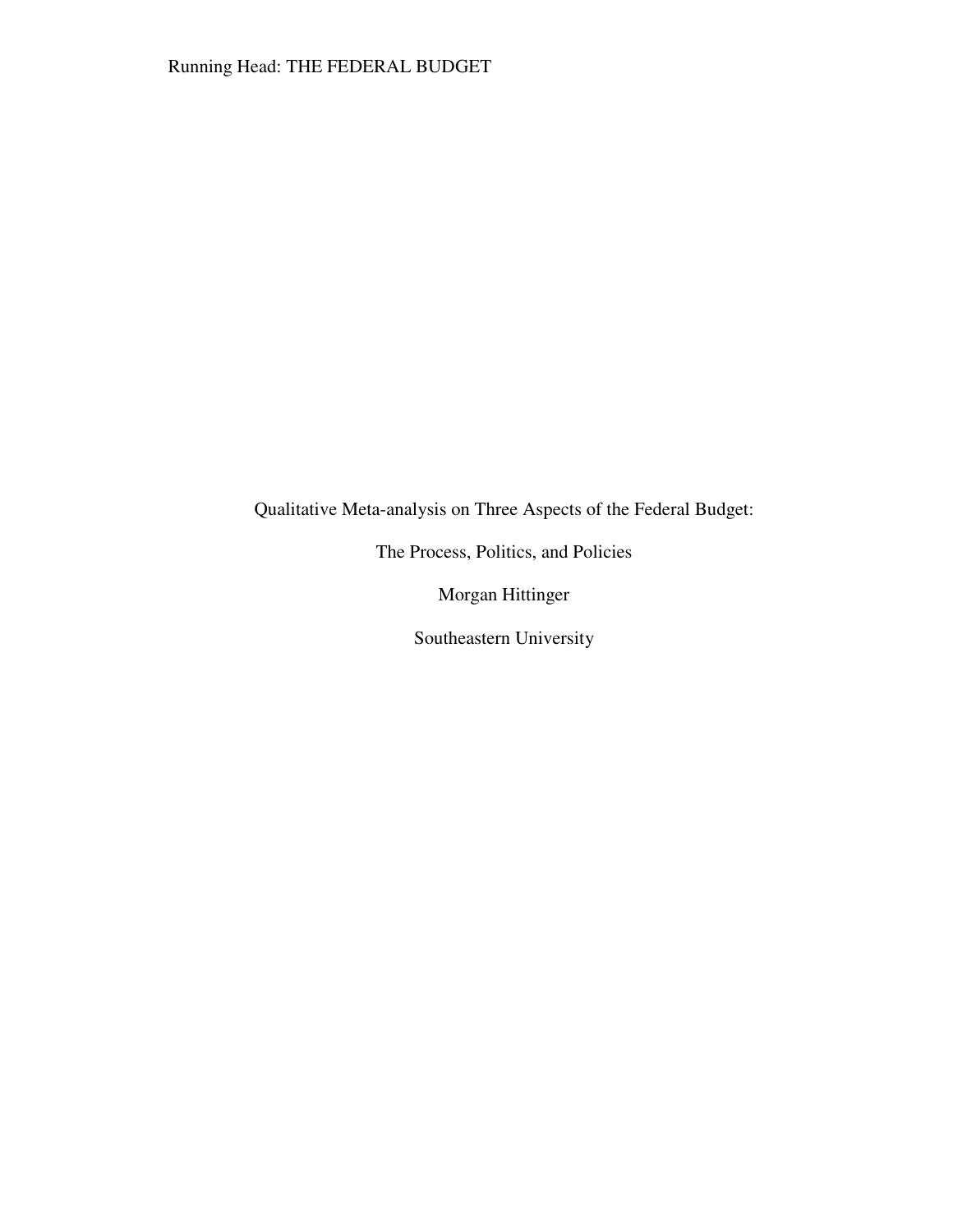# **Table of Contents**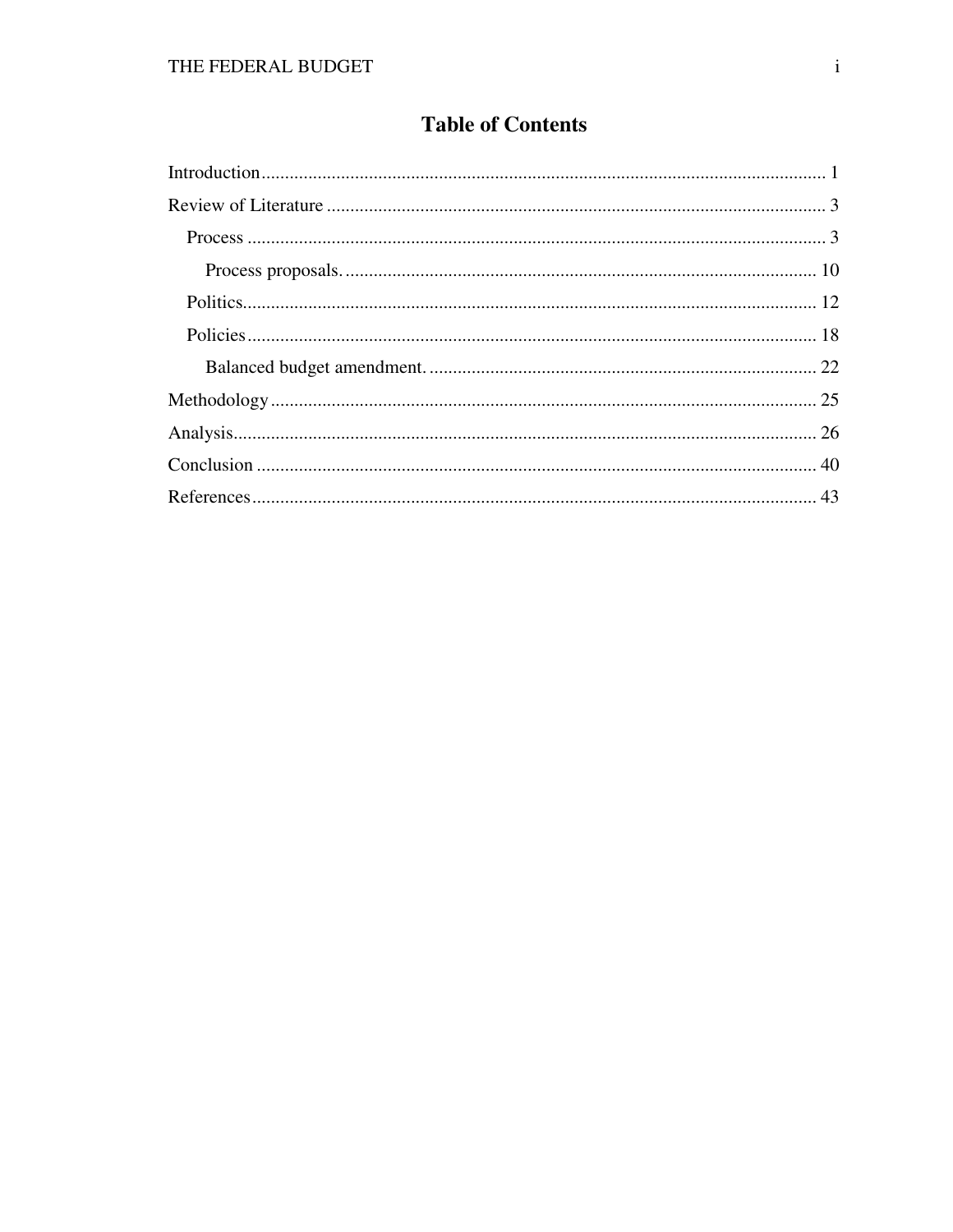## **Introduction**

Over the last few years, policymakers and the media have paid special attention to the federal budget, deficits and the national debt as the recent recession plunged the nation into the red. In response, some called for fiscal tightening while others simultaneously advocated for further stimulus spending to accelerate the recovery. Beyond the debate on how to respond to the short-term deficits caused by the recession and a sluggish recovery are discussions of looming budgetary struggles. The medium to long-term budget concerns are driven primarily by the United States' rapidly aging society and rising health care costs. These two factors are of chief concern because Medicare, Medicaid, and Social Security comprise a large portion of annual federal spending. Some respond to these warnings by emphasizing the unreliability that inevitably results when one attempts to project into the future. Others counter that the recent recession has led to historically high levels of debt and the United States must proactively reduce the level of debt relative to the economy in order to provide flexibility for additional debt accumulation should these programs or another unforeseen event strain the nation's finances.

Qualitative meta-analysis is the methodology utilized because of its ability to provide a thorough portrayal of a phenomenon. As explained in the methodology section, the Literature Review is a main component in a meta-analysis because it synthesizes research on three aspects of the federal budget: the process, politics, and policies. The advantage of a qualitative meta-analysis is that the reader gains a wellrounded understanding of the topic because the researcher provides a variety of evidence on the topic's development, context, interdependencies, and complexities. While the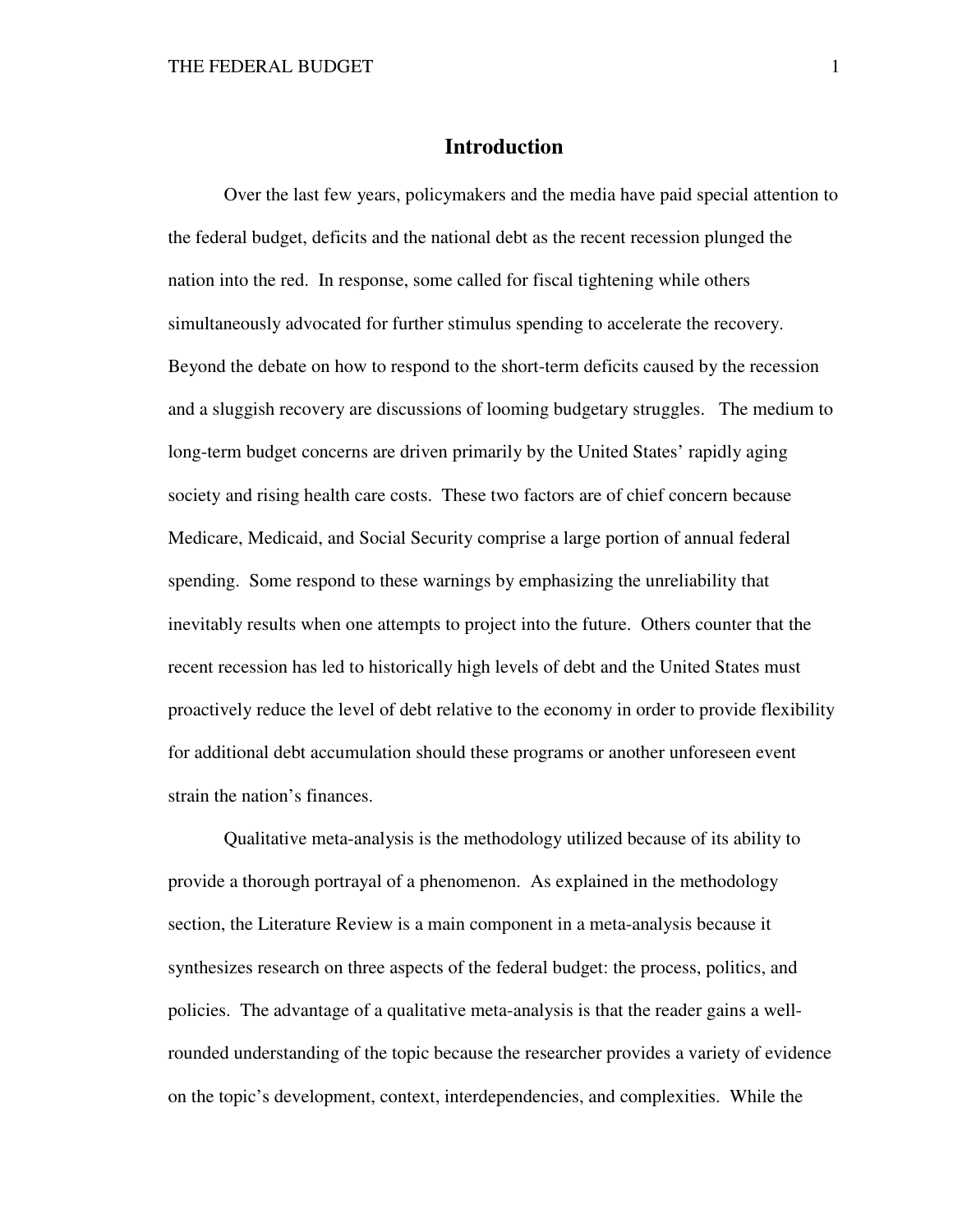#### THE FEDERAL BUDGET 2

Literature Review opens with a brief overview of budgeting in early American history in the Literature Review, the thesis focuses on budgetary developments since 1974. This protects against the risk of shallow research which could stem from engaging in a metaanalysis of a topic. The Analysis interprets the research and offers implications for the short, medium, and long-term. The Conclusion recaps the discussions on the process, politics, and policies and offers final thoughts on their implications for the future. Lastly, it suggests further areas of research that would complement this discussion.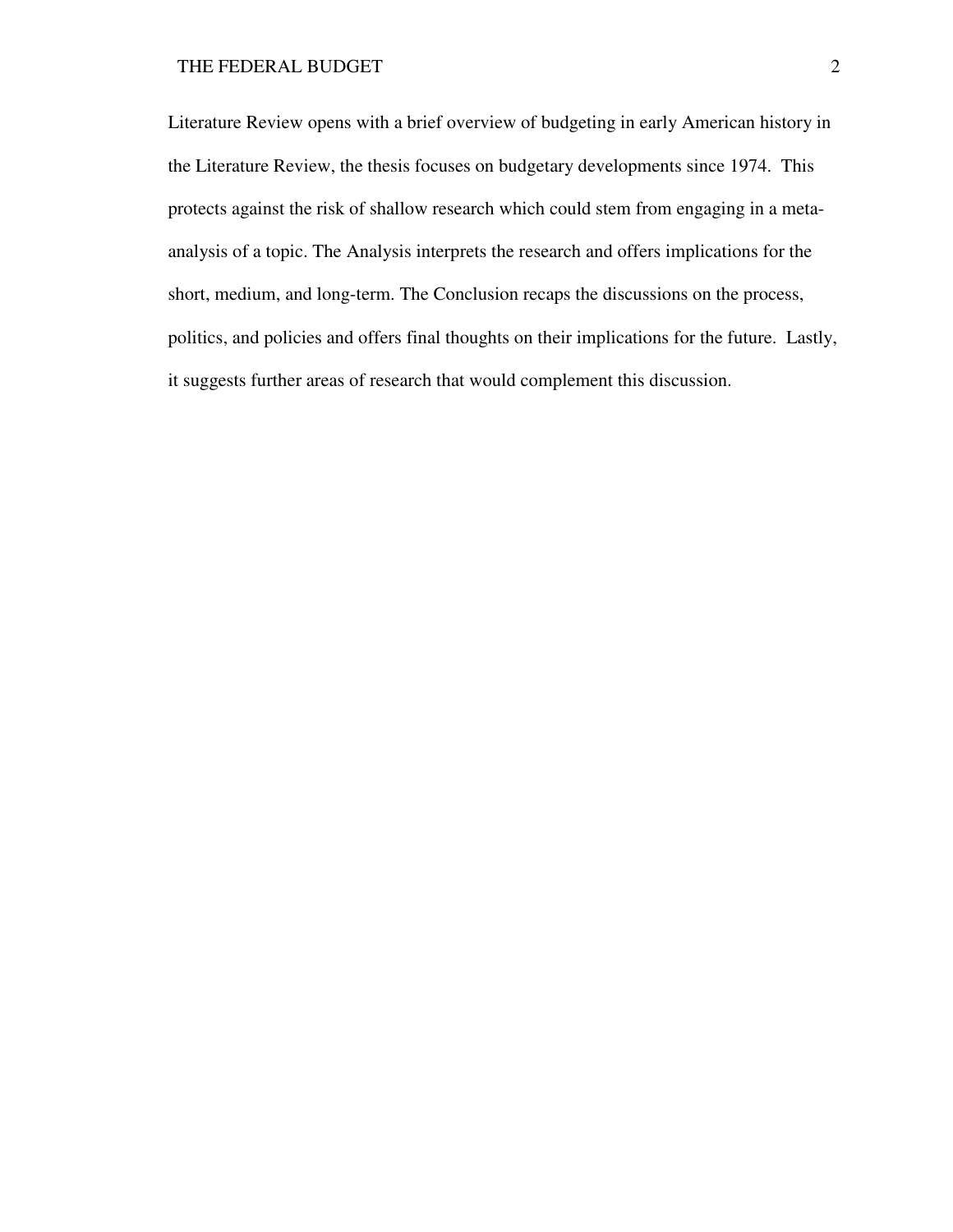# **Review of Literature**

#### **Process**

The Constitution does not mention the concept of a federal budget or a role for the president in financial matters beyond signing or vetoing legislation. The Constitution does grant Congress the power to levy taxes and ensure that money is spent only in accordance with appropriations made by law (Schick, 2007). *The Federal Budget* by Allen Schick breaks down the history of federal budgeting into three categories: dominant legislature, dominant executive, and Congress versus the President. During the early part of American history, 1789-1921, the federal budgeting process was characterized by a dominant legislature. In fact, many agencies submitted their appropriations request directly to Congressional committees without review by the President (Meyers & Rubin, 2011).

 The Civil War produced great financial costs for the government and necessitated more work from the House Ways and Means and the Senate Finance Committees. As a result, the House and Senate created committees that would deal specifically with appropriations. As Congress became more fragment and as government spending increased, especially during World War I, Congress sought a strong executive leader that would help curb the large deficits (Schick, 2007).

The Budget and Accounting Act of 1921 required the President to submit an annual budget to Congress and established the Bureau of the Budget (now the Office of Management and Budget) (Schick, 2007). Sharp increases in revenue to pay for World War II remained after the war was over. Schick proposes that the larger amount of revenue led to a shift in the President's priority from "spending controller to program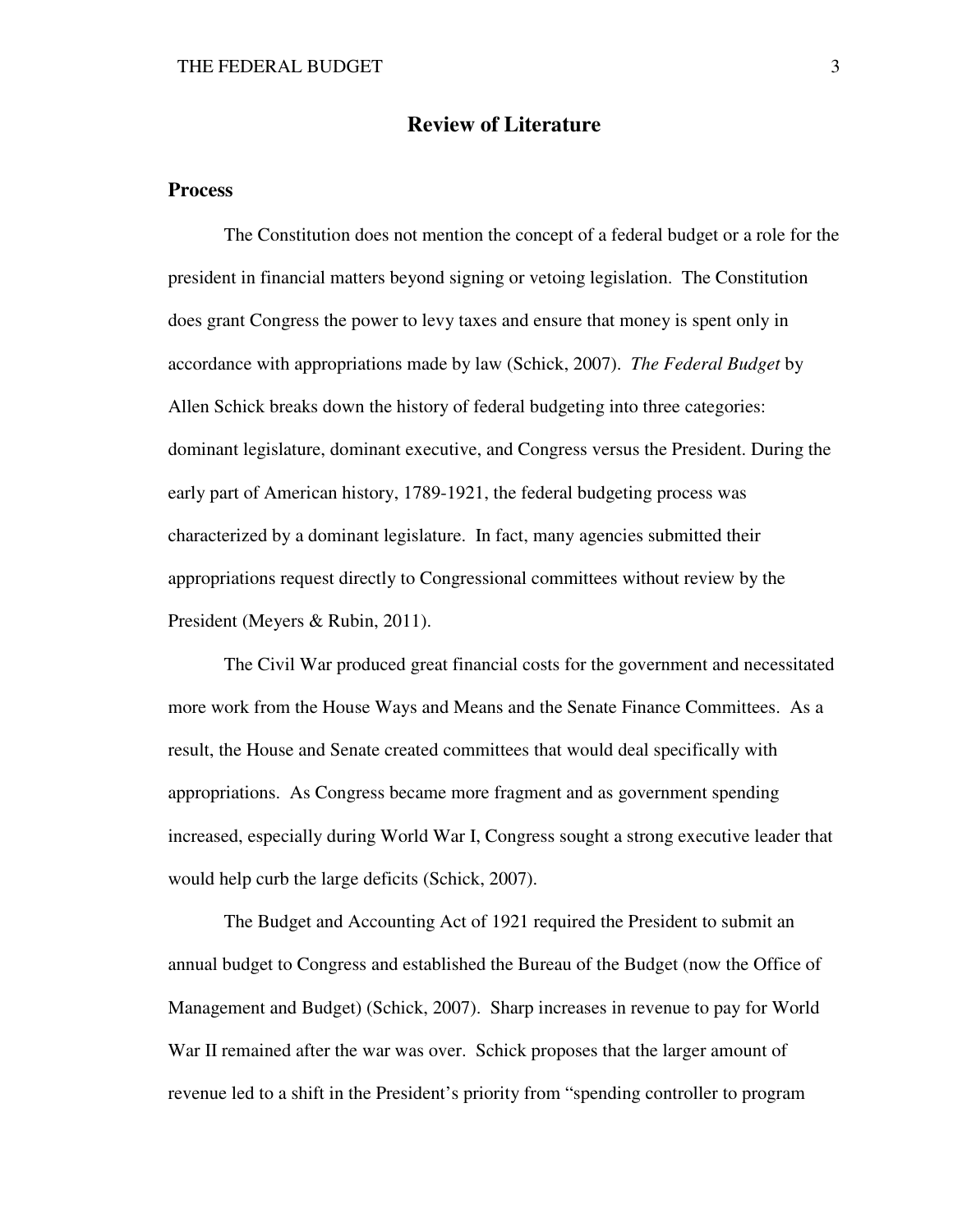planner." He bases this on the 1950s and 1960s, in which the President often formed legislative programs that corresponded with his annual budget (Schick, 2007).

The President's dominance diminished in response to the Watergate scandal and spending on the Vietnam War and entitlements which were escalating deficits (Schick, 2007). Congress responded by passing the Congressional Budget and Impoundment Control Act of 1974 which authorized Congress to form its own annual budget resolution and created the Congressional Budget Office (CBO). The CBO provided members of Congress with economic and budgeting data independent of the President's OMB. Schick argues that the result has been greater conflict between the President and Congress not just over the details but also over the broader policy goals of the budget (Schick, 2007).

 The Gramm-Rudman-Hollings Act of 1985 (GRH) set in place a series of deficit targets for each of the thirteen appropriation areas. Each year, the target was to move closer to budgetary balance. If the targets were not met, sequestration of discretionary funds would occur to bring the budget under the targets. The initial goal was to reach balance after 5 years, but was extended by two years in 1987. Because entitlement spending was not subject to sequestration, the cuts to discretionary spending to achieve balance were extreme and so Congress abandoned the approach (Krutz, 2012).

 In 1990, the Democratic controlled Congress and President Bush sparred over how to reduce the deficit and so a group of moderate Democrats and Republicans joined President Bush for a summit. Their agreement formed the Budget Enforcement Act of 1990 (BEA). President Bush conceded to tax increases and Democrats agreed to domestic spending cuts. They also agreed to spending caps for discretionary spending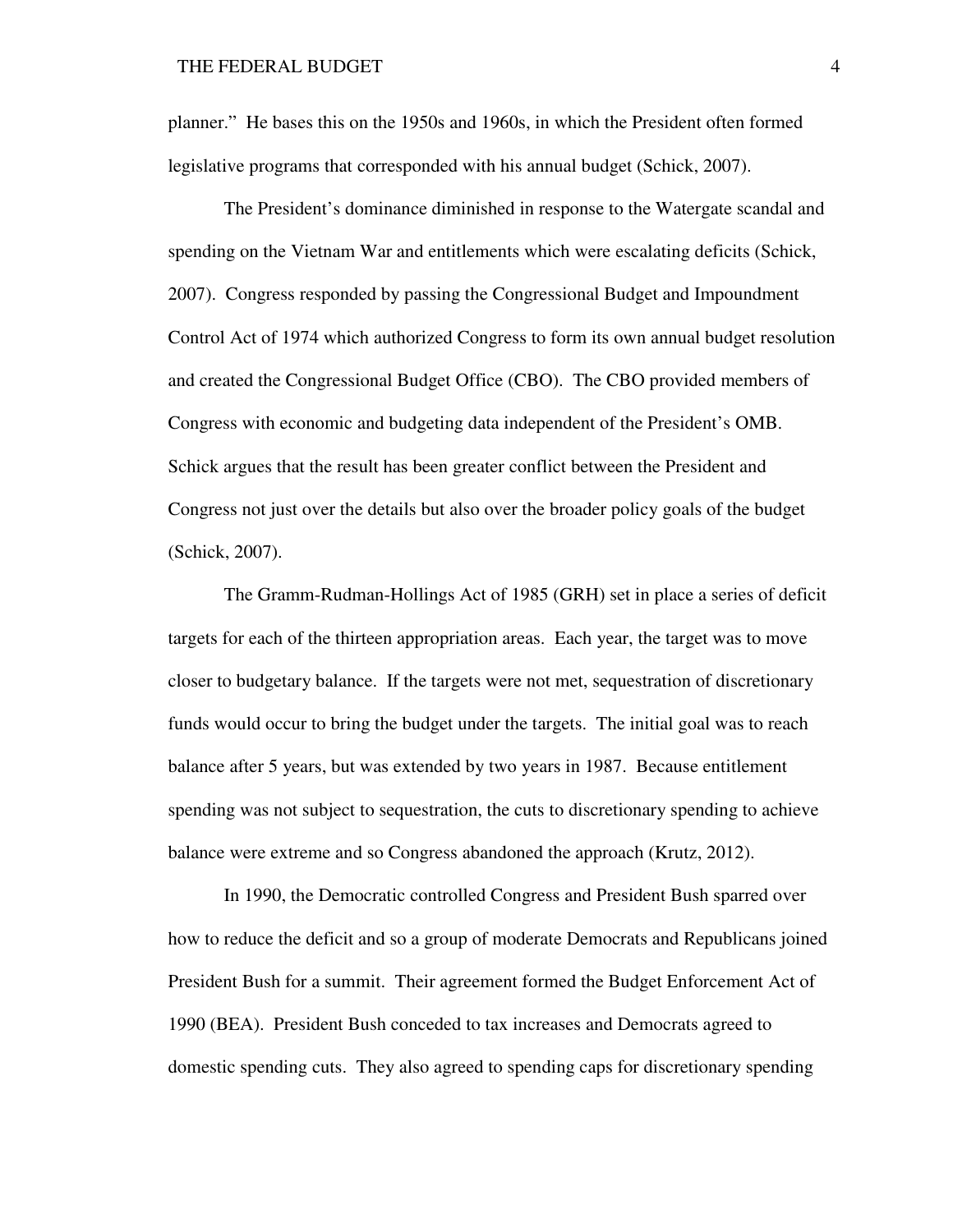and PAYGO requirements. PAYGO states that any future tax cuts and spending increase, including entitlement spending, ought to be offset so that it is revenue neutral (Krutz, 2012). To enforce this measure, a tax increase or new entitlement spending not offset required 60 votes in the Senate to move forward (White, 2009). When a policy was proposed, the CBO calculated its budgetary impact from that point until the end of fiscal year 1995, five years from when the rules went into place. A CBO testimony from 1993 suggested using a rolling five year period instead (Reischauer, 1993). The CBO rejected the idea of estimating effects over a ten year period due to increasing uncertainty the farther into the future one attempts to project (Reischauer, 1993).

The Budget Enforcement Act of 1990 attempted to overcome the shortfalls of the Gramm-Rudman-Hollings Act. For example, it set separate budget authority and outlay ceilings for defense, domestic, and foreign discretionary spending. If one category had savings, Congress was prohibited from transferring the savings to another category as Congress had done under GRH (Rubin, 2010). Compared to GRH, the BEA was less rigid because it allowed for exceptions in cases of emergency or a poor economy. Unlike GRH, the BEA did not set a date when deficits were to be eliminated but rather made the costs of policy proposals more apparent. The incentive to offset the costs of all future policies was to lead to budge balance in the long-term. This new process was perceived by Congressmen as more realistic, causing greater adherence to the rules (Rubin, 2010). Under the BEA's discretionary caps and PAYGO requirement, the first question asked of proponents of new spending became "How will you pay for it?" (Joyce, 1996, p. 321).

The constraints of the Budget Enforcement Act, tax increases, and a surging economy led to a budget surplus in 1998. Congress reacted to the surplus by ignoring the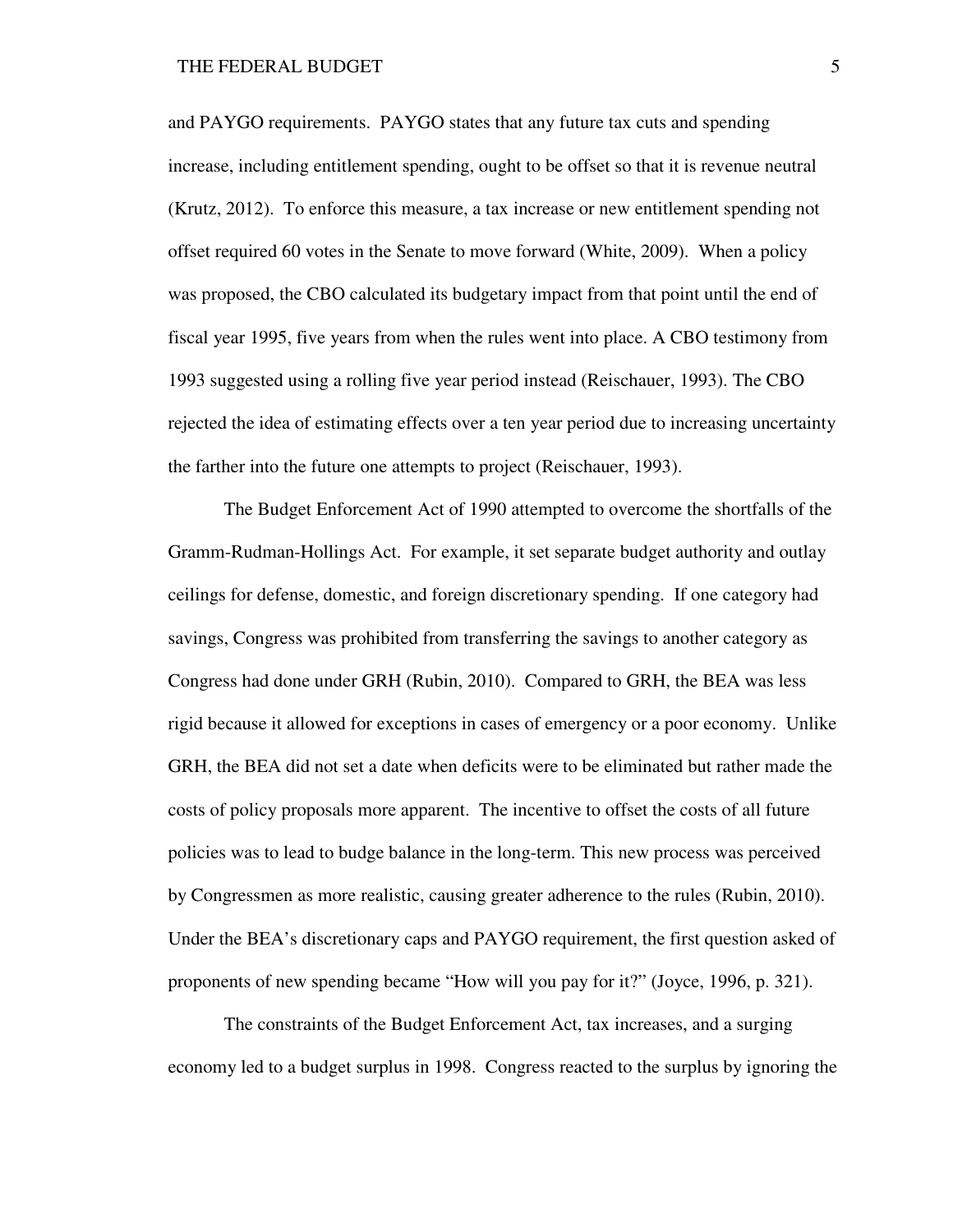spending caps and PAYGO requirements. In 2000 and 2001, Congress spent over \$200 billion more on discretionary spending than the caps allowed. In 2002, Congress allowed the BEA to expire as it was scheduled (Rubin, 2010). With the expiration of the BEA, the budget process reverted back to the process of the 1974 Act. However, in the last decade, Congress has not followed these requirements either, largely because they have been unable to reach an agreement on acceptable spending and revenue targets (Rubin, 2010).

Rubin characterizes budgeting since 1998 as improvisational (Rubin, 2010). The processes under the Budget Enforcement Act were designed to reduce deficits; when the country experienced a surplus, the process could not adjust quickly to deal with surpluses (Rubin, 2010). With irrelevant budget rules, Congress succumbed to the temptation to abandon the tough choices of the formal budget process (Rubin, 2010). Politicians with power used their influence to push through their agenda, regardless of its effects on the budget process or deficit level. When stalemates ensued over controversial policies, members of Congress found ways to circumvent the obstacle. One such tactic was the use of omnibus appropriation bills. At the start of fiscal year 2005, only four of the thirteen appropriation bills had passed. Due to the time crunch, Congress hastily put together and passed a 3,000 page appropriations bill which included some pet projects and programs (Rubin, 2010).

Rubin references Allen Schick who explained that when the budget process produces results that the public disapproves, such as large deficits, politicians tend to distance themselves from the process and create new ways to pass the budget (Rubin, 2010). Absent a formal agreed upon process, rules on how to count spending, project the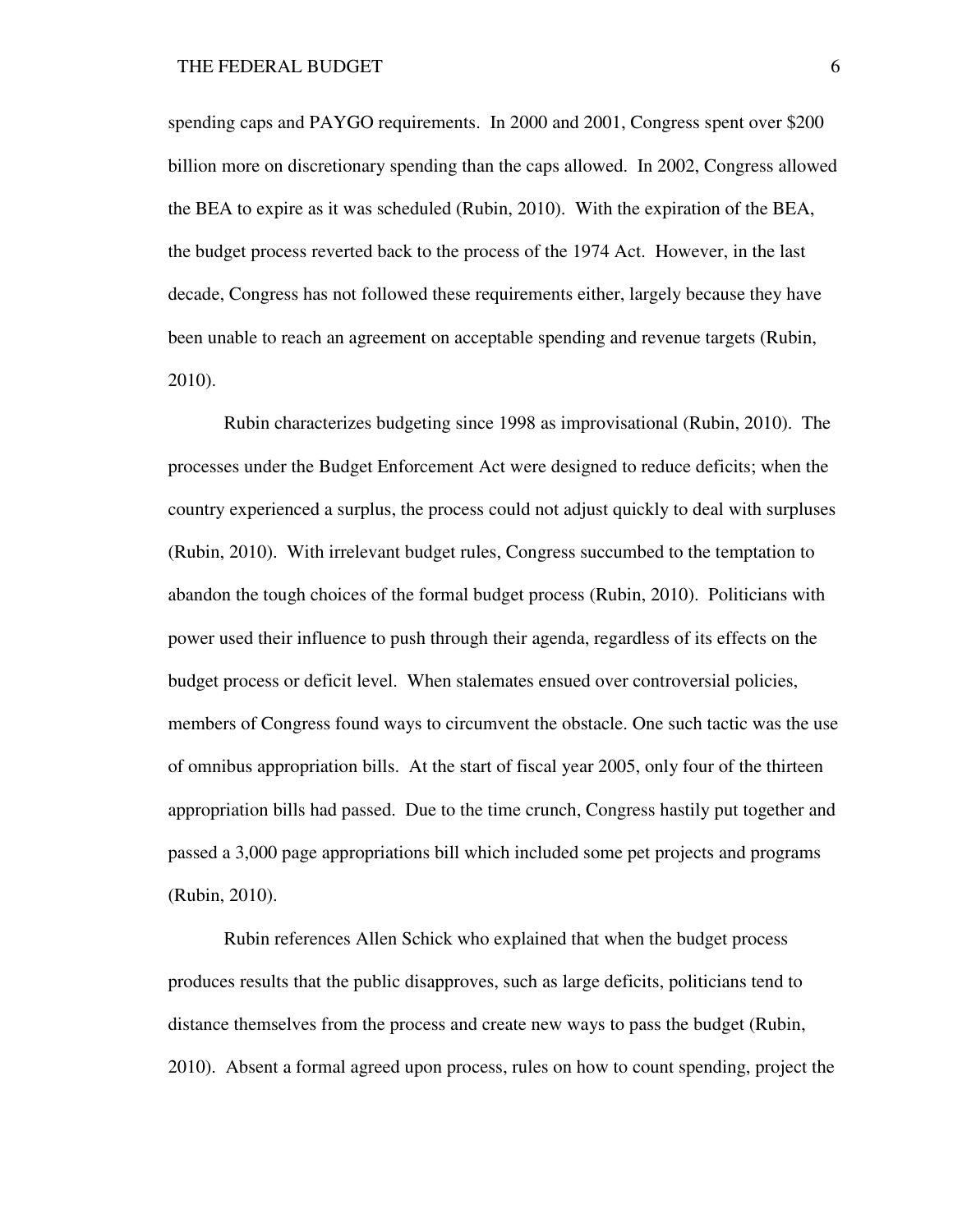size of the deficit, or calculate revenue increases or decreases are made up by each of the committees of both houses and can change from one year to the next. A mismatch between revenues and spending often results in this environment. Moreover, when the country continues to incur large deficits, politicians reject any remaining remnants of a formal process. Rules change when it is politically beneficial to do so. The consequences of an informal budget process are that the public receives conflicting information about the effects of policies, the truth gets obscured, and the public becomes increasingly cynical (Rubin, 2010). Moreover, without a process to manage conflicts, "time and energy are consumed on policy disputes, leaving participants with no time or inclination left to fix the process itself" (Rubin, 2010, p. 120).

While Rubin believes the United States should have retained the constraints of the Budget Enforcement Act, Joseph White (2009) criticizes the spending caps as "substantively irresponsible" because the caps do not consider the consequences on valuable programs and he sees the sequester process as simply ineffective. Furthermore, White believes the PAYGO requirement had mixed merit. The two chief issues are that it is fundamentally prone to inaccurate estimates and timing manipulations including phasing out, phasing in, sunsetting, and ignoring predictable trends.

Philip Joyce (1996) writes that while the BEA rules worked well most of the time, there were three issues. First, the main question asked of a policy proposal is its effect on taxes and spending over the next five years. Joyce states that this is a valuable question in many cases, but that for some subjects it distracts from the more important nonbudgetary impacts. He gives the example of health care reform in the 1990s which he believes should be judged in terms of its long-term effects on the economy and health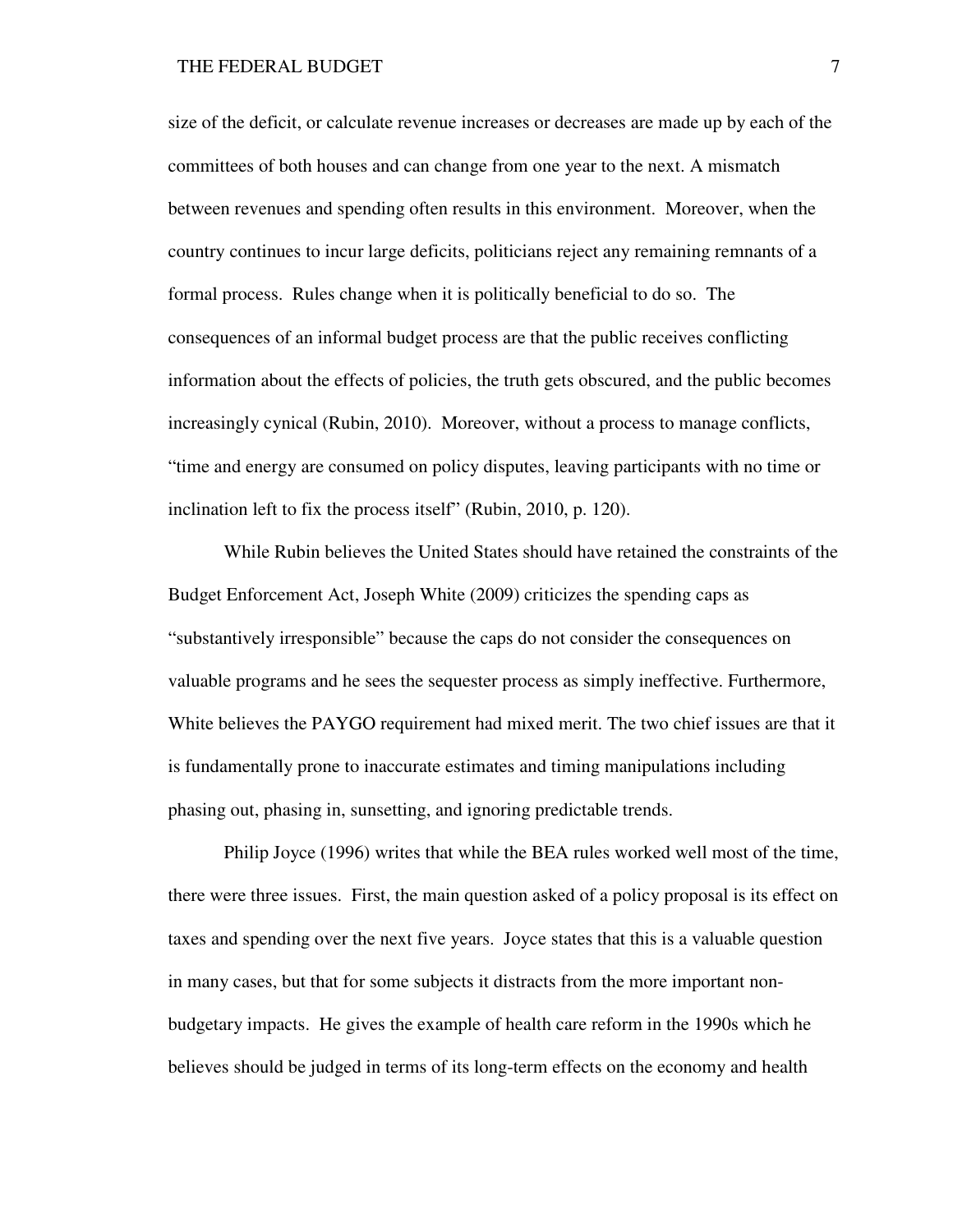#### THE FEDERAL BUDGET 8

care quality and access. The CBO examined the proposals in terms of their effects on the budget in ten years, overall health spending, administrative feasibility, and employment. Nevertheless, the health care proposals had to be scored by the CBO as deficit neutral through 1998 to comply with PAYGO. Joyce questions whether the modifications to the proposals to meet the budget rules could produce bad health policy.

Second, the BEA separation of Social Security, mandatory spending and revenues, and discretionary spending does not allow tradeoffs among the categories. For example, revenue increases cannot be used to increase discretionary spending beyond the discretionary caps. If Congress wanted to increase discretionary spending in one category, it had to decrease discretionary spending by the same amount in another area. Neither can tax cuts be paid for by decreases in discretionary spending. The only way to overcome this was to pass a budget reconciliation bill that amended the tax code and provided additional constraints on discretionary spending. Additionally, discretionary spending savings cannot be counted towards offsetting an increase in mandatory spending. This jeopardized a proposal in 1993 which reduced discretionary spending on the salaries of federal workers by offering early retirement to some workers. The cost of paying early retirement was considered mandatory spending and so the savings in the salaries could not be counted as offsetting the early retirement costs.

Third, an enforcement mechanism, points of order, which was designed to block legislation that would violate the law or congressional rules has been used by the minority party to block unwanted legislation. Points of order have been strengthened by GRH and the BEA requiring 60 votes in the Senate to overrule. Only ten points of order were considered in the Senate between 1975 and 1986 but between 1987 and 1994, over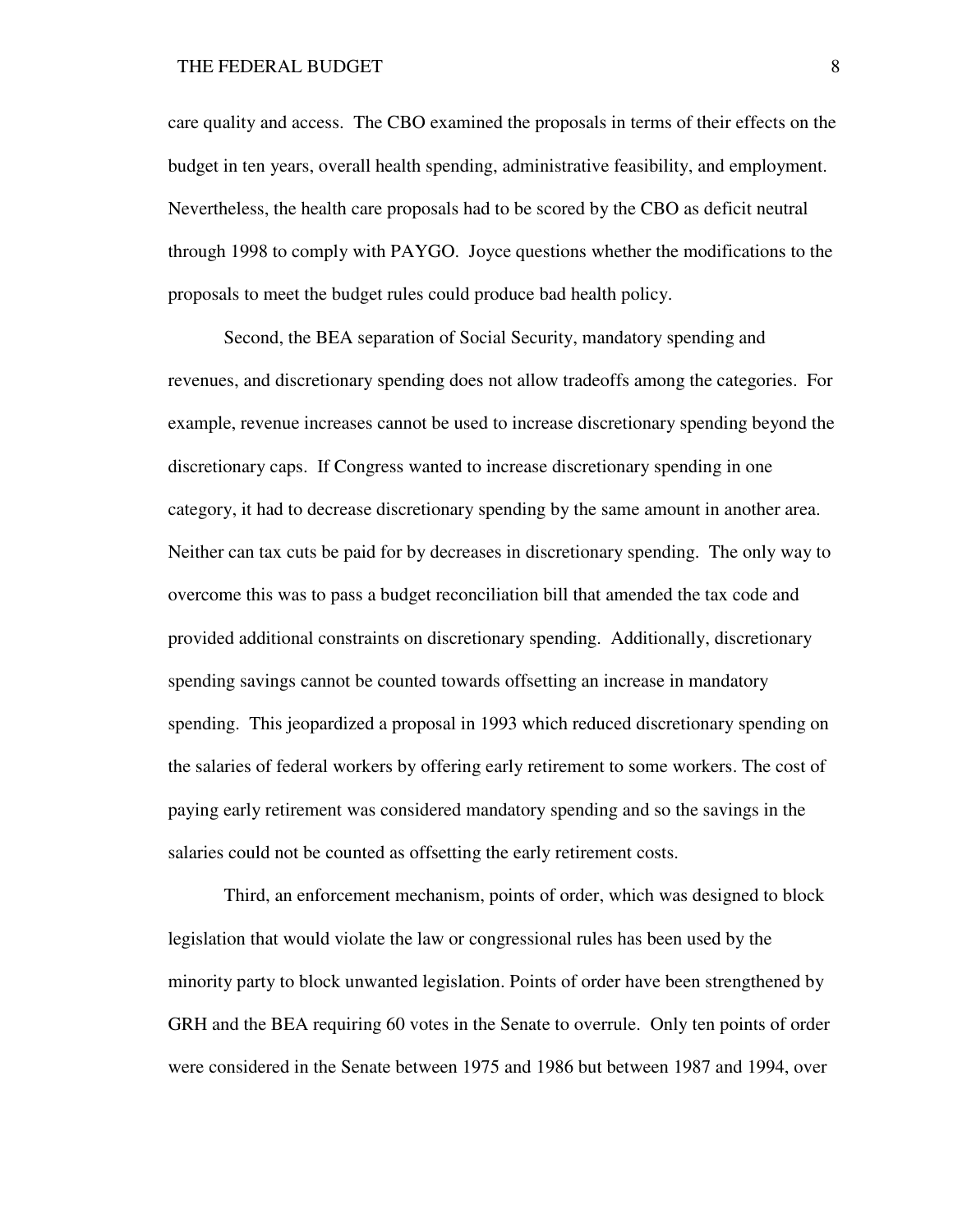120 were considered. The effect has been that legislation has to be drafted to protect against a point of order. Joyce concludes that the increased complexity of the budget process, diminished credibility in the budget process, and the impact on policy development is a consequence of attempting to use the process to control deficit spending.

Congress reinstituted PAYGO in 2010 as part of a deal to increase the debt limit by \$1.9 trillion to \$14.3 trillion (Committee for a Responsible Federal Budget, 2011). The revised and now permanent PAYGO process states that if any future mandatory spending or revenue legislation is projected to increase the deficit it must be fully offset by cuts in mandatory programs or revenue increases ("The Statutory," 2013). If Congress fails to adhere to this principle, then an automatic across-the-board cut will occur to nonexempt mandatory programs. Programs exempt include Social Security, Medicaid, veterans' benefits, and most unemployment benefits. The remaining programs subject to sequestration are "most Medicare payments, farm price supports, vocational rehabilitation basic state grants, mineral leasing payments to states, the Social Services block grant, and many smaller programs" ("The Statutory," 2013). The exemptions were broad enough to exclude the \$858 billion tax stimulus bill passed in 2010.

Additionally, Congress passed the Budget Control Act of 2011 which instituted ten year discretionary spending caps, increased the debt limit by at least \$2.1 trillion, created the Joint Select Committee on Deficit Reduction, and imposed sequestration as an enforcement mechanism ("Fact Sheet," 2011). The caps sharply curve the growth of discretionary spending to about 2 percent per year. If Congress adheres to the caps, discretionary spending will make up less than 8 percent of GDP in 2022 (Wessel, 2012).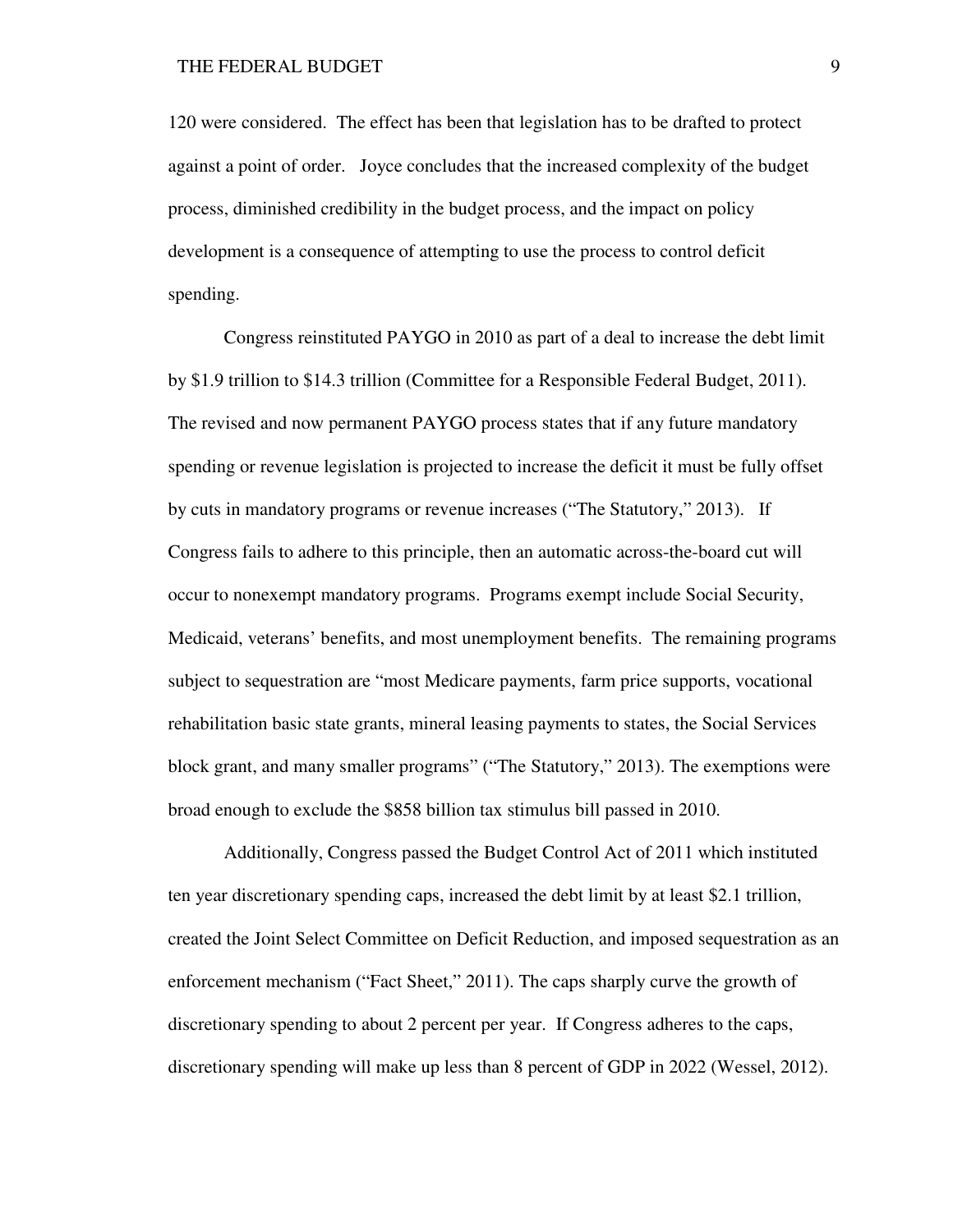This would be its lowest level in forty years. The Joint Select Committee was tasked with recommending \$1.5 trillion in deficit reduction to Congress but ultimately the members could not reach agreement. The act provided that if the committee failed, sequestration of funds split halfway between domestic and defense spending would take effect January 2, 2013 ("Fact Sheet," 2011). Through the "fiscal cliff" deal, Congress lowered the size of sequestration from \$109.3 billion to \$85.3 billion and delayed it until March 1, 2013 (Kogan, 2013a).

 **Process proposals.** The Concord Coalition, a nonpartisan organization devoted to educating the public about the need for fiscal discipline, also cautions against being overly optimistic about the capabilities of budget process proposals, pointing out their mixed track record ("Process Reform," 2011). In order to be effective, proposals must affect all federal expenditures and revenues, set realistic goals that have bipartisan support, and avoid exemptions and loopholes. The organization believes the best approach is for Congress to set certain fiscal targets and if it does not meet the targets, automatic actions, affecting both entitlement programs and revenue, will bring the government's spending levels in line with the targets.

Roy Meyers and Irene Rubin, authors of "The Executive Budget in the Federal Government" (2011), argue for a joint budget resolution process. The joint resolution would have the force of law and require the President's approval. This contrasts with the existing concurrent resolution which is a budget blueprint for Congress but is not a law and so it does not require the President's signature. The authors believe that a joint resolution would promote greater negotiations between the President and Congress. The authors believe that for serious fiscal reform to occur the public must be educated so that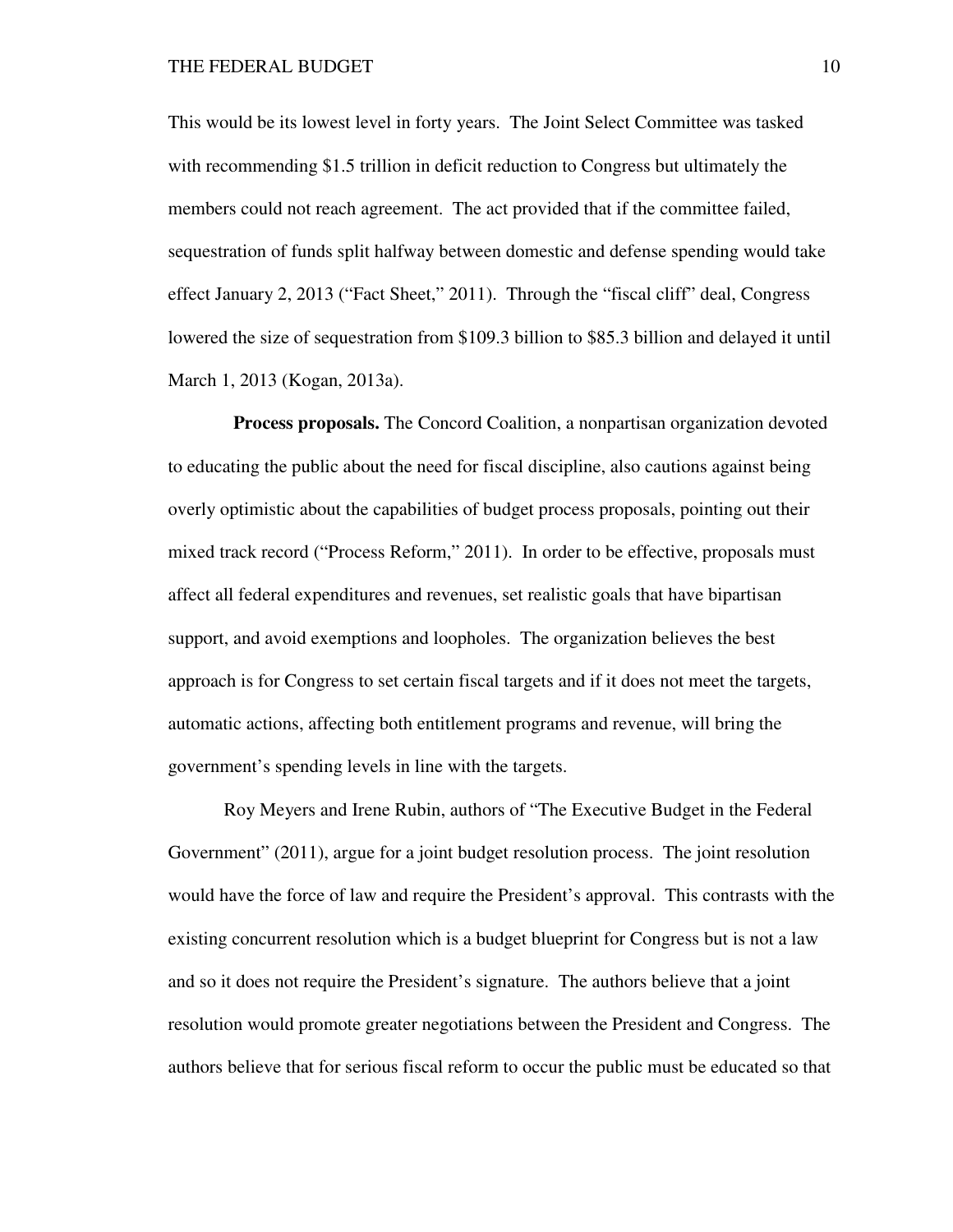they will not tolerate candidates who promise more benefits without any tax increases or spending cuts (Meyers & Rubin, 2011).

Paul Posner (2009) also discussed the need for budget process reforms. He sees it as a valuable way to shield politicians from the backlash that occurs when they make difficult decisions. He argues that the media and mobilized interest groups heavily scrutinize politicians' actions making it nearly possible for them to propose hard choices. His suggestions include requiring the OMB and CBO to compile annual reports on the long-term costs of commitments such as Medicare as well as mandating that the CBO estimates the long-term costs of legislative proposals which have long-term effects. He also supports greater use of broad fiscal goals that can garner bipartisan support. The idea is that a broad fiscal goal could reframe and narrow debates. In other nations that utilize this, political leaders work hard to present themselves to the public as meeting or exceeding the goal (Posner, 2009).

While many scholars agree that the budget process is "too complex, too rulebound, and too biased" forming a good budget process has proven near impossible (Joyce, 1996). The problem is that:

the budget process is expected to achieve a large number of diverse (and sometimes contradictory) goals simultaneously, including 'preventing insolvency, making efficient allocations of the government's limited financial resouces, approaching intergenerational equity, contributing to financial stabilization, and being responsive to public demands'. (Joyce, 1996, p. 324)

Joyce states that the key to resolving the numerous conflicting goals is to prioritize the goals and develop a process that facilitates the chief goals.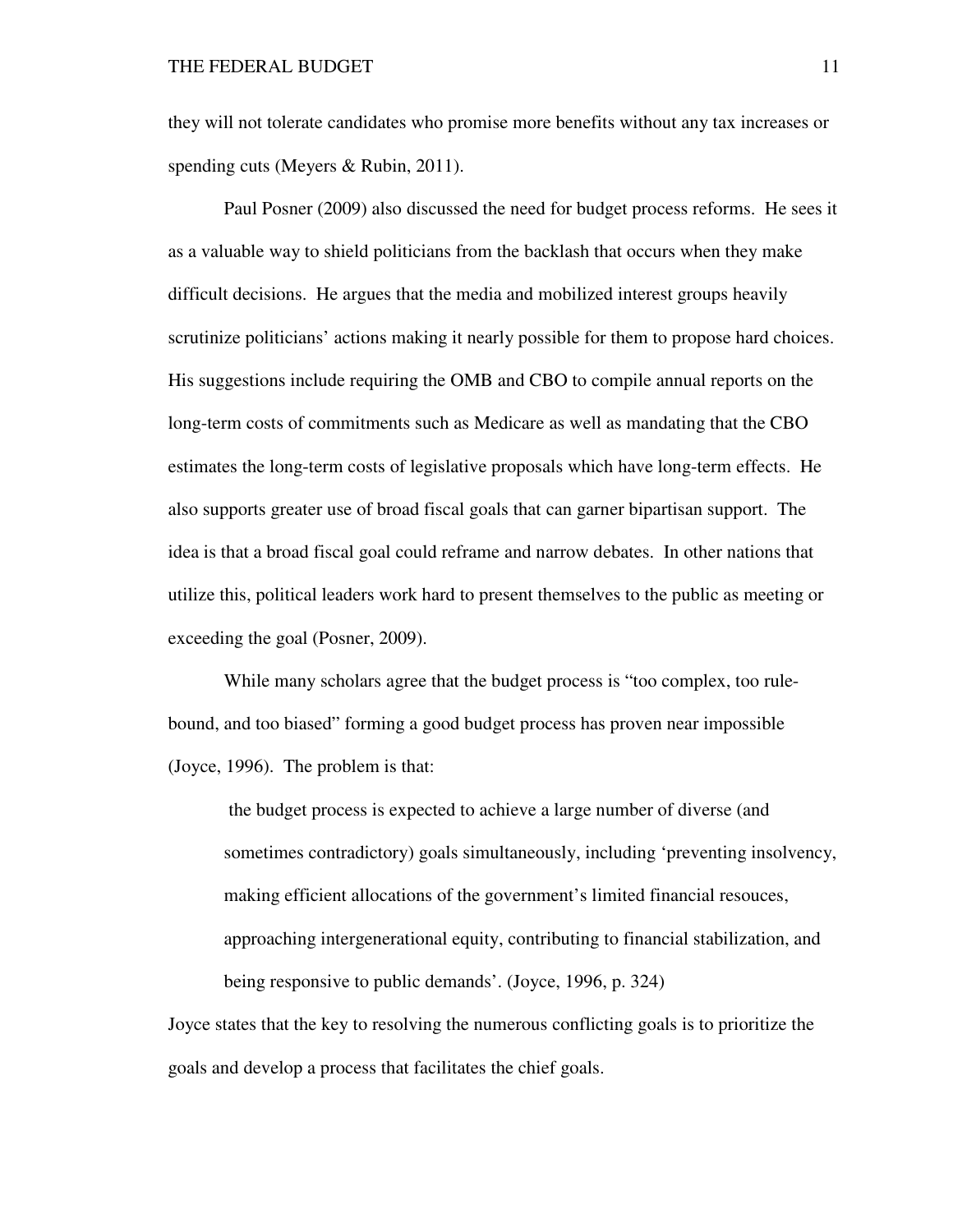#### **Politics**

Aaron Wildavsky published a book in 1964 entitled *The Politics of the Budgetary Process*. His book identified the mutual expectations, rules, and strategies that contributed to budgets on time and roughly balanced budgets, with the exception of recessionary or war years. Since the publication of his book, many of the conditions that facilitated the success of the budget process have changed. First, there is no longer a consensus in Congress that a balanced budget is necessary. Up until the New Deal, even depressions failed to persuade the government to deficit spend because depressions were believed to have been caused by too much government spending that crowded out capital needed for the private sector to grow (Posner, 2011). This began to change with the rise of Keynesian economic thought which taught that government spending could help minimize the effects of an economic recession (Rubin, 2010). Additionally, Reagan's push for increased defense spending while simultaneously reducing tax rates dramatically reduced the conviction that in peaceful and prosperous times, the government ought to enact a balanced budget and fervently pay down any outstanding national debt.

Second, entitlement spending, which is not subject to the annual appropriations process, has increased. Third, Congress has reduced the power of senior congressmen (Niskanen, 1989). This began under the 1974 Budget and Impoundment Control Act which transferred some of the power of the Appropriations Committee to the newly created budget committees. It continued under the Republican controlled House in 1995 which set term limits for committee chairs and increased the power of the party leadership in determining committee assignments (Peters, 2012). The final factor is the erosion of consensus regarding the role of the federal government (Niskanen, 1989).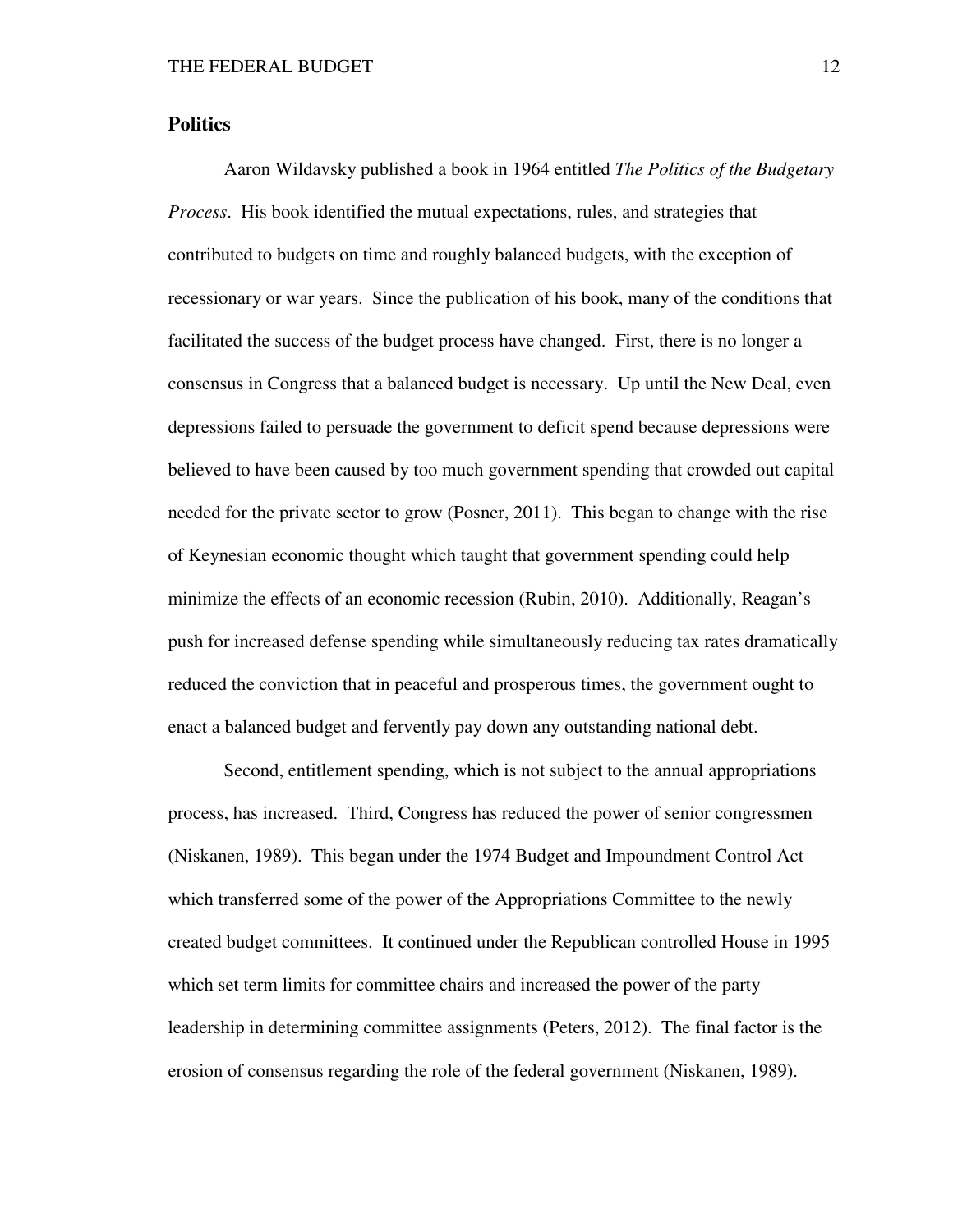Wildavsky characterizes the new politics as "direction without order," pointing to the frequently missed deadlines in a context that has devoted increased time to the federal budget (Niskanen, 1989). One could add that Congress has also devoted increased human and financial resources through the establishment of the Congressional Budget Office. Wildavsky's chief point is that the missed deadlines and increases in debt have not been the result of different budget processes, but rather the lack of consensus on the role of the federal government. When consensus exists in some areas, a good process can facilitate a budget agreement, but not even the best of processes can foster a balanced budget when consensus is lacking (Niskanen, 1989).

 Allen Schick further describes the shift from the old politics of budgeting to the new politics. He references Wildavsky's description of the old process as "closed, shut off from the outside world" (Schick, 1994, p. 136). When the appropriations committees convened, only its members and one or two clerks were admitted. The process opened due to the rise in entitlement spending because recipients had a direct and significant stake in the outcome. The entrance of new participants to the process brought demands, rights, and conflict to a formerly placid process. The new participants focused on the authorizing committees as opposed to the appropriating committees because the authorizing committee's priority is programs, not budgets (Schick, 1994).

Schick states the Congressional Budget and Impoundment Control Act of 1974 increased the number of participants through the creation of budget committees for each house (Schick, 1994). Additionally, the Act heightened conflict because of its requirement that Congress agree on budgetary total and priorities in the concurrent budget resolution. Formerly, the conflict between appropriators and authorizers would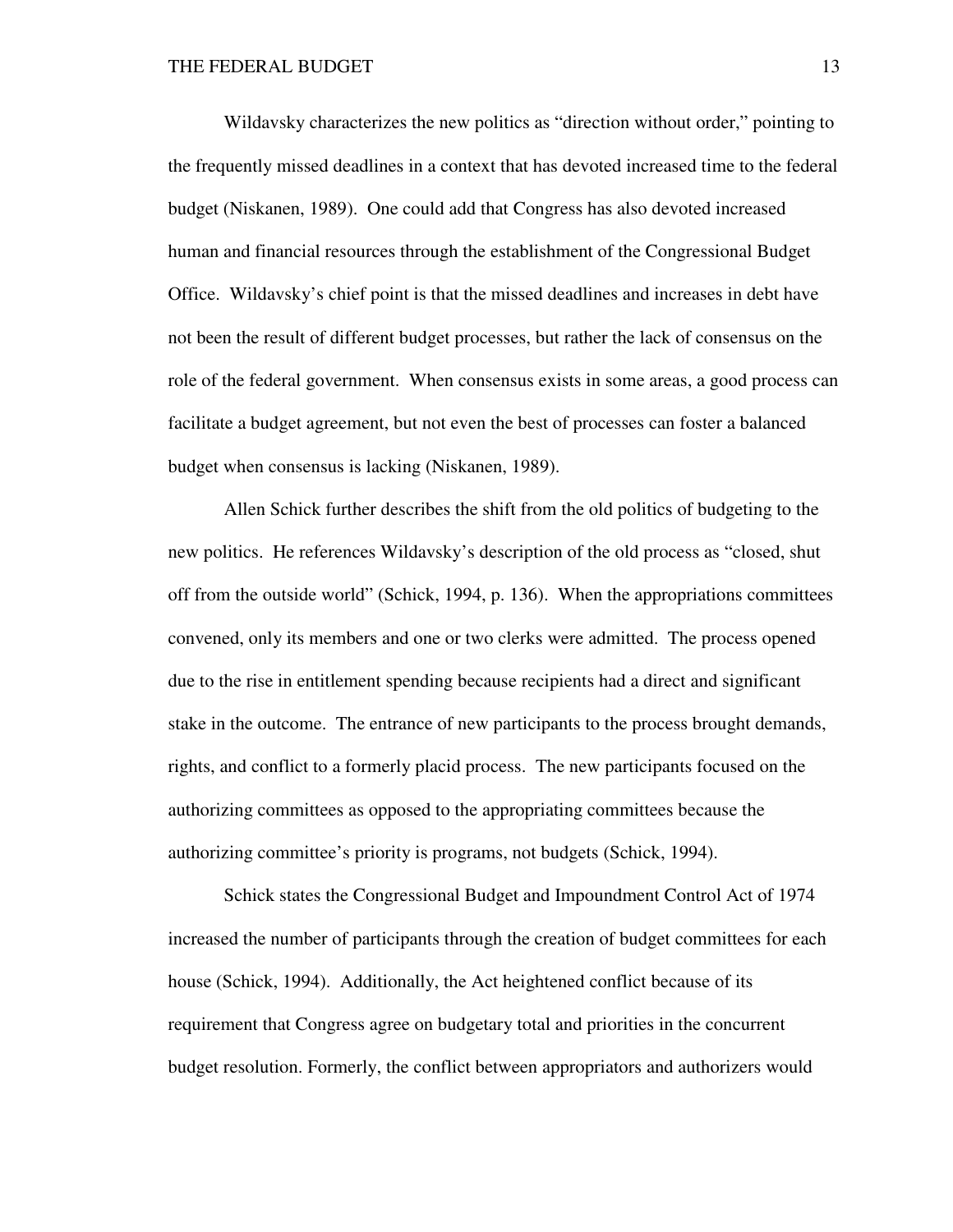occur in private, but the Act brought the discussion to the floor of Congress (Schick, 1994). Furthermore, the growing size and scope of entitlements as a portion of the budget meant that the budget was increasingly subjected to uncontrollable and unpredictable economic conditions (Schick, 1994).

Schick argues that some of the order was restored as a result of the Budget Enforcement Act of 1990 which laid out separate rules and processes to govern discretionary and mandatory spending. Under the Budget Act, discretionary spending was limited by annual caps. Schick states that although appropriations under the Old Politics were not subject to caps written into law, there were de facto caps that were a part of the president's budget. Thus, he makes the case that the de jure caps on annual appropriations under the Act were an equivalent to the former de facto caps under the president's budget, aligning the annual appropriations process closer to the style of the Old Politics while mandatory spending continues to be characterized by the elements of the New Politics (Schick, 1994).

During the period of the Old Politics, Wildavsky believed that budget decisions were right if they were reached through due process. By due process he meant a process of "bounded competition for resources, of conflict held in check by building on past decisions and not beginning from scratch" (Schick, 1994). To Wildavsky, one should not judge the process in terms of outcomes, but outcomes in terms of the process. He refused to support a theory of budgeting that dictated what results were acceptable, instead stating that whatever resulted from a due process of budgeting was better than imposed or predetermined policies. Schick argues that this belief rests on the assumption that every major interest has representation at some critical point in the American political system,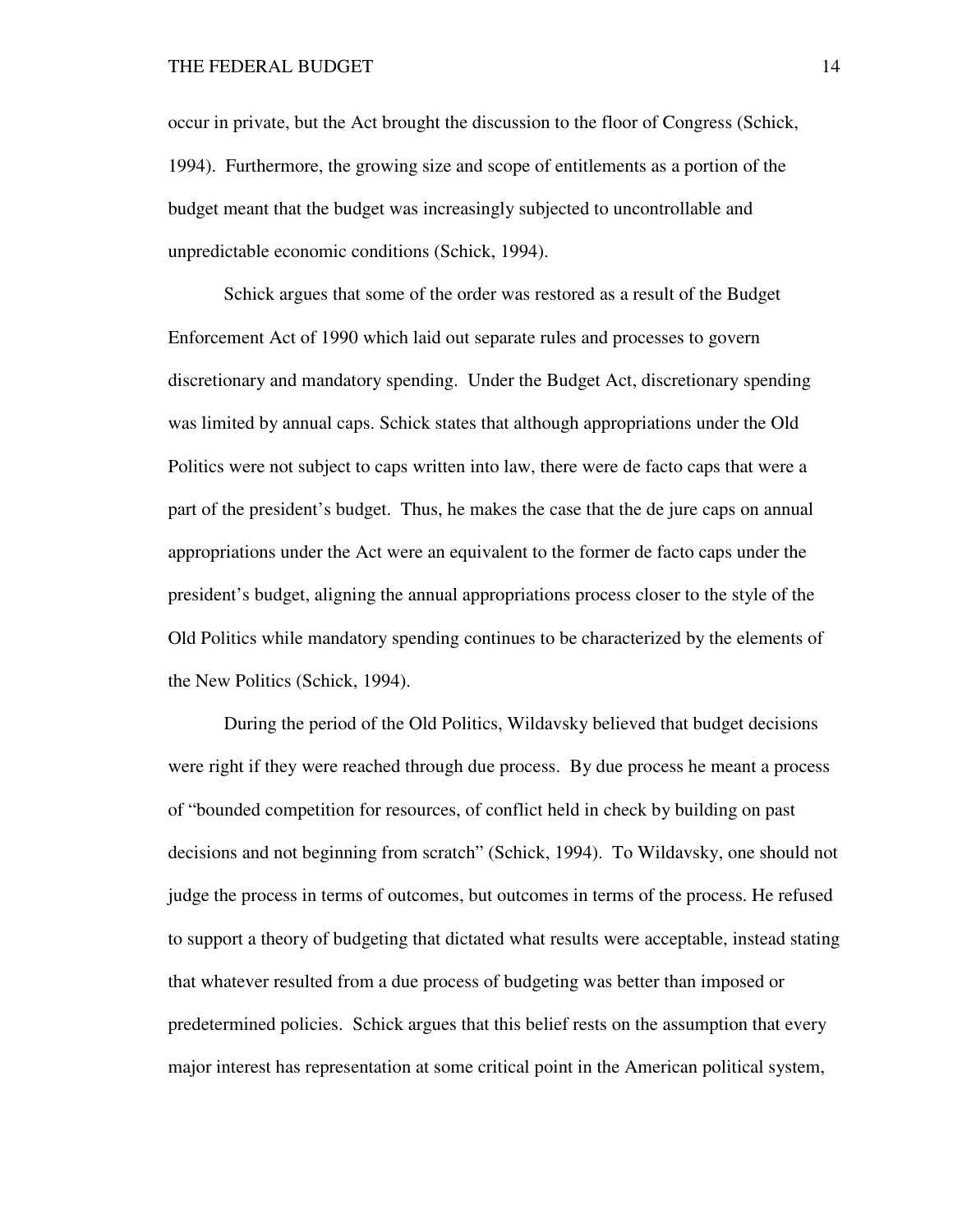but that was not the case when his book was first published in 1964. Women, minorities, environmentalists, and others who garnered increased representation after 1964 demanded that they receive their fair share and they evaluated success not in terms of the process but outcomes (Schick, 1994).

The increased popularity of entitlement spending led to three tiers of success: discretionary grant, entitlement status, and entitlements with a built in cost of living adjustment (Schick, 1994). The three different levels led to enhanced attention paid to the outcomes a given group gained from the process. Conflict exacerbated as differences over the appropriate level of spending and taxing became interconnected with disagreements over how benefits and burdens should be distributed (Schick, 1994).

Aaron Wildavsky and Joseph White (1989) provide an insight into the rationale behind the partisanship of the 1980s:

Partisans would argue that the deficit arose from the sins of their opponents…. If you blame the deficit on somebody else's error, the deficit should be solved by correcting that error. Democrats who believe the deficit was created by raising defense and cutting taxes think it only fair that the shortfall be eliminated by cutting defense and raising taxes. To eliminate the deficit by cutting domestic spending seems, to them, to endorse the original mistake…. Thus dissensus about the cause adds to the belief that how we eliminate the deficit is a question of justice, of right and wrong, and thus not easy to compromise. (p. 564)

Paul Posner points to the primary system as one of the reasons that consensus has eroded over the last 30 years. He states that individuals who turn out for primary elections are primarily from the ideologically extreme faction of the parties and members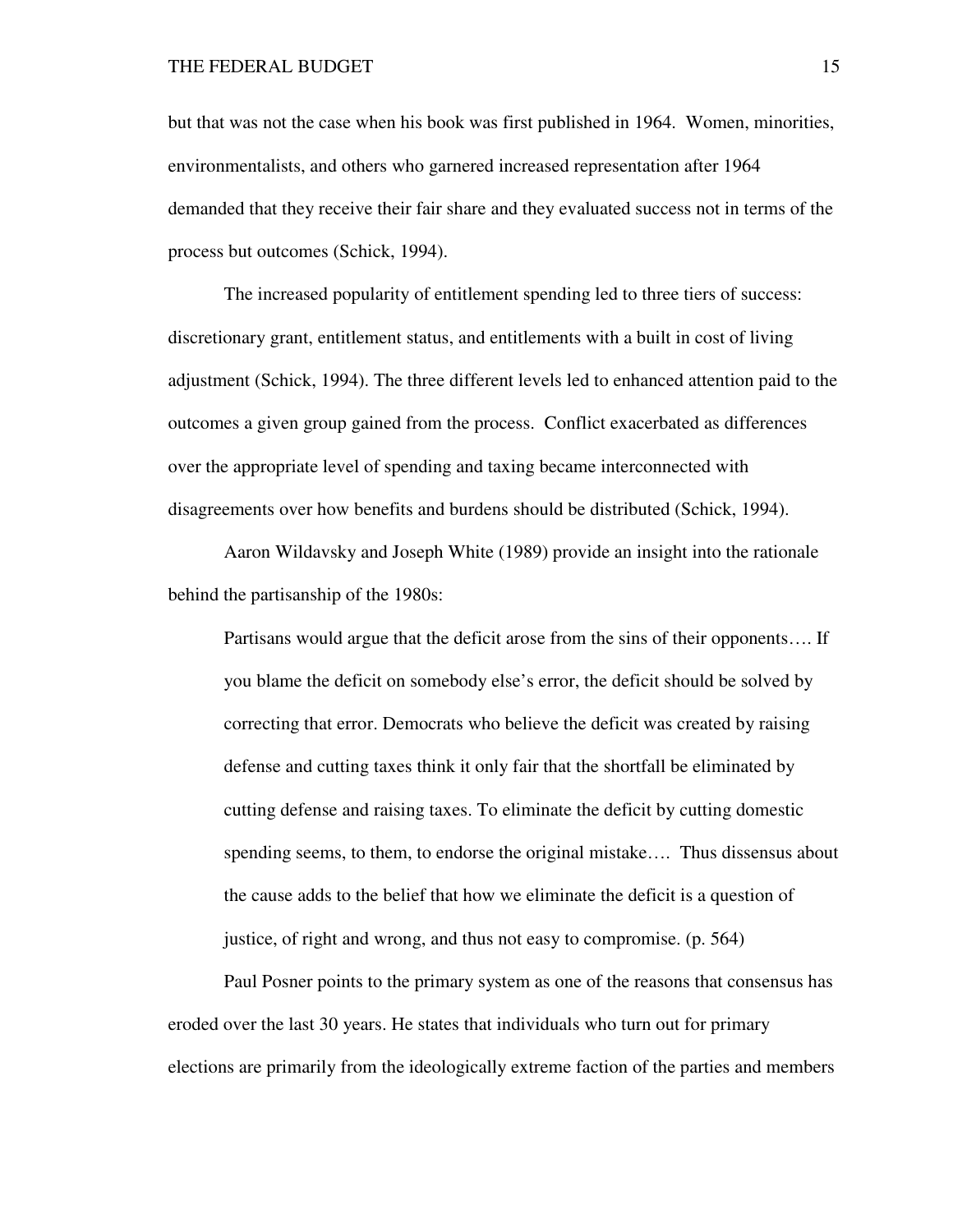#### THE FEDERAL BUDGET 16

of Congress have to appeal to these voters if they want to move forward to the general election. This is compounded with the current practice of drawing congressional districts which produces many ideologically pure districts (Posner, 2011). Posner claims that the emphasis on appeasing the median primary voter increases the likelihood for gridlock (Posner, 2011). Additionally, Posner portrays the current political system as a "virtual fishbowl of media and interest group coverage" which makes it politically detrimental for Congressmen and the President to make concessions in order to reach agreement (Posner, 2011). Instead, budget issues are used to appeal to a party's core constituents. Today, it is more politically expedient for a leader to show that they are on the "right side" of an issue than it is to convey collaboration to reach certain goals (Posner, 2011).

The Joint Select Committee on Deficit Reduction, commonly referred to as the Supercommittee, was given extraordinary scope and power to meet a goal of reducing the deficit by \$150 billion per year over one decade, or about 5% of current federal spending (Peters, 2012). The committee was allowed to work outside of the budget, appropriations, and authorizing process. The members of the Supercommittee had incentive to reach agreement because if they failed, spending was to be automatically cut by \$1.2 trillion. Nevertheless, the Supercommittee failed to reach an agreement. One scholar suggests that it failed due to seemingly non-existent presidential and party leadership, divided public opinion, interest group pressure for the status quo, and ideological polarization (Peters, 2012).

Joseph White (2009) believes that budgeting standards have not been upheld because there is not a centrist establishment of political elites who is willing and able to enforce the standards. He attributes the decline to: a change in the political activism of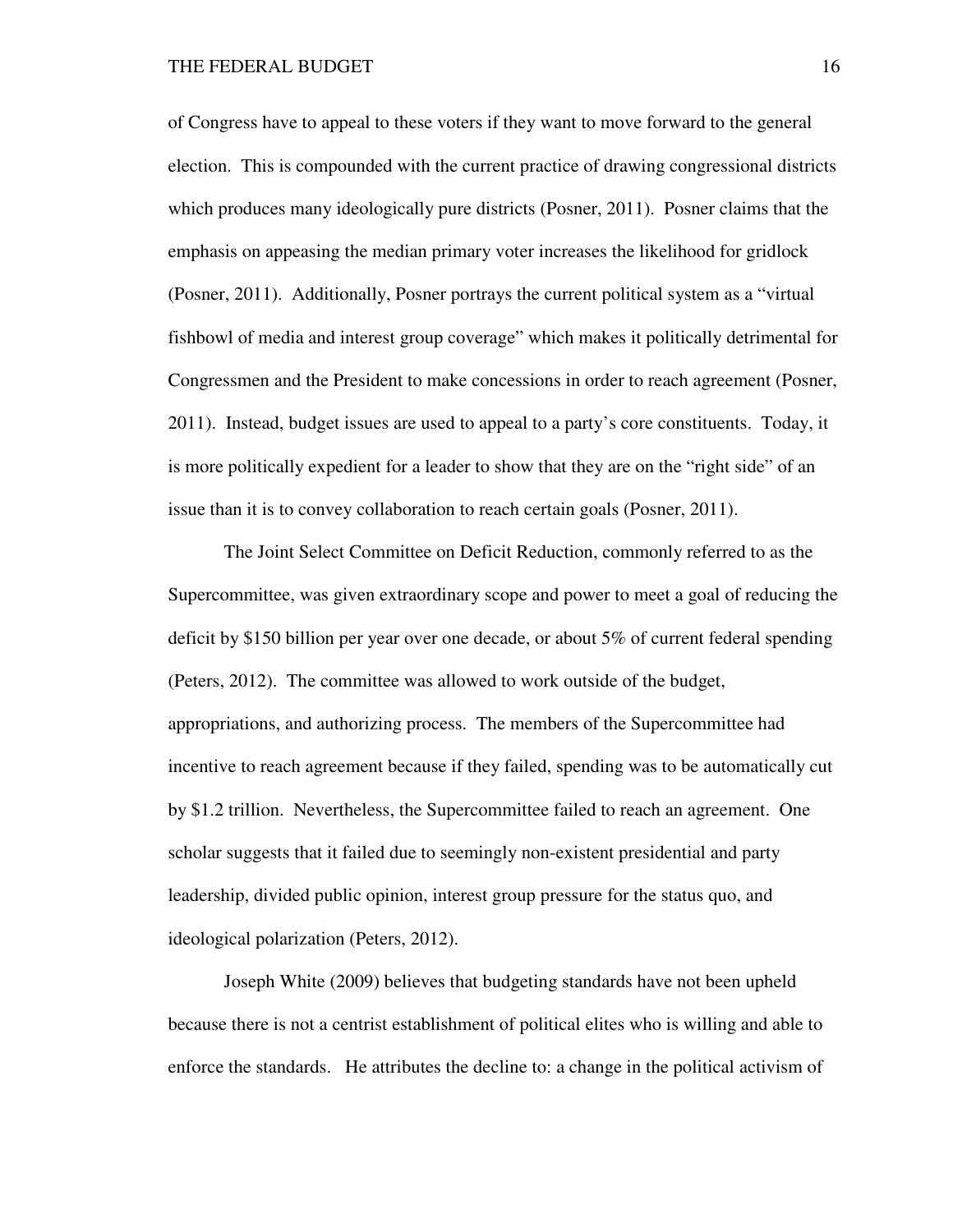elites, the rise of conservative think tanks which has made knowledge creation partisanship, and the conservative message that the media is inherently liberal. According to White, relying on the public to hold politicians accountable to budget standards would be "absurd" because there are too many other issues that influence their vote.

Matt Andrews, a Harvard public policy professor, does not believe that voter education on budget issues will result in the public demanding better coordination and compromise between Congress and the President (Andrews, 2011). Andrews argues that our budget challenges reflect our deeply held views about government. He focuses particularly on the principles of separation of powers and limited government and how these clash with the values of assertiveness and competition, American exceptionalism, and the American dream. To support his first point, he references voters polls in which the public acknowledges that the deficit is an issue and blames big government, yet simultaneously call for more government services and lower taxes. Thus, he is skeptical that any amount of education can alter the public's conflicting views.

Our emphasis on separation of powers results in a fragmented budget process, which reduces accountability. The belief that government ought not to intrude in people's lives leads to a restriction on the amount the government can tax. Our value of political competition can be seen in the fragmentation of appropriations powers across several congressional committees and executive agencies. The message that America is better leads to high demands on government and government spending. He references demands for powerful responses to natural disasters, provocation from enemies abroad, and economic disasters. Moreover, belief in the American dream leads the public to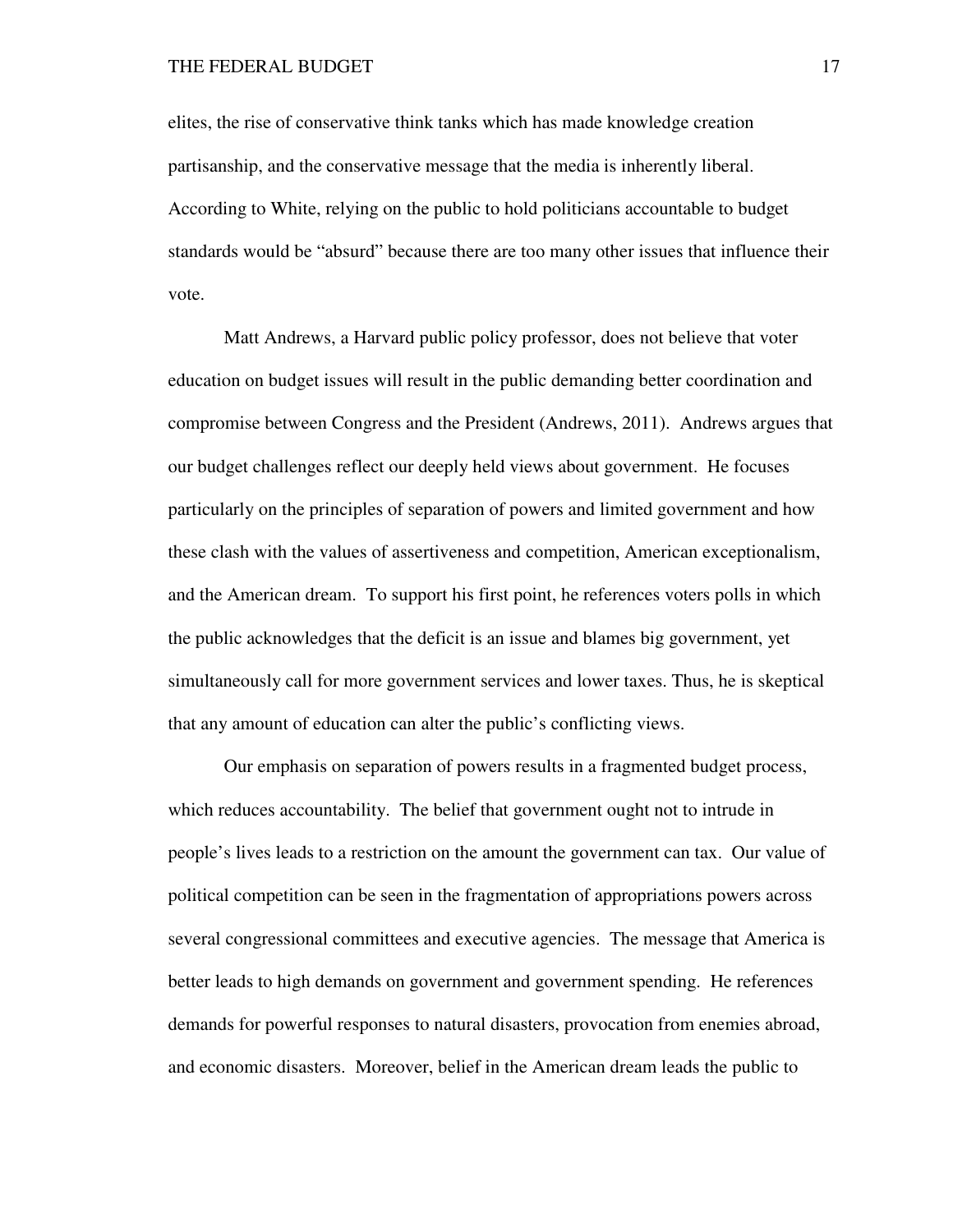demand government support of small businesses, first-time home buyers, students, and more. The public believes that "an exceptional country needs an exceptional government that can do all these things—and still be limited" (Andrews, 2011, p. 347). Andrews concludes that only a crisis can produce the transformational change that is needed.

### **Policies**

*Running on Empty* discusses the implications of previous policy decisions to expand federal benefits. These decisions began in the early 1950s and the federal benefit system has continued to grow exorbitantly to the point that the current system is 50 percent larger as a share of GDP than the entire federal government at the peak of the New Deal (Peterson, 2004, p. 110). The increases began in the 1950s with a doubling of Social Security benefits and accelerated under President Johnson's Great Society. After creating Medicare, Congress pushed through four hikes in Social Security benefits between 1967 and 1972. Additionally, in 1972, Congress created Medicaid and annual Cost-of-Living-Allowances for Social Security. Between 1966 and 1976, benefits rose from 27 to 49 percent of federal spending (Peterson, 2004).

Between 1974 and 2003, Congress did not create a single major benefit program. But neither did Congress eliminate a benefit program or engage in structural reform to a program other than two modifications to Social Security (Peterson, 2004). Yet, federal benefit spending levels, left untouched, continue to grow slightly every year. Benefit levels will continue to rise due to the retiring of the large Baby Boom generation which began in 2010 and will accelerate over the next two decades. Peterson notes how the nation's financial situation was complicated further by large tax reductions during the Reagan administration which forewent around \$1 trillion in future revenue, the Bush tax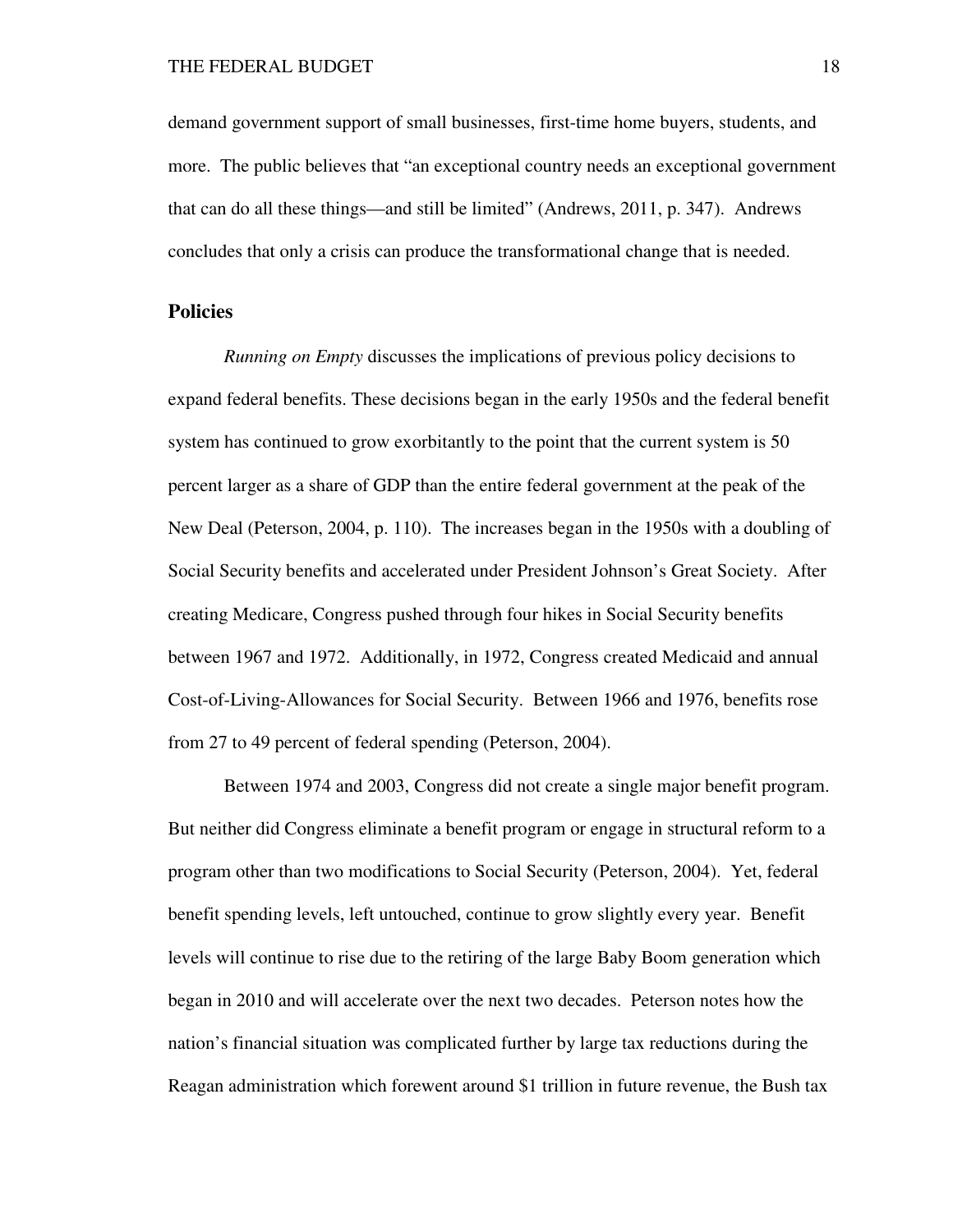cuts, and the addition of prescription drug coverage to Medicare in 2003 (Peterson, 2004, p. 131). Over the following 75 years, this new benefit is estimated to cost \$8 trillion (Peterson, 2004).

Joseph White critiques a 2007 article by Rubin in which she states that it is "fundamentally undemocratic" to create long-term spending commitments without prefunding them (White, 2009). White uses the example of trying to control long term health costs and states that we cannot reliably estimate the purchasing power of the dollar or the political desires of the public twenty years from now. He argues that anything beyond a three year estimate is unreliable. White states that the only way the country could control entitlement spending beyond roughly three years would be to eliminate the entitlement, yet this would leave millions of Americans in misery (White, 2009).

Much of the current literature on the federal deficit focuses not on the short-term deficit caused by the Great Recession, but the medium-term structural deficit caused by our aging population and growing health care costs. While the actual burden on the federal budget in 30, 40, or 50 years cannot be projected with certainty, the Census and measures of health care costs over the last several years point to two unmistakable truths: the percentage of Americans aged 65 or older is increasing each year and the cost of health care is growing faster than the economy. Private and public spending on health care grew from 4.7% of GDP in 1960 to 15.2% in 2007 (Manchester  $\&$  Schwabish, 2010). Moreover, between 2000 and 2010, the population under the age of 18 grew at a rate of 2.6 percent compared to 31.5 percent for the 45 to 64 age group. Over the next two decades, these individuals in the latter group will become eligible for Medicare (U.S. Census Bureau, 2011). Aging alone accounts for 56% of the estimated growth in federal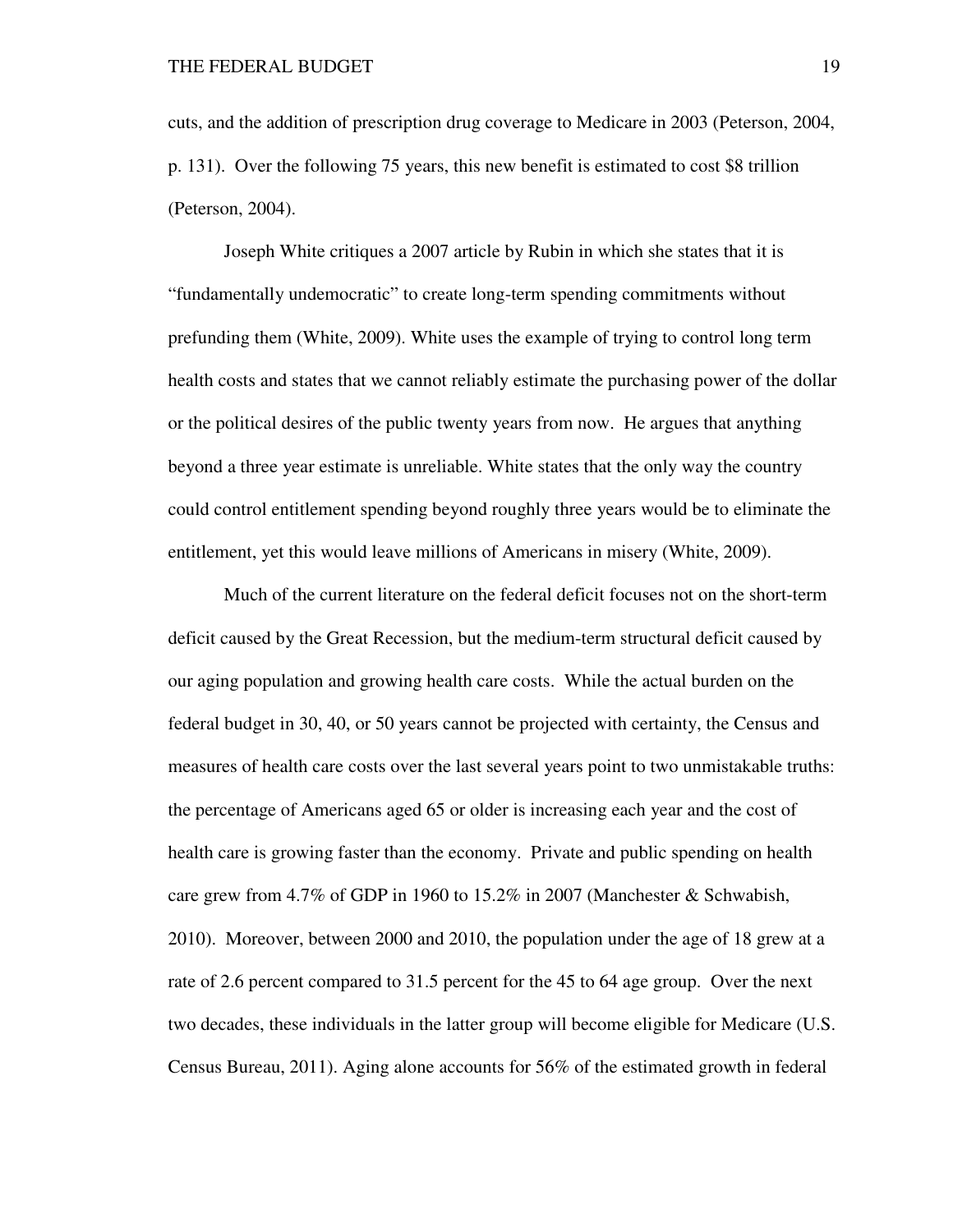spending on Medicare, Medicaid, and Social Security by 2035 (Manchester  $\&$ Schwabish, 2010).

While health costs have risen dramatically since 1960 as Manchester and Schwabish acknowledged, a recent report found that in 2011 health spending grew only 3.9 percent. Moreover, health care spending grew slowly in 2009 and 2010 as well. In 2011, Medicaid spending decreased while Medicare, private health insurance, and out-ofpocket spending increased. It is unclear whether the slower growth will remain after the economy fully recovers. In past economic recessions, health care spending has increased as the economy improves (Hartman, Martin, Bendon, & Catlin, 2013).

The National Tax Journal highlighted a study that focused on how much taxes would have to increase if no spending cuts are made to lower average deficits over the years 2015-2019 to 3 percent of GDP, the target of the OMB. The study finds that it would necessitate an additional \$579 billion annually in taxes. (Altshuler, Lim, & Williams, 2010). Martin Feldstein addresses the proposal of a tax surcharge on individuals earning over \$1 million as a means to reduce the deficit. In 2007, there were 391,000 individuals with an adjusted gross income over \$1 million. The total taxable income from this group equals \$1.245 trillion. A 10% surcharge would produce \$124.5 billion in "static" revenue. Of course, this estimate does not account for any deadweight loss. It is evident that a millionaire tax surcharge would only bring the United States about 1/5 of the way to raising the \$579 billion in annual revenue needed to lower the deficit to 3% of GDP over the years 2015-2019 if spending cuts did not occur.

The Peter G. Peterson Foundation asked six organizations from across the political spectrum to compile a comprehensive budget plan. The participating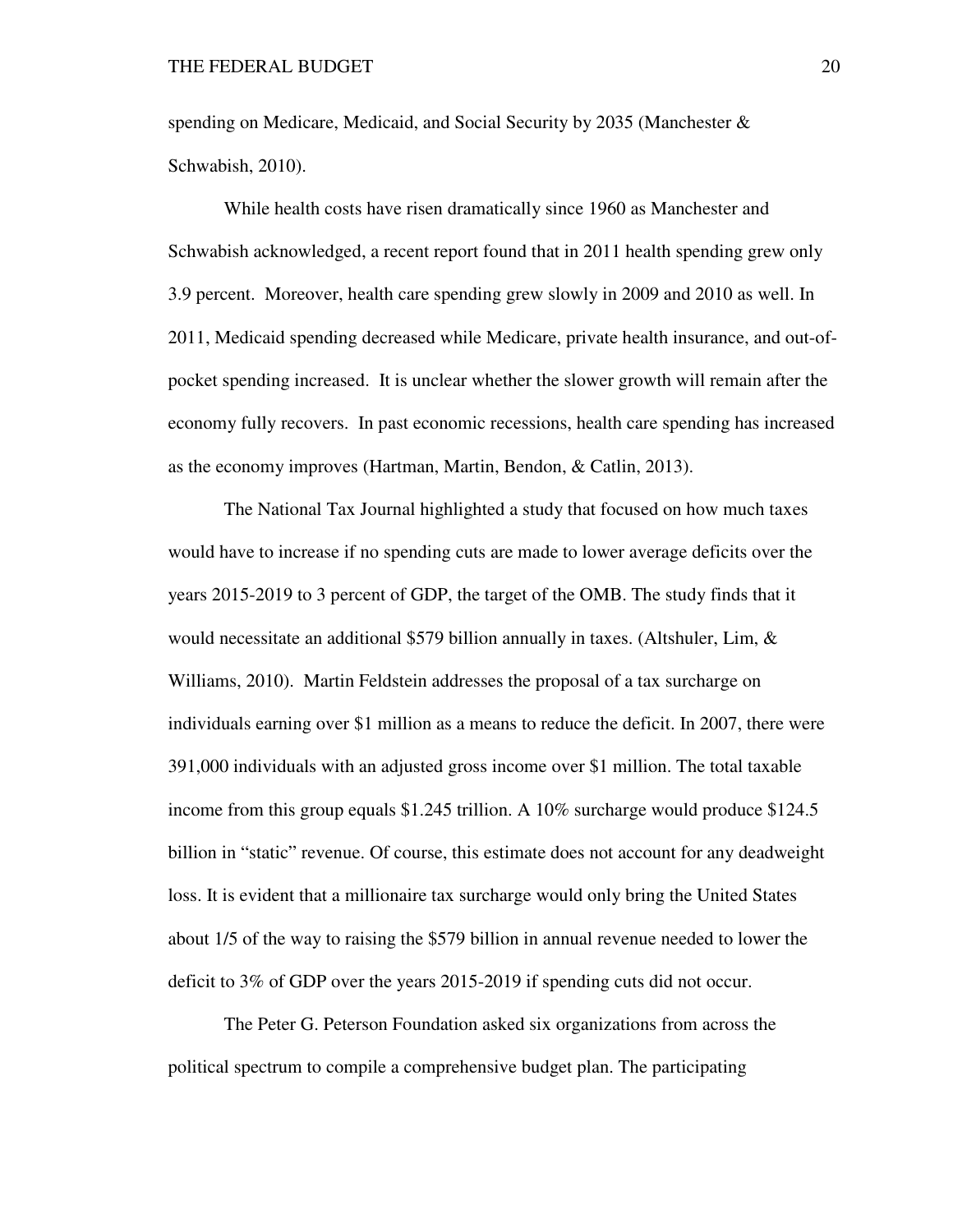organizations were the American Enterprise Institute, Bipartisan Policy Center, Center for American Progress, Economic Policy Institute, The Heritage Foundation, and Roosevelt Campus Network, which represents young Americans. While the partisanship and disagreement over the budget is rampant, the organizations were able to reach consensus on the following issues: current policies are unsustainable, preserving a social safety net is essential, wealthier Americans ought to bear a larger burden, and tax expenditures should be targeted for reform. The projected public debt as a percentage of GDP in 2035 for the proposals varied from a high of 81.7% (Economic Policy Institute) to a low of 30% (The Heritage Foundation) with a median of 51%. Comparatively, the projected baseline lists debt to GDP at 91.5% in 2035. Each plan reflects different choices regarding their political, economic, and social priorities. The Peterson Foundation states that this project "proves that our fiscal challenges are solvable- all we need to do is decide how" (Peterson, 2011, p. 15).

White and Wildavsky make the case that while the United States would be better off without a deficit, it would also be better off if national defense remains strong, Americans receive the health care they need, and the roads and infrastructure are improved (White  $\&$  Wildvasky, 1989). Thus, a balanced budget is just one of many valid objectives and Congress must decide the extent to which it will uphold fiscal discipline when faced with other competing values. When balancing the budget is treated as the absolute value, harmful decisions may result, such as a loss of essential services, a deterioration of infrastructure, and spending cuts that can harm organizational capacity and may even cost the organization more in the end (Meyers, 1999).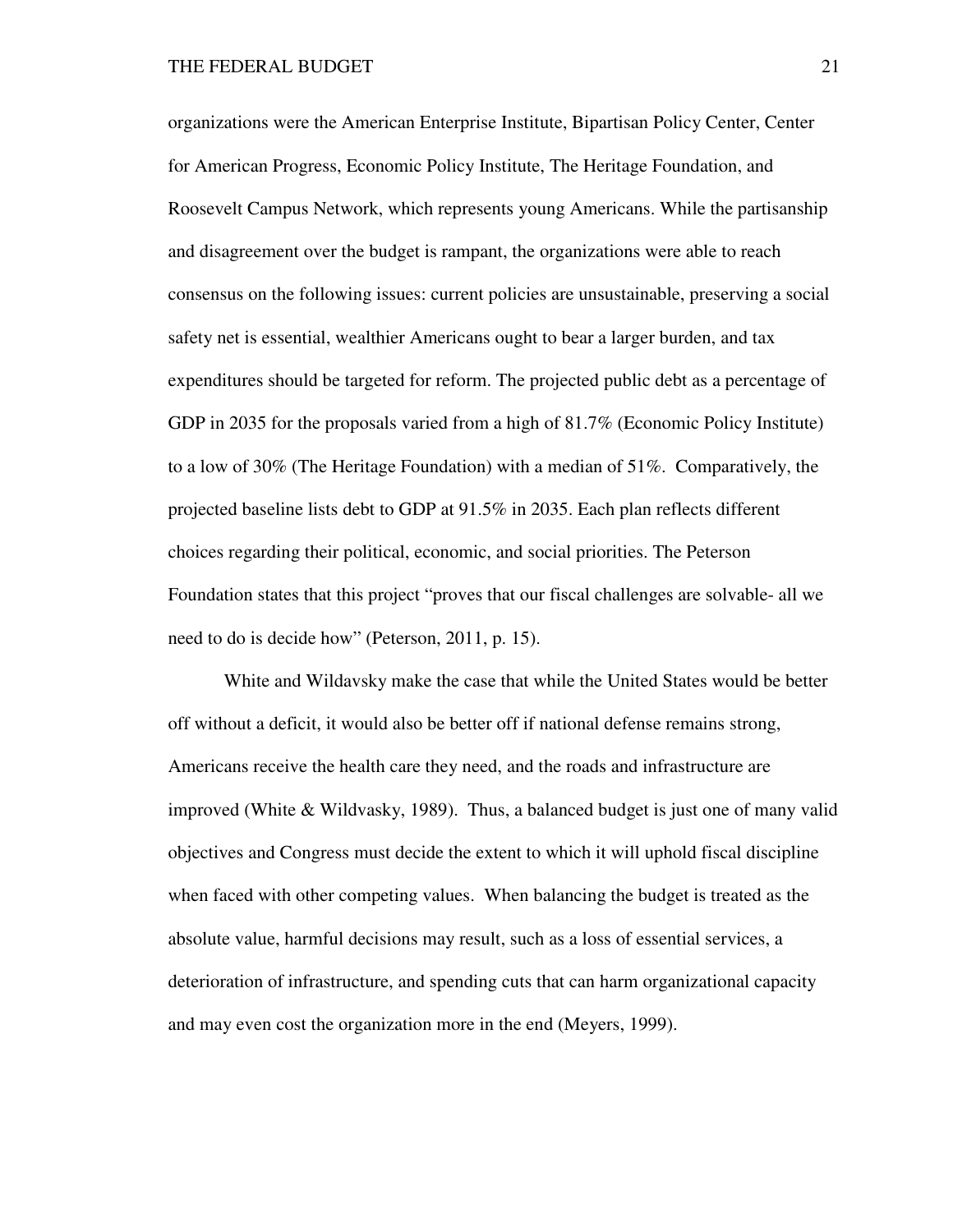**Balanced budget amendment.** Since the mid-1970s there have been occasional calls for a Constitutional amendment requiring the federal budget to be balanced (White & Wildavsky, 1989). Several proposals have emerged with varying levels of strictness, comprehensiveness, and prominence of revenue increases to close a deficit (Meyers, 1999). Some proposals allow for exceptions in time of war only while others include exceptions for economic recessions so long as a supermajority, typically three-fifths of the members, votes for the waiver. At various times, the idea has gained considerable public support, but the idea of a balanced budget is more popular than any particular proposal to attain the goal (White & Wildavsky, 1989).

Even if Congress could reach consensus on the measures to reduce the deficit, actually realizing and maintaining balanced budgets is inherently difficult. This is because of the large portion of federal spending that is mandatory for all who qualify. Safety net programs including the refundable portion of the earned income and child tax credits, Temporary Assistance for Needy Families, low-income housing assistance, and unemployment insurance make up 13% of the budget. Additionally, federal health care spending account for 21% and Social Security accounts for 20% ("Policy Basics," 2012). The amount spent per year on these categories, which make up 54% of the budget, fluctuates based on demographic and economic factors.

In 1995, there was widespread agreement to balance the budget by 2002 yet there was debate regarding whether the administration or CBO assumptions should be used. The differences appeared miniscule, 0.1 percent in inflation and 0.2 for economic growth. Yet these discrepancies joined with differences over the allocation of income between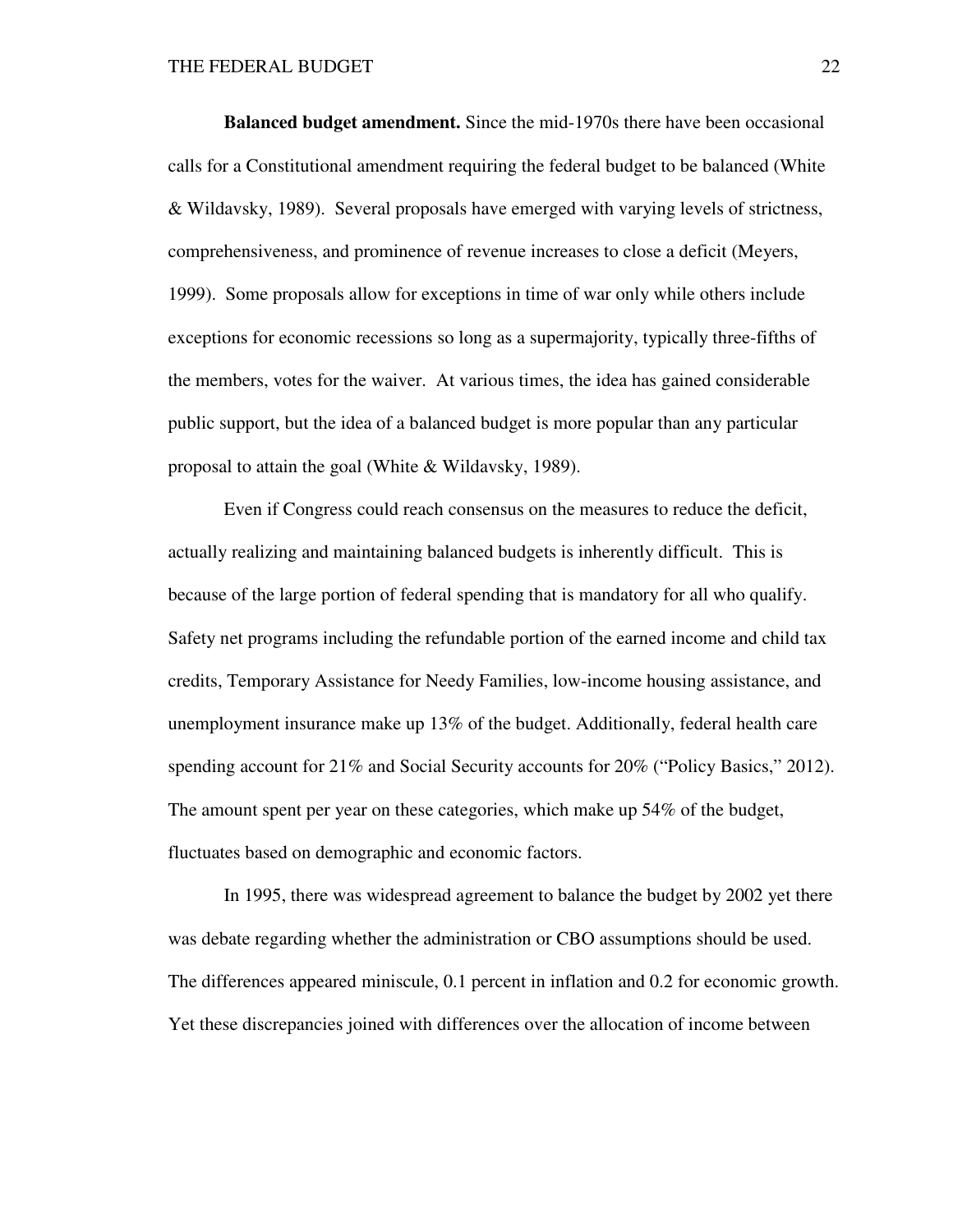employee compensation and corporate profits over a period of seven years led to a \$400 billion gap between the two assumptions in their projected deficit figures (Meyers, 1999). How would Congress respond when actual deficits exceed the projections? Should there be automatic, across the board spending cuts in current year spending to make up for the deficits? This approach could be disruptive to federal agencies whose budgets are suddenly reduced. If Congress is only required to adopt a balanced budget and is not mandated to correct for actual deficits that may result, then Congress will simply use optimistic assumptions when drafting the budget (Peterson Foundation, 2012).

 One must also consider the possibility of a stalemate in Congress that leads to an insufficient number of votes to waive the balanced budget requirement during a recession. Similarly, there could be a standoff between Congress and the President in which the President vetoes the recession waiver and Congress does not have enough votes to override the veto. Given the divisive partisanship among our leaders, either scenario is a real possibility. The outcome of such a situation is readily known. A tightening of fiscal policy during a recession would heighten the effects of the recession and could prevent the delivery of benefits to the most vulnerable populations in our society at a time when the economy is weak (Peterson Foundation, 2012).

Furthermore, if there was a Constitutional amendment then presumably the federal courts would ensure compliance. As a result, the courts would be placed in the position of deciding political and economic matters, which contradicts the American tradition of separation of powers (Meyers, 1999). One version of the amendment attempted to resolve this matter by including that "the judicial power of the United States shall not extend to any case or controversy arising under this article except as may be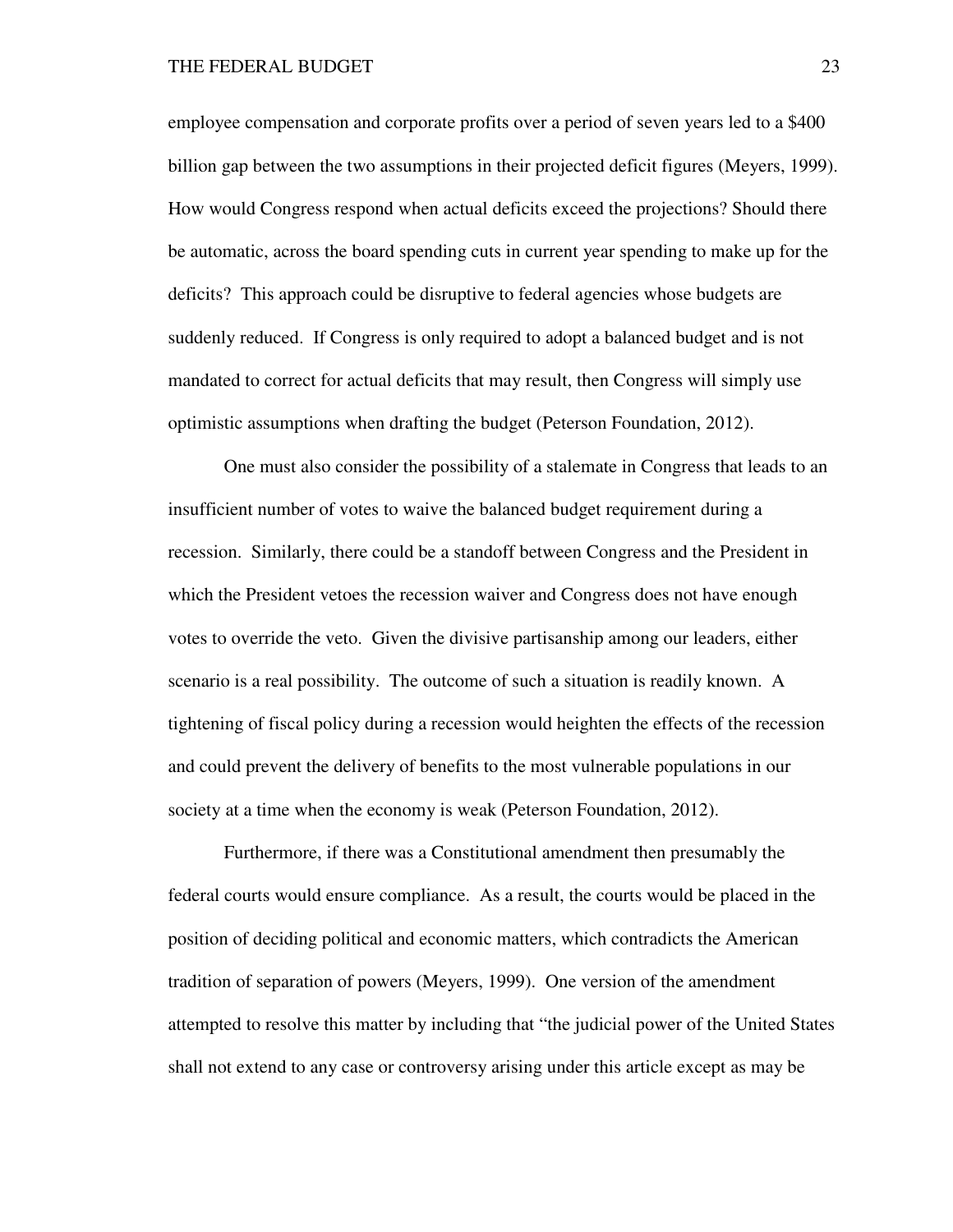specifically authorized by legislation adopted pursuant to this section" (Meyers, 1999, p. 240). The constitutionality of the legislative branch declaring that the judicial branch cannot fully enforce a Constitutional amendment is suspect and would weaken adherence to the amendment.

Our leaders currently utilize accounting and budgeting gimmicks to minimize or enhance the fiscal effects of a favored policy. There is no inclination that this tendency would end under a balanced budget amendment. Leaders would continue to find creative ways to meet the letter of the balanced budget requirement while evading the spirit of the amendment. The only way to attempt to combat this tendency is to increase the rigidness of the budget rules. This ultimately diminishes the flexibility of our public policies which respond to our nation's evolving needs. In times of peace and good economic conditions, deficits exist because of a lack of consensus on the role of government and the nation's priorities. A balanced budget amendment in itself is incapable of overcoming these obstacles. Moreover, its failure could diminish the public's perception of the credibility of the Constitution.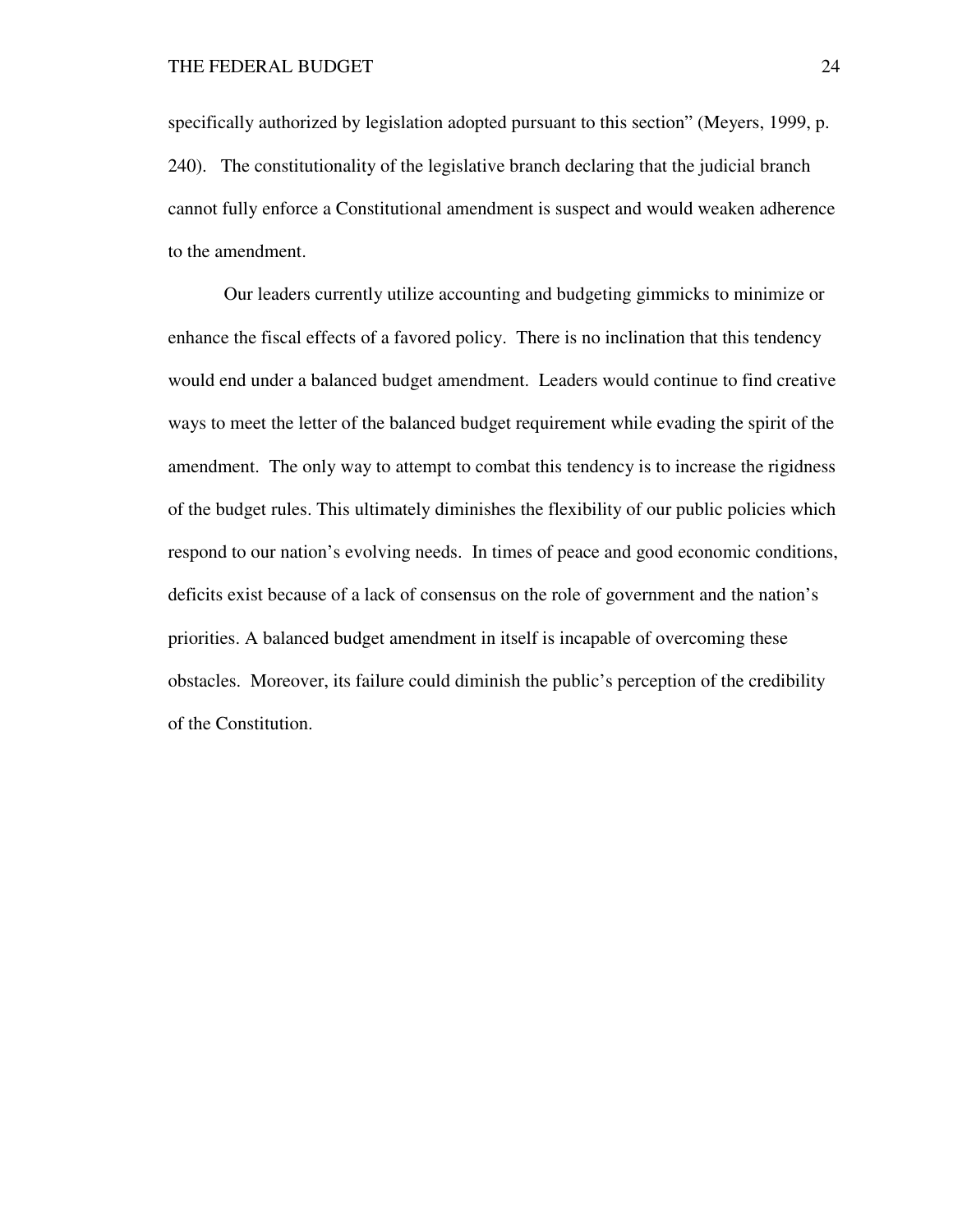### **Methodology**

The methodology employed is qualitative meta-analysis, also known as metasynthesis. The aim of qualitative meta-analysis, to offer a comprehensive portrayal of a phenomenon, is achieved by analyzing and synthesizing research on various aspects of the phenomenon through qualitative means. The advantages of a qualitative and holistic approach to a topic "are that greater attention can be given to nuance, setting, interdependencies, complexities, idiosyncrasies, and context" (Patton, 2002, p. 60). The Literature Review describes research from three areas related to the federal budget: the process, politics, and policies. The fields play essential roles in the formation of the annual federal budget. Therefore, to provide a thorough understanding of the federal budget one must examine these interrelated aspects. While some discussion of the federal budget in early American history exists, the thesis focuses on budgetary developments since 1974. The Analysis section includes an interpretation of the research and its implications for the future of the federal budget in the short, medium, and longterm.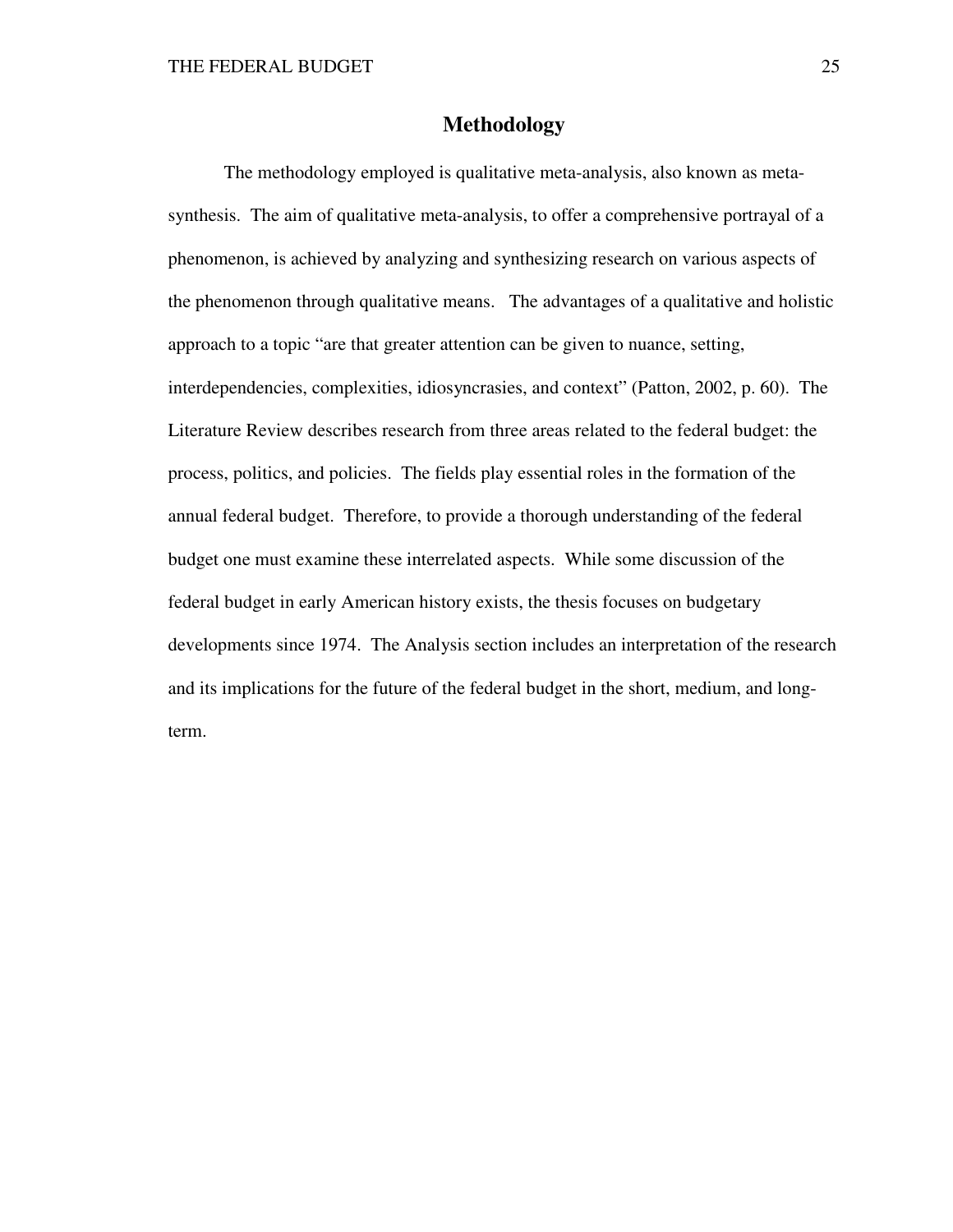#### **Analysis**

Since the foundation of the United States, the American economy and society have evolved dramatically and consequently the role, priorities, and policies of the federal government have shifted throughout the decades. The changing context has shaped and continues to shape how our leaders approach raising revenues and allocating spending. Schick's brief history of the federal budget process highlights key turning points in the development of the budget process. The 1921 Budget and Accounting Act and the 1974 Congressional Budget and Impoundment Control Act govern the process today. One of the changes that Schick documents that has the greatest implications for how the process works today is the increased conflict between Congress and the President as a result of the 1974 Act. As he explained, the Act did not remove power from the President and give it to Congress. Instead, it effectively added another layer onto the budget process by giving Congress an equally prominent role in the budget process.

The Gramm-Rudman-Hollings Act of 1985 (GRH) and its counterpart the Gramm-Rudman-Hollings Act of 1987 (GRH II) showed the importance of setting realistic fiscal goals. Two years after the original legislation, Congress extended the initial deadline of achieving a balanced budget in five years by an additional two years. The law required that if the targets were not met, sequestration of discretionary funds would occur. Congress protected mandatory spending from reductions but because mandatory spending makes up a large portion of the federal budget, the cuts to discretionary spending bore a disproportionate share. Unwilling to allow the slashing of discretionary spending, Congress disregarded the sequestration. In determining what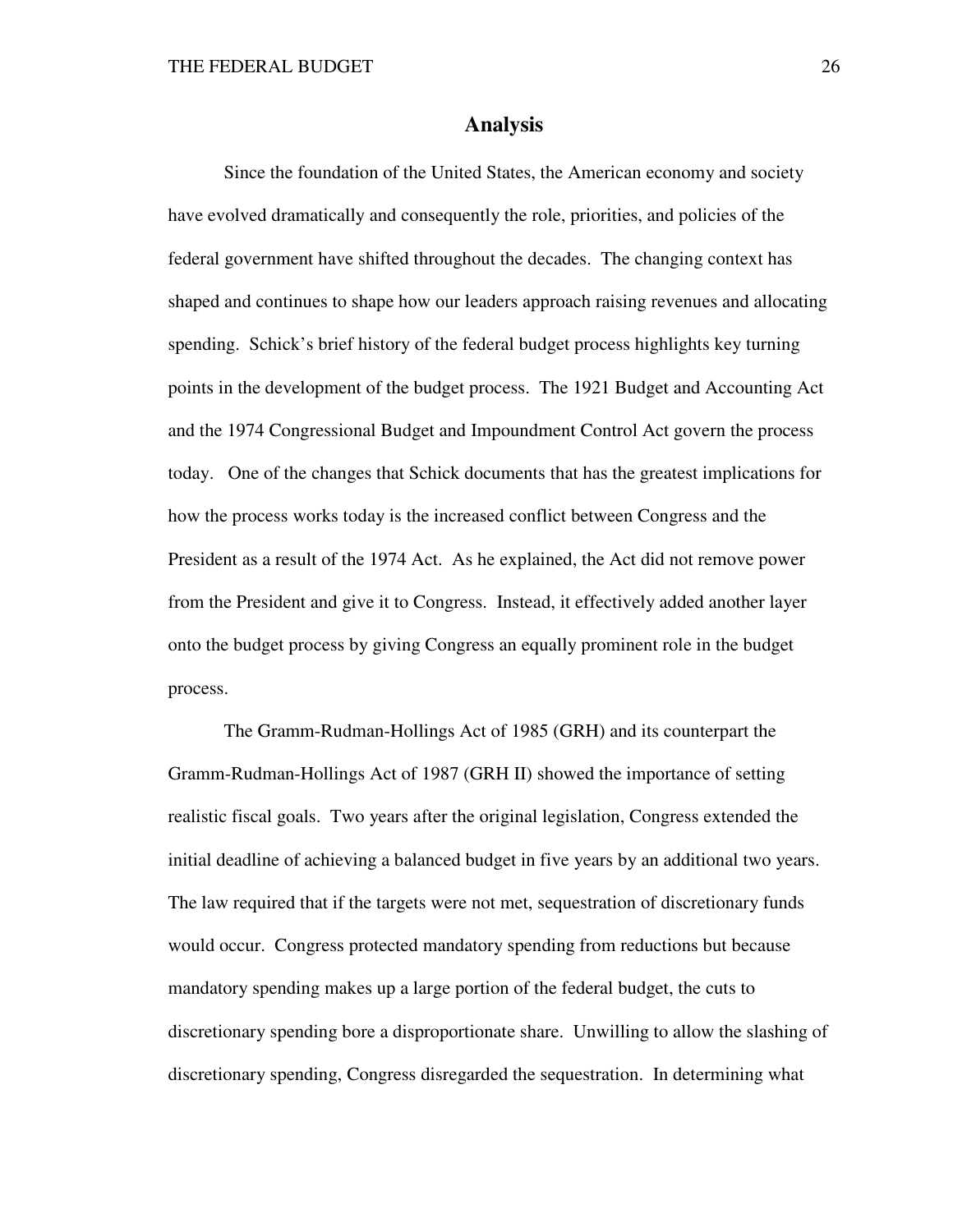classifies as a realistic fiscal goal, Congress should consider the context of the period. Economic conditions and the politics of the moment will affect what Congress can realistically achieve, particularly in the short-term.

Budgetary scholars Schick, Posner, Wildavsky and White described the marked increase of gridlock in the budget process. As Schick, Wildavsky and White described, conflict escalated when the rise of entitlement spending merged with the entrance of interest groups gaining new representation in the political process. These groups not only added conflict due to the inherent diversity of ideas and interests they brought but also because these groups demanded that the budget process provides substantive outcomes, not just substantive representation.

Posner's characterization of the political system as a "virtual fishbowl of media and interest group coverage" proposes that gridlock exists in part because leaders fear that if they make concessions in public, their concession will resurface in the next campaign. This theory would seemingly lend credence to the use of private negotiations between a few key leaders as a means of reaching agreement. Private deliberations between the President and congressional leaders have succeeded in the past, yet recent budget negotiations between the President and Republican leaders over debt limit increases, the fiscal cliff, and sequestration tend to only provide a very short-term solution that merely postpones genuine addressing of the problem.

According to Rubin and Joyce, the Budget Enforcement Act of 1990 successfully raised awareness to the cost associated with a policy proposal. Additionally, the spending caps could be temporarily breached in certain circumstances. The flexibility and emphasis on future policies made it easier to follow. The caps were extended in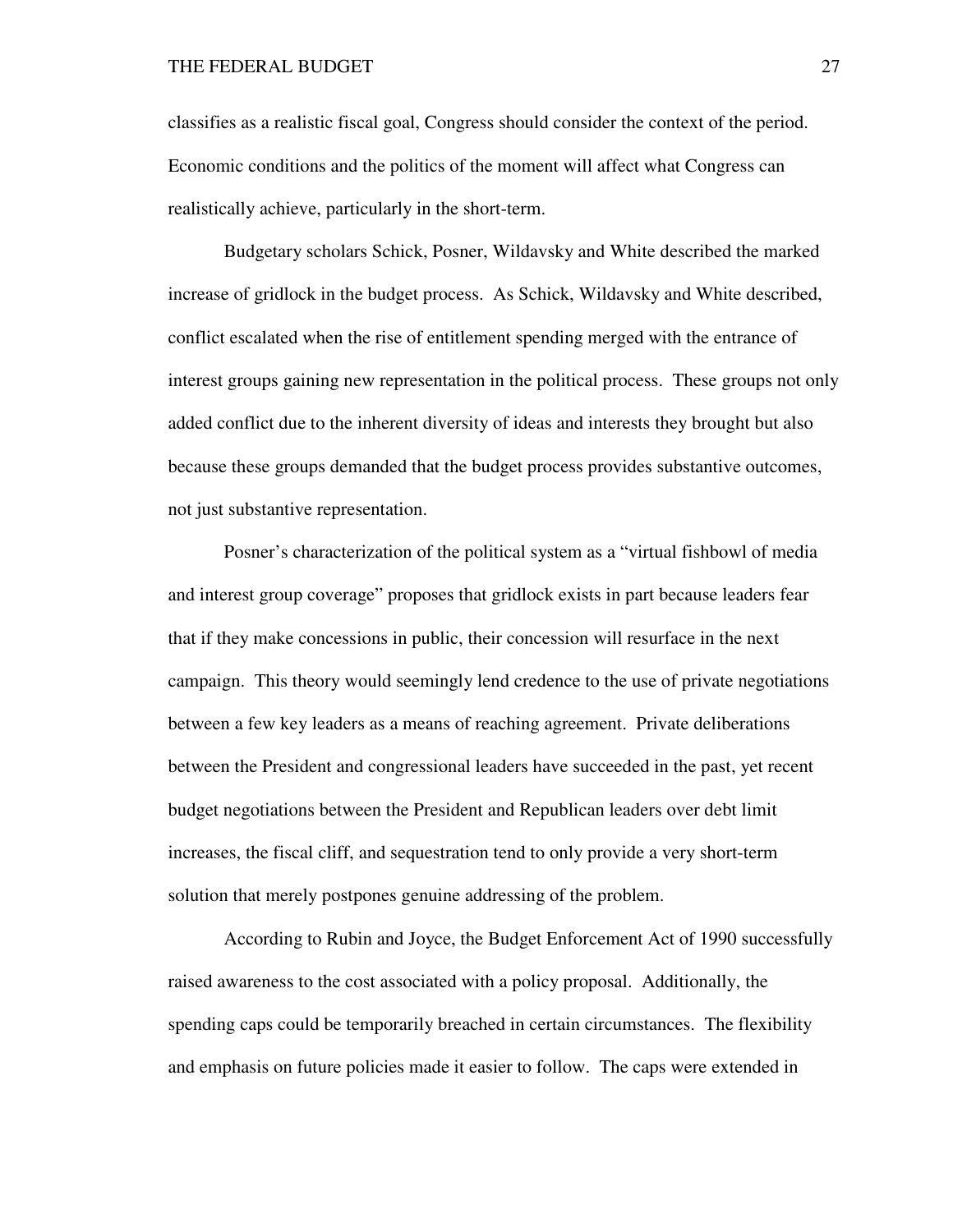#### THE FEDERAL BUDGET 28

1997 to last until 2002 but once the budget went into surplus in 1998 and the Congressional Budget Office was predicting a \$138 billion surplus in 2008, Congress ignored the caps (Congressional Budget Office [CBO], 1998). In light of the optimistic budget and economic outlook, it is understandable that Congress responded as they did. Congress could never have known that in the coming decade there would be a terrorist attack leading to two wars and a severe recession that would plunge the budget into the red.

Yet, Congress and the President were not without fault. They chose to expand Medicare in 2003 to include prescription drug coverage and to sharply reduce taxes in 2001, 2003, and to extend expiring tax cuts in 2004 and 2005. Excluding the initial round of tax reductions in 2001, these policies were made after the United States entered into a war with Afghanistan in 2001 and had begun a war with Iraq in March. A recession in 2001, lower tax revenues, and increased defense spending had already begun to take its toll when Congress voted to continue to lower taxes and expand Medicare. In October 2002 the Bush administration announced a \$159 billion deficit for the 2002 fiscal year (Milbank, 2002). Just five years earlier, the CBO had predicted a \$69 billion *surplus* (CBO, 1998).

When President Bush assumed office federal tax revenue as a proportion of the economy was at 20.9 percent of GDP. The only other time in US history it has been that high was in 1944. The historic average is between 17 and 19 percent. The Bush tax cuts drove revenues down to 16.3 percent of GDP by 2004, the lowest level in 45 years (Gale & Harris, 2008). Given the optimistic economic projections and the historically high tax revenues, a tax cut in 2001 was a reasonable policy goal. What was not wise fiscal policy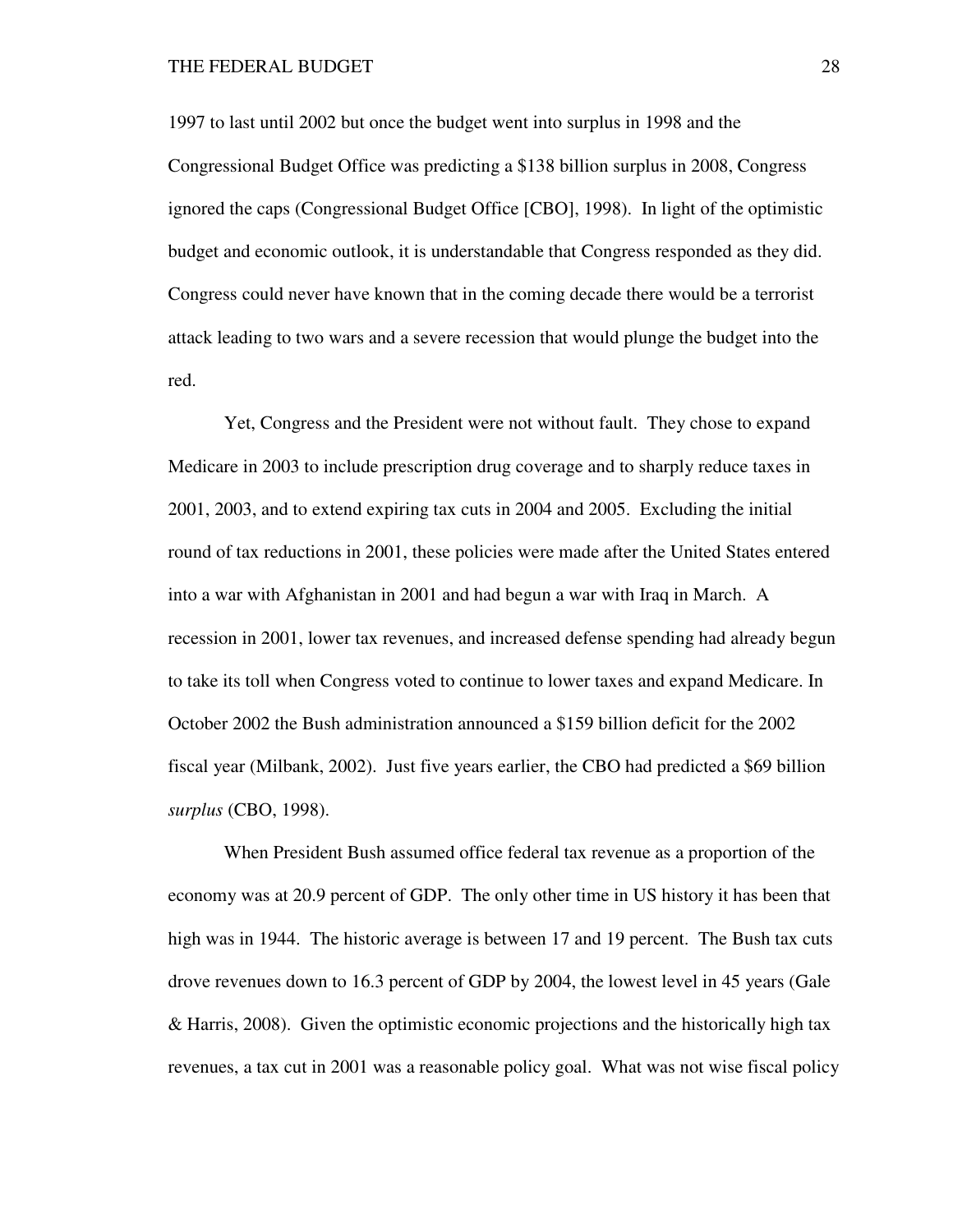was enacting large reductions while simultaneously increasing government spending from 18.4 percent of GDP in 2000 to 20.3 percent of GDP in 2006 (Gale & Harris, 2008).

The deficit soared in the second half of the decade as the United States entered into a recession in December 2007 which officially ended in June 2009, but has been followed by a meager recovery. The combined impact of previous fiscal decisions and the recession produced a situation in 2009 in which when Congress convened, every dollar of revenue was committed to some form of mandatory spending (Wessel, 2012). As of December 2012 the total outstanding federal debt was \$16.4 trillion whereas just ten years earlier it was 6.4 trillion (The Bureau of the Public Debt, 2012).

How much of a concern is our current level of debt in the short, medium, and long-term? In the short-term assisting the recovering economy is of greater importance than reducing the deficit. Aggregate demand has not recovered from the drop over the last few years. Direct public spending, tax cuts, and transfers increase demand, thereby partially offsetting the decline in the private sector. By maintaining aggregate demand, the government can minimize further unemployment and loss of income. The Committee for a Responsible Federal Budget (CFRB) notes that the CBO does not believe the economy will fully recover until 2018 (Committee for a Responsible Federal Budget (CRFB), 2013). Thus, reducing government spending and increasing taxes now would hamper economic growth.

In the medium term, the Center on Budget and Policy Priorities (CBPP) and the Committee for a Responsible Federal Budget (CRFB) agree that \$1.4 trillion in deficit reduction will stabilize the debt through 2022. Policymakers actually only need to find \$1.2 trillion in spending cuts or tax increases because the remaining \$200 billion in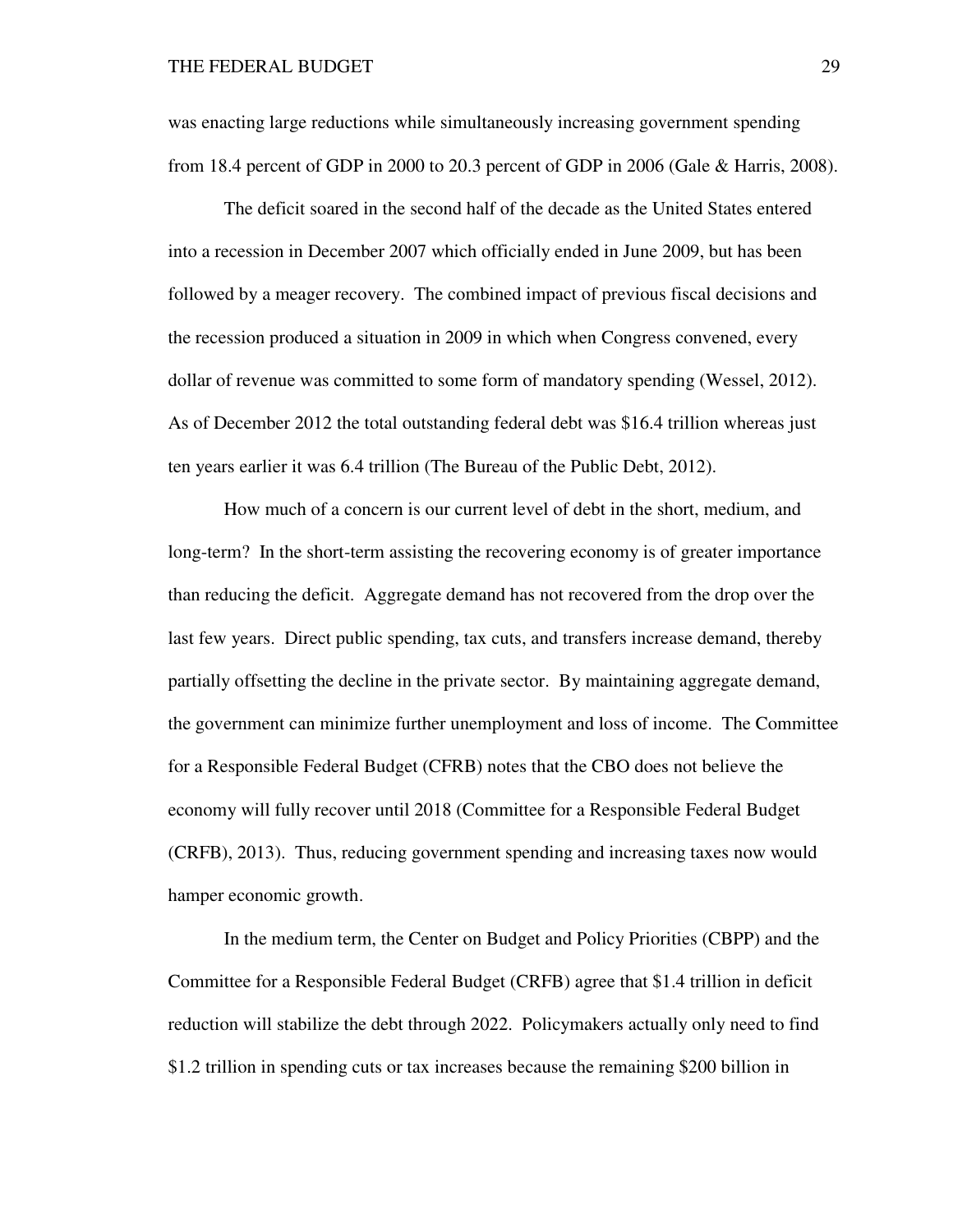deficit reduction will result from reduced interest payments (Kogan, 2013b). Both organizations project that this amount would result in a debt to GDP ratio of 73 percent for 2022. This new figure includes the deficit reduction that Congress has already taken in the last two years. Through the 2011 Budget Control Act, Congress found \$1.5 trillion in appropriations cuts, combined with \$200 billion in interest savings through the reinstatement of annual spending caps. The "fiscal cliff" compromise, the American Taxpayer Relief Act, which was enacted on January 2, 2013, secured \$563 billion in additional revenue.

The other variable that cannot be underestimated when making budget projections is the economy. In August 2012 the CBO revised their March 2012 projections because of improved economic indicators. The result was that over a ten year period deficits are forecasted to be \$750 billion lower than the CBO initially projected just five months earlier. One cannot underscore the impact of economic growth on the federal budget. Even the slightest increase or decrease in economic growth will impact the federal budget by hundreds of billions of dollars over several years. This is why scholars like Joseph White (2009) state that budget estimates beyond a three period are unreliable.

The federal budget is subjected to the whims of the economy by design. The federal government moderates the effects of the business cycle on individuals by allowing tax revenues to go down during recessions so individuals can keep more of their income during difficult times while concurrently aiding individuals through programs such as unemployment insurance, the Supplemental Nutritional Assistance Program, and Medicaid. The effect is that the risk is transferred from individuals onto the federal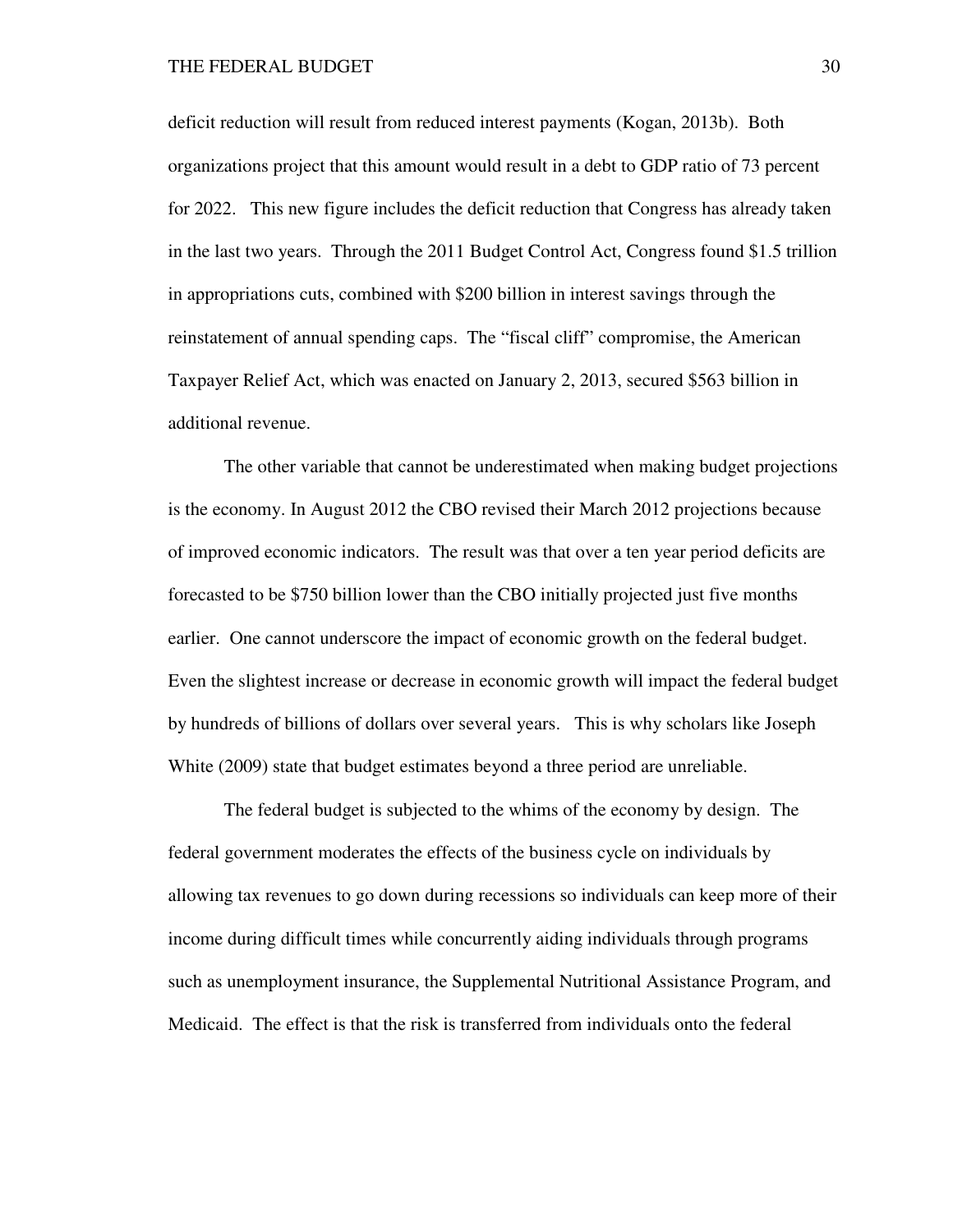government and consequently, onto the federal budget. One of the reasons this is done is because the federal government is in a better position to take on the additional risk.

There are people and organizations that attempt to compare the federal government's budget to a family's budget. The aim is to allow the average person to understand the size and implications of the deficit and debt, but the comparisons are ultimately misleading because the two are not the same. The United States government can borrow money at low interest rates and technically never has to repay all of its loans. So long as it keeps its debt at a manageable level, it can continue to borrow. The United States has seen its debt skyrocket in the last few years, yet interest rates still remain low. One scholar describes in detail why the current supply and demand in the bond market have contributed to the low interest rates. He sums his findings by declaring, "empirically, it is nearly impossible to find an effect on budget deficits on interest rates after controlling for Federal Reserve monetary policy and economic conditions" (Palley, 2011, p. 18). Borrowing is cheap for the United States government because there are few other economies that can compare to the strength and stability of the United States economy. Thus, for risk-averse lenders, the United States government is one of the safest places to invest.

An individual family, on the other hand, cannot continuously hold onto debt nor does it have the same access to financial resources as the federal government. Every person's life ends but stable governments are treated as having a continuous existence. When a job loss hits a family it may be able to access other financial resources such as savings, other employment, or loans. Yet, their access is limited if they do not have sufficient savings, cannot find another job, or cannot obtain a loan. Moreover, a family,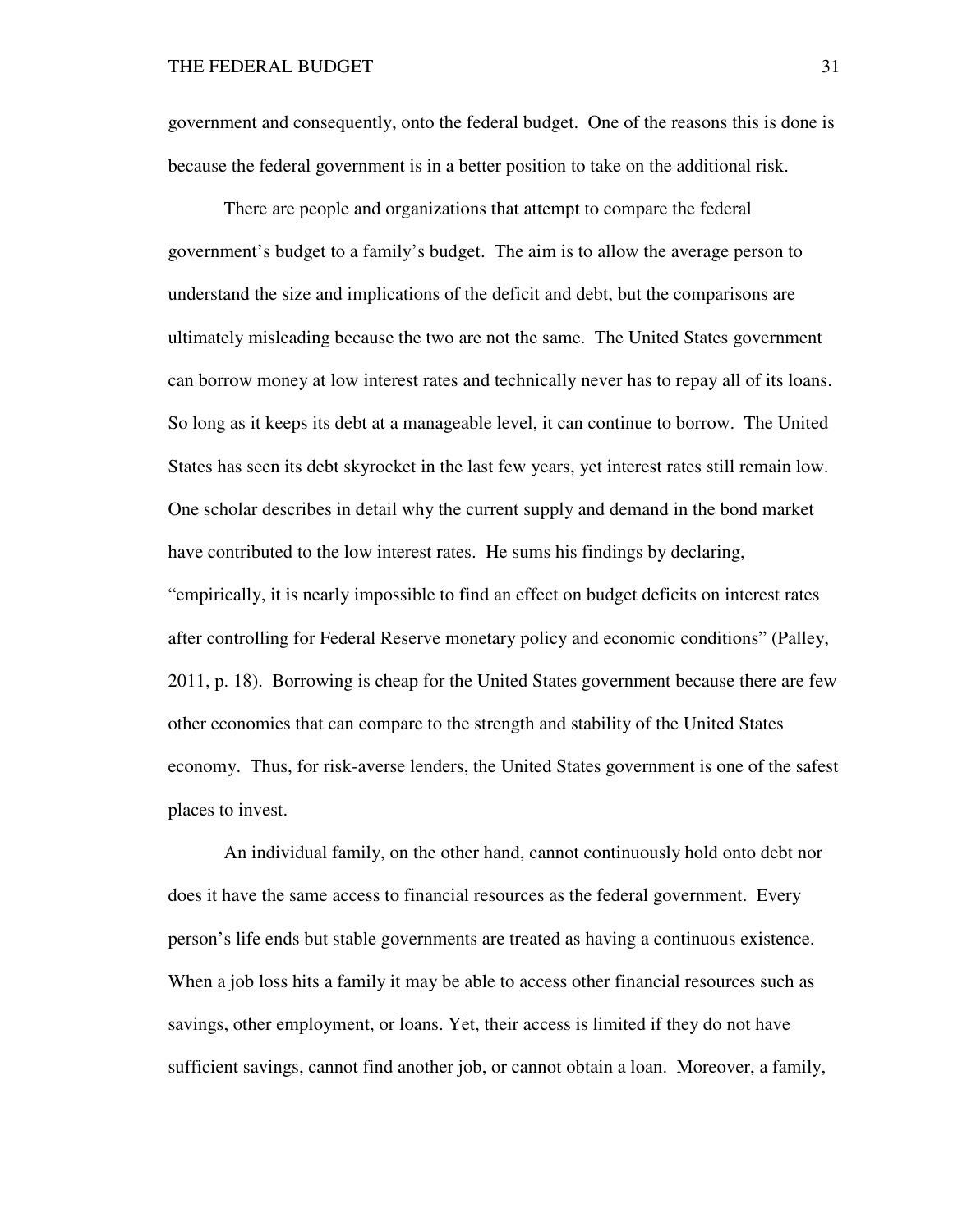especially low-income families, could almost never recover from debt as high as 90% of their annual income while the federal government has overcome debt to GDP levels even higher.

Recently, the federal debt limit statute has garnered additional attention as some call for the modification or elimination of this element of the budget process. The debt limit has its origins in the Second Liberty Bond Act of 1917 (Krishnakumar, 2005). Before this statute, Congress approved each issuance of debt individually. The act allows the Secretary of the Treasury to issue debt without Congressional approval up to a defined dollar amount. The original statute and its early modifications provided caps for the different categories of debt, (e.g. Treasury notes vs. war savings certificates). In 1941, Congress abolished the separate categories, creating one aggregate limit instead (Krishnakumar, 2005).

The debt limit statute did not create tensions between Congress and the President until the 1960s during which time Southern Democrats and Republicans used the vote on the debt limit increase as an opportunity to assail the Kennedy and Johnson administration's fiscal policies (Krishnakumar, 2005). During the 1970s, Congress voted 18 times to raise the statutory limit as the federal government's expenditures grew dramatically during this time period. Many members of the House disliked having to frequently vote for the increase. Some had a fiscal objection to the frequent deficits while others did not want their 'yea' vote brought up by challengers in the next campaign. The House responded with the Gephardt Rule. Whenever the concurrent budget resolution passed by Congress sets a higher limit than the current statutory limit, a bill providing for the increase to match the budget resolution is automatically crafted and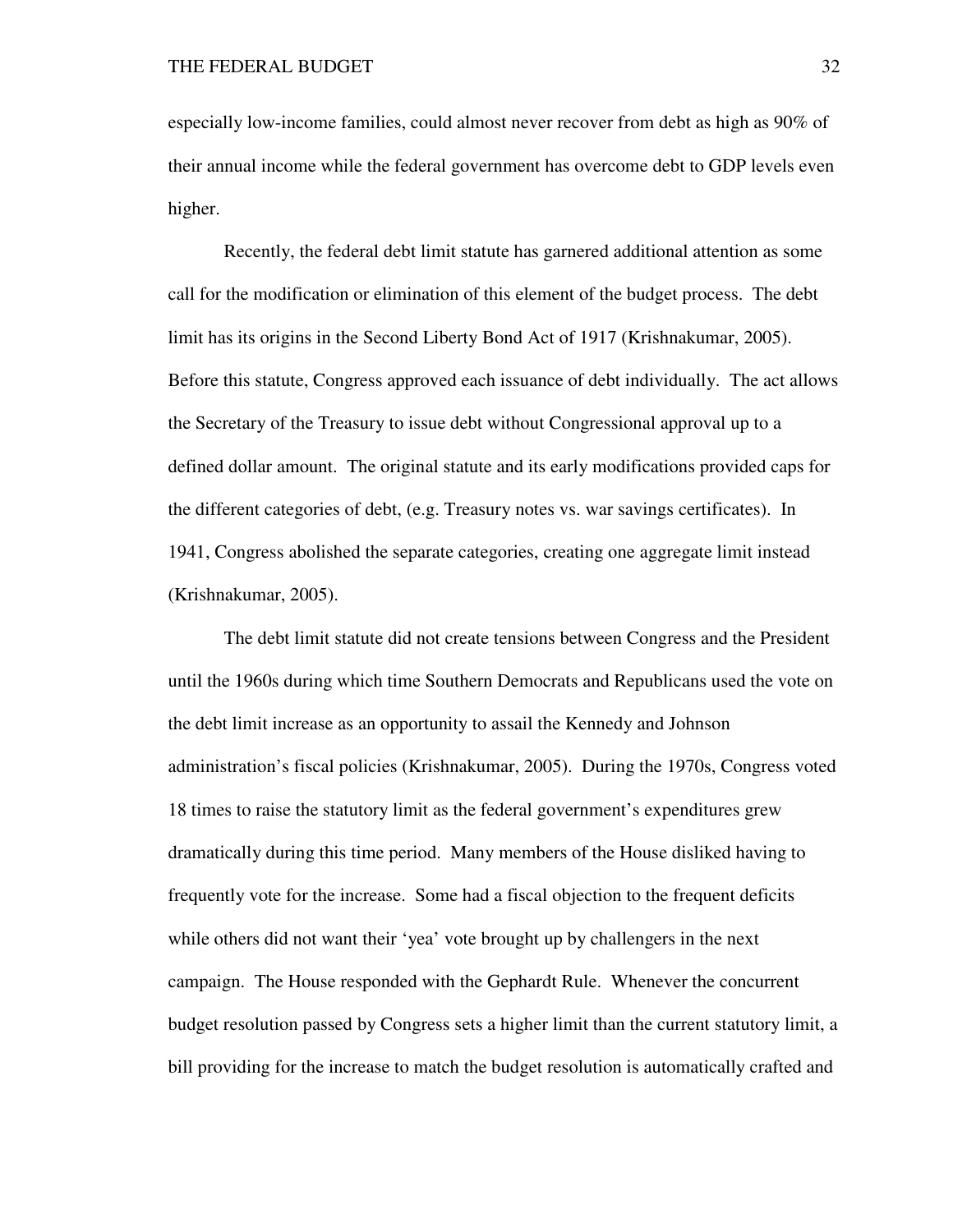sent to the Senate (Krishnakumar, 2005). The Gephardt Rule was utilized four times but was recently repealed in 2011 (Committee for a Responsible Federal Budget [CRFB], 2011).

Perceptions of the role of the debt limit have changes as public attitudes have evolved. According to Krishnakumar (2005), "The ceiling has gone from being viewed as a statutory fixture to be raised only in times of war or economic depression to being considered more of a legal index that *must* be raised every year or few years—in response to requests from the Treasury or the President—in order to sustain general, unspecified government spending" (p. 157). Changing times and attitudes have led some to call for its abolition. The Center on Budget and Policy Priorities declares, "Ideally, policymakers would eliminate the debt limit altogether because it serves no useful purpose and, as recent events make clear, provides opportunity for political mischief while putting the nation's financial standing at risk" (Ruffing & Stone, 2013, p. 1). The CBPP states that in raising the ceiling, Congress is simply agreeing to pay for the fiscal decisions the federal government has already approved and failing to raise it would have detrimental consequences.

Congressional debates leading up to debt limit increases in 2002, 2003, 2010, and 2011 fueled uncertainty and actually led to slightly higher interest rates. The Government Accountability Office estimated that the higher interest rates on Treasury securities resulting from the extended debt limit disagreement in 2011 cost the federal government \$1.3 billion that year. The Bipartisan Policy Center estimates that over the life of the securities, it could cost \$18.9 billion.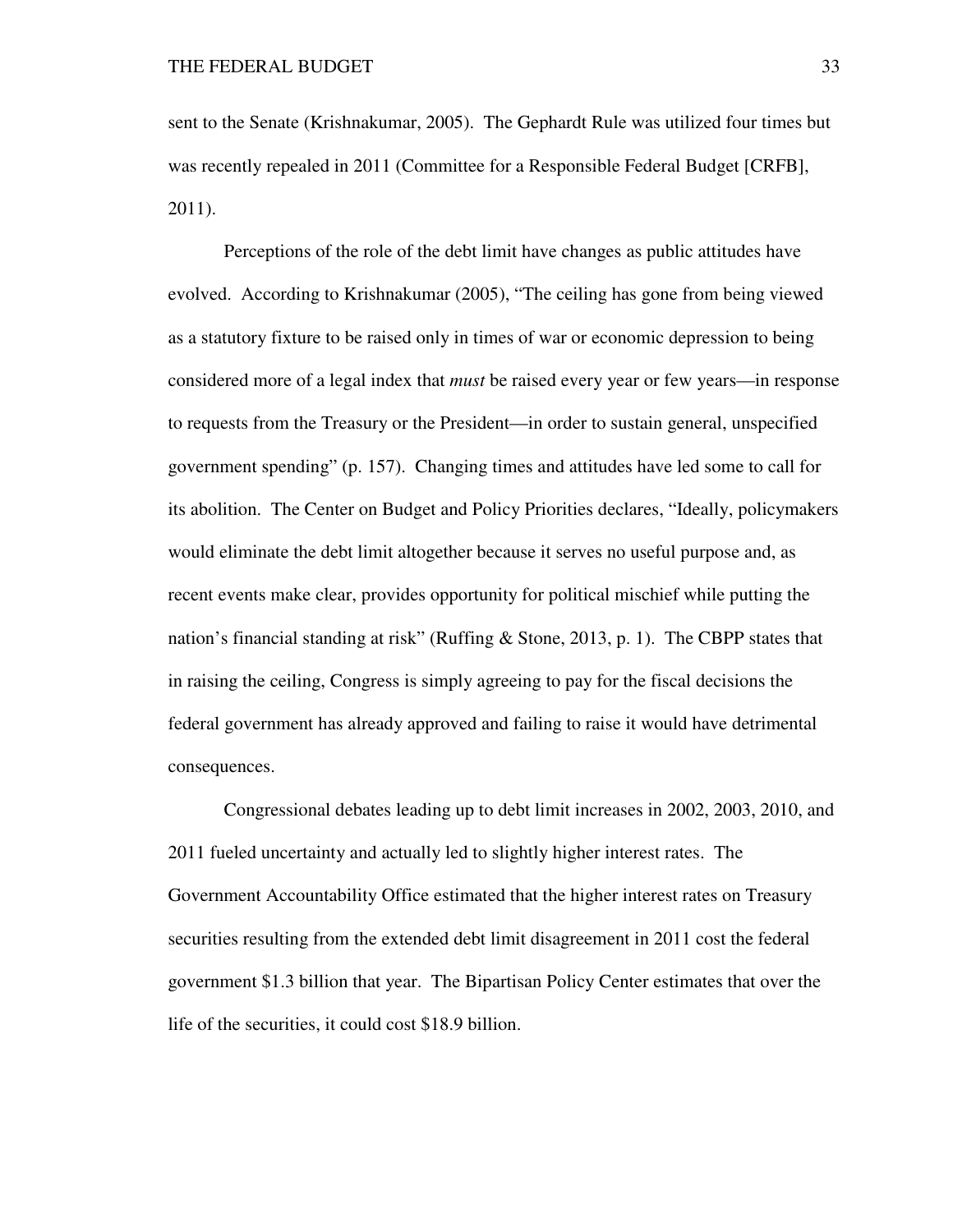The CBPP acknowledges that the need to raise the ceiling may have convinced policymakers of the need to reduce deficits. Between 1990 and 2010, 6 out of the 23 increases in the ceiling included major policy changes (CRFB, 2011). On the other hand, the CBPP includes a statement by the CBO in 1993 that Congress already has ample opportunity to assess its policy decisions through the regular budget process. In times when Congress is not adhering to the budget process, some cling to the debt limit as one of the sole remaining tools to reinstitute fiscal discipline. Yet, because a default on the federal debt would have disastrous consequences and even uncertainty has led to higher interest payments, holding the debt ceiling vote hostage to calls for fiscal changes is an irresponsible approach.

Congressional focus should be on restoring a functioning budget process and improving the link between the debt limit and the taxing and spending decisions that necessitate the additional borrowing. No other developed nation except Denmark has a statutory debt limit, but abolishment of the statute in the United States would raise constitutional concerns. Article 1, Section 8 of the Constitution grants Congress the roles of paying the debts and borrowing money on the credit of the United States (U.S. Const. art. I,  $\S$  8, cl. 1, 2). The debt ceiling is the last remnant of congressional oversight which allows the Treasury Department to largely manage the nation's borrowing while still complying with the Constitution. Removing the debt limit without replacing it with another form of congressional control would violate the Constitution.

Our federal government's budget is difficult to project beyond three years because its revenue and expenditures are tied so closely to the performance of the economy. The federal government can bear the ebbs and flows of the economy more easily than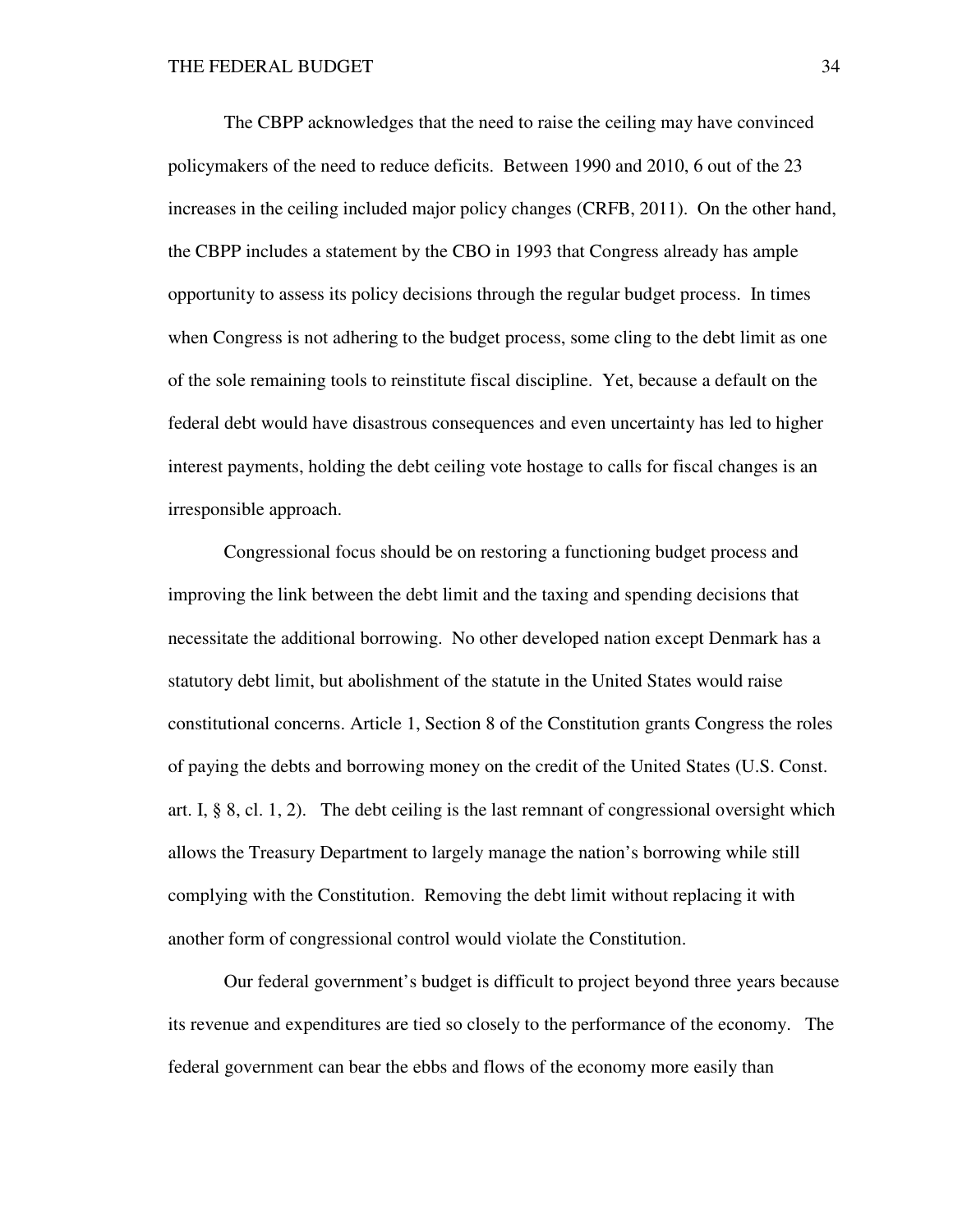#### THE FEDERAL BUDGET 35

individuals because of their access to financial resources and ability to maintain debt. The risk cannot be removed but can only be shared. Whether there are areas that the federal government has assumed too much risk on behalf of certain individuals or organizations is not a focus of this paper, but research in this area could shed light on the optimal value of risk-sharing. However, efforts to dramatically reduce the amount of risk-sharing by the federal government would increase the number of Americans in poverty.

One might reasonably question whether policymakers ought to focus on the medium and long-term if even the best estimates can change by hundreds of billions of dollars. Some scholars warn that the retiring Baby Boom generation which recently began but will accelerate in the coming years combined with health care costs that have generally increased faster than the economy will produce significant strain on the budget as Social Security and Medicare expenditures absorb a larger portion of the federal budget. Yet, as noted earlier, the rate of growth in health care spending has slowed in the last three years.

It is difficult to determine whether costs will return to high levels after the economy improves because of the current and coming market reforms of the Affordable Care Act. While some of the provisions have been implemented some of its landmark provisions take effect in 2014: employer and individual mandates, no annual limits on coverage, guaranteed issue and renewability, and the health insurance exchanges ("Implementation Timeline," 2013). These provisions will cause upheaval in the health care market for several years as it adjusts to the new rules and the numerous first-time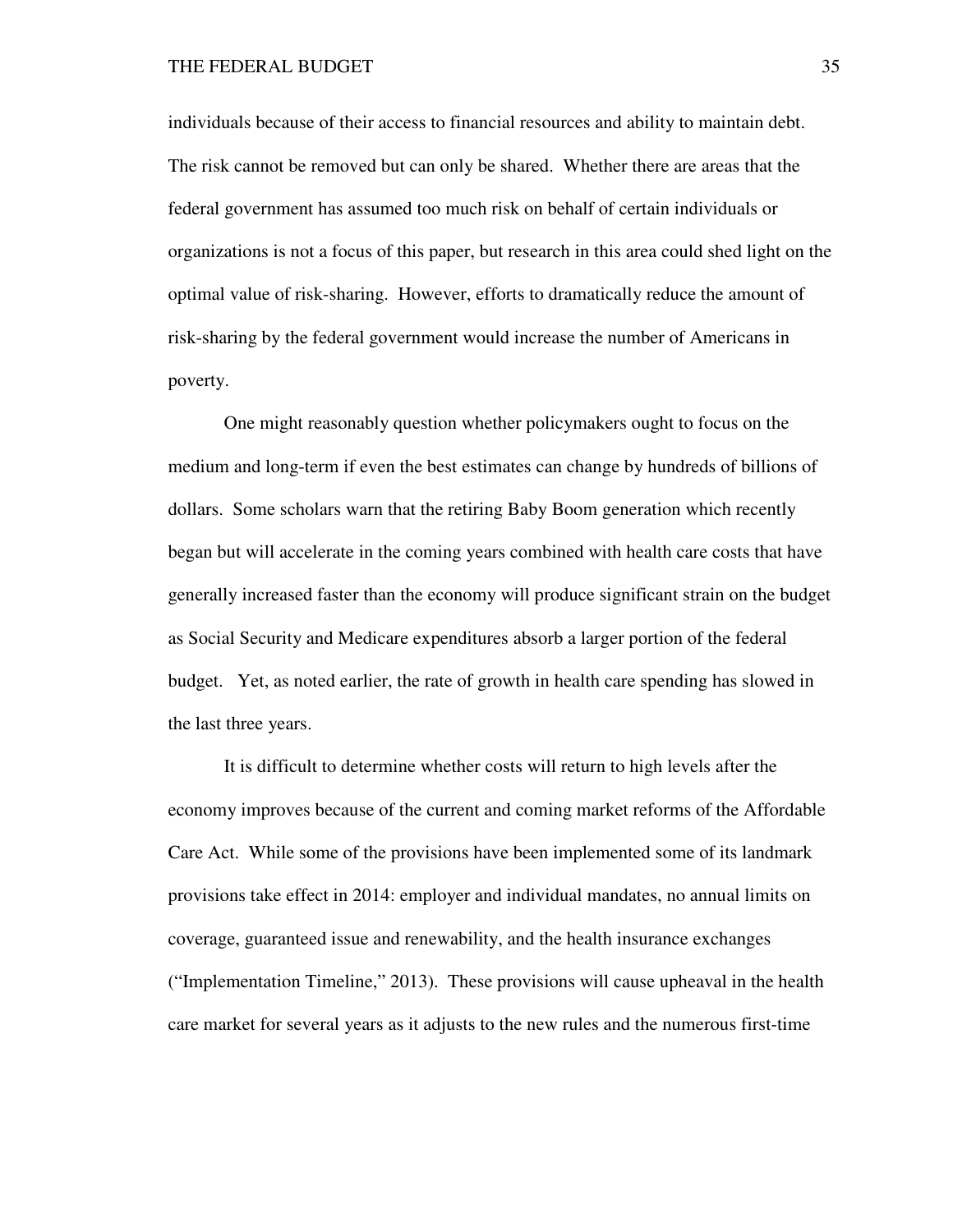entrants, who are expected to obtain health insurance with the assistance of the premium tax credits and cost sharing reductions.

The CBPP agrees with the uncertainty of future health care costs but points out that the answer has significant implications on the size and scope of the long-term fiscal problem and the measures needed to constrain health costs. The CBPP argues that policymakers should wait until later in the decade when greater knowledge on health care growth is available before taking major policy action. CBPP also warns that "if the political obstacles facing a much larger deficit-reduction package are too great, then insistence on a package that goes well beyond stabilizing the debt could lead either to failure … or to a package that provides false security because it is dominated by budget gimmicks" (Kogan, 2013b, p. 6).

While the Committee for a Responsible Federal Budget agrees that based on current information, a \$1.4 trillion deficit reduction package would stabilize the debt through 2022 they raise several concerns (CRFB, 2013). It would not leave a margin of error if the economy grew slower or interest rates were higher than estimated. Neither does it allow for additional spending that is not included in the baseline but Congress is likely to spend such as the continuation of unemployment benefits or Hurricane Sandy disaster relief.

More importantly, the CRFB argues that their estimates show that the debt would only remain stable until 2023 at which point it would rise again. The CRFB advocates more savings now to keep the debt stable through the second decade while maintaining benefits for individuals near retirement. The Policy Director at the Concord Coalition describes how policymakers should evaluate the level of debt: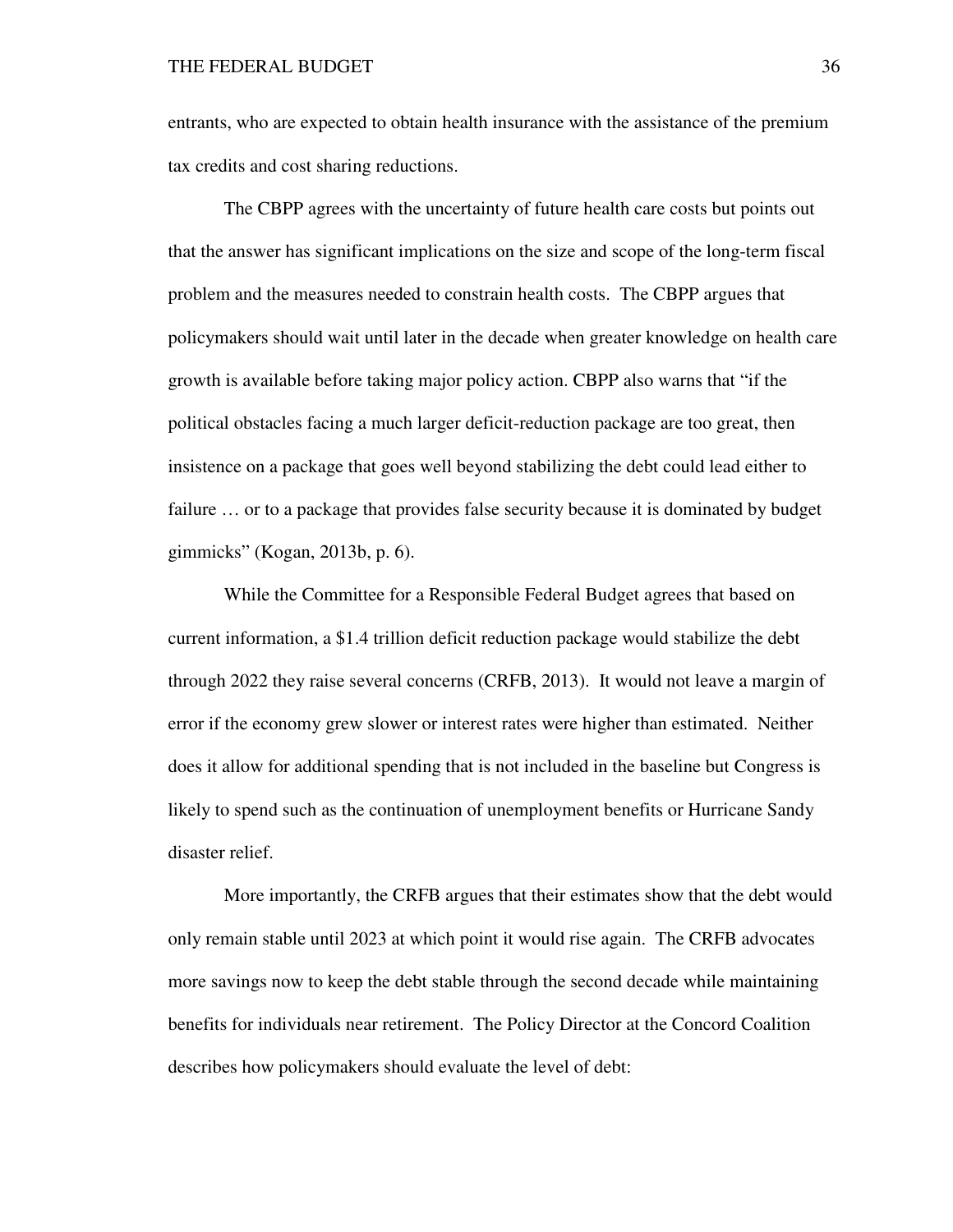Getting caught up in exactly when the debt-GDP-ratio stabilizes, or whether we might miss that goal by a few percentage points at the end of the 10-year window, assumes a precision in economic and technical estimating that no entity actually possesses…. Our main emphasis should be putting more focus on ensuring longterm stabilization of the growth rate of the debt rather than the specific level at which it stabilizes. Ensuring that the level is generally stable over a broad period of time and is not projected to dramatically grow at a later point should be the top priority. (Gordon, 2013)

Before the Great Recession, the debt to GDP ratio was 36 percent which provided flexibility to respond with deficit spending. If our debt to GDP had been 73 percent at the time, the CRFB questions whether that would have impaired our ability to respond to the financial crisis. Responding to the CBPP point regarding a lack of knowledge on controlling health care costs, the CRFB references almost 100 policies which experts believe have a strong likelihood of lowering health costs without negative consequences (CRFB, 2012).

Since the CBPP and CRFB provided their recommendations, the CBO has released an updated report on the budget and the economy. The report states that under current law, deficits will decline between now and 2015 before steadily rising again. The declining deficits partly stem from an increase in revenue—from 15.8 percent of GDP in 2012 to 19.1 percent in 2015 at which point revenue is expected to remain throughout the next decade. By comparison, the average over the last 40 years is 17.9 percent. Outlays over the same period are estimated to decline from 22.8 percent of GDP to 21.6 percent, still slightly higher than the average of 21 percent. If Congress abides by the annual caps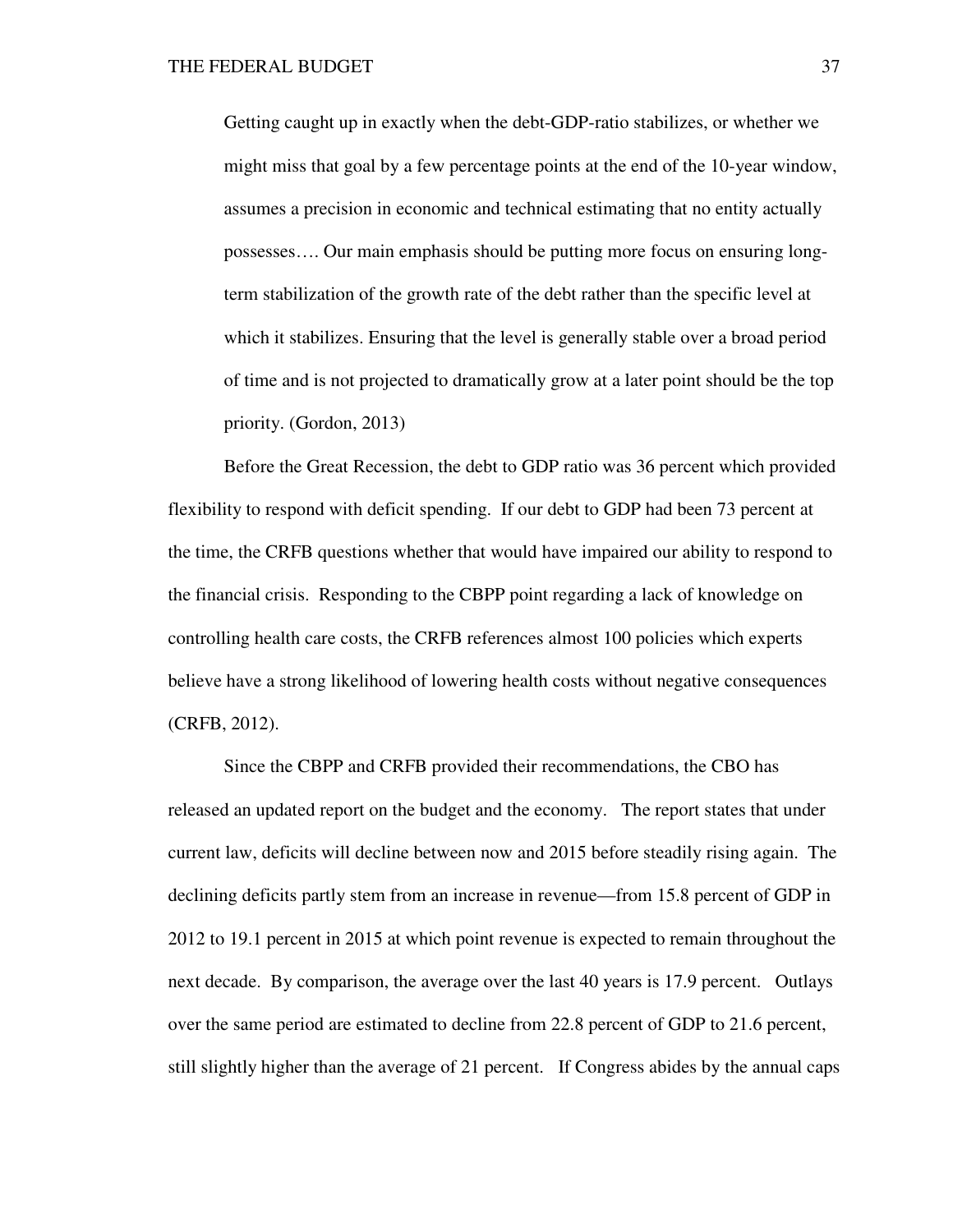on discretionary spending, non-mandatory federal spending will fall to its lowest share of the economy since this data began to be recorded in 1962. Thus, there is a strong possibility that Congress will loosen the strictness of the annual caps, thereby adding additional debt. The increasing deficits after 2015 is attributed to the aging population, larger interest payments, and increased spending on health care, including spending on the Medicaid expansion and new federal subsidies for health insurance (CBO, 2013).

CBO's economic calculations and current law would lead to a debt to GDP ratio of 76.3 percent at the end of 2015 which continues to decline, reaching a low of 73.1 percent in 2018 before climbing again to 77 percent in 2023 (Congressional Budget Office [CBO], 2013). Because the estimates are based on current law, it assumed savings from the sequestration about to take effect, the reduction in Medicare's payment rates to physicians that begins in 2014, and Congress will allow certain tax provisions to expire. If these events did not occur, CBO projects it would increase the debt burden to 87 percent of GDP in 2023. Even the lowest debt burden of the coming decade which occurs in 2018 is higher than any year between 1951 and 2012 and significantly higher than the 39 percent average between 1973 and 2012 (CBO, 2013).

While the debt as a share of the economy under current law is projected to remain stable throughout the next ten years, the CBO warns that these already historically high levels of debt will grow rapidly in the following decades unless Congress takes additional measures. Since the medium to long term concerns revolve around health care spending, Congress' focus should be on monitoring the health care market and ensuring that the recently slowed growth in costs continues. Congress cannot continue to slash the discretionary portion of the budget in order to lower the debt to GDP levels without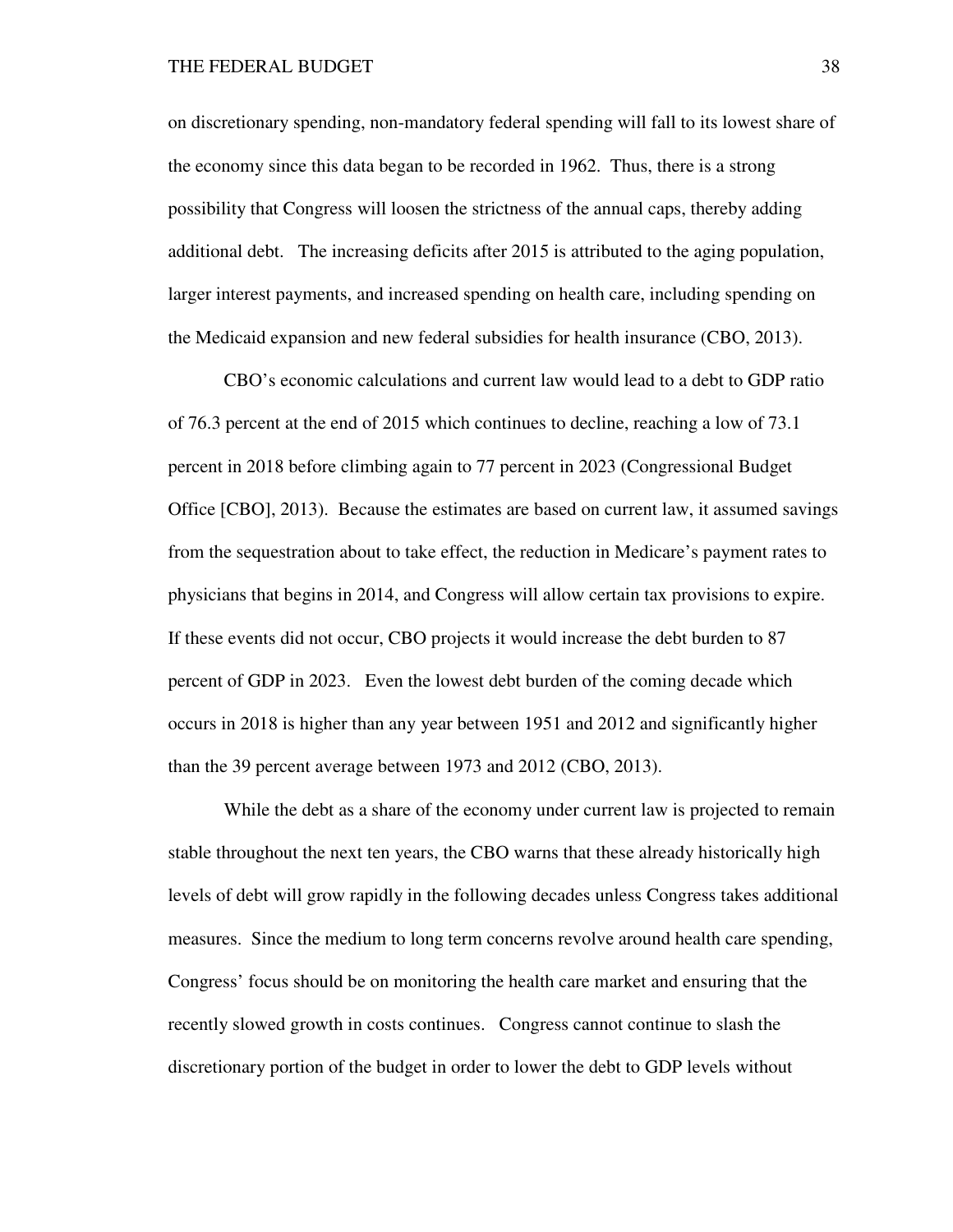eventually jeopardizing the delivery of valuable federal services. Reducing discretionary spending is a beneficial way to counteract increased spending in mandatory spending, but only to a certain extent. Currently, discretionary spending is on track to hit historically low levels. It is highly unlikely that Congress will allow it to hit such record low levels because that would mean a substantial reduction in valuable areas such as defense, education, veterans' benefits, housing, transportation, and science. Additionally, Congress should not approve any other deficit-financed measures, such as the ones in the alternative fiscal scenario, unless they are offset. This is because a debt to GDP ratio of up to 87 percent in 2023, under the alternative fiscal scenario, leaves little flexibility for additional deficits if spending accelerates after 2023 as the CBO and others believe.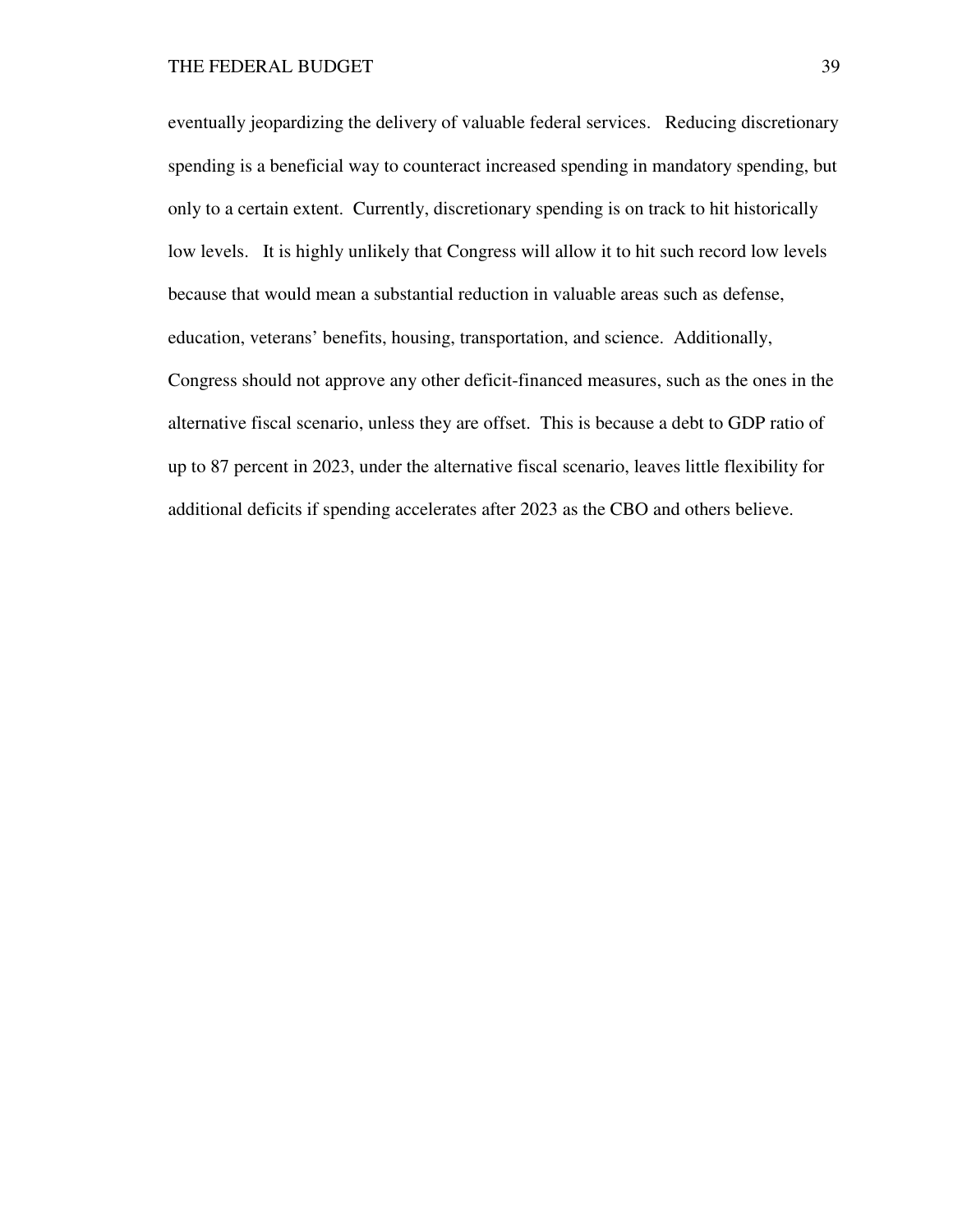# **Conclusion**

The nation's deficits and debt have garnered extensive attention in the last few years, yet what one hears is oftentimes confusing or contradictory. A desire to gain a more complete understanding of the federal budget has led to the focus on three of its elements: the process which guides its development, the political context it is crafted within, and the fiscal policies that comprise it. The discussion of the budget process highlighted how the evolution of the United States' economy required adaptions to how the nation finances its expenditures. Prior to 1921, the United States did not have a formalized budget process. As the government assumed more responsibility, however, a process to manage the public funds was needed. Initially, Congress granted the responsibility of forming the budget to the President but in 1974 Congress re-asserted its prominence by designing its own annual budget.

At various times since, policymakers have disapproved of the large deficits and attempted to modify the process to reach their desired outcome. Yet, disagreements on acceptable levels of debt, the proper role of the federal government, and budgetary priorities block agreement and even the best budget process cannot overcome the lack of consensus. This is represented in the Supercommittee's failure to reach a compromise even though it was allowed to negotiate outside the budget process. In the current political context, most of the representatives of a given party view the deficit as a consequence of the other party's decisions and so only accept solutions that correct for the original mistake.

Unless the partisanship in Congress can be scaled back, one can continue to expect gridlock that has led to continuing resolutions instead of budgets, last-minute and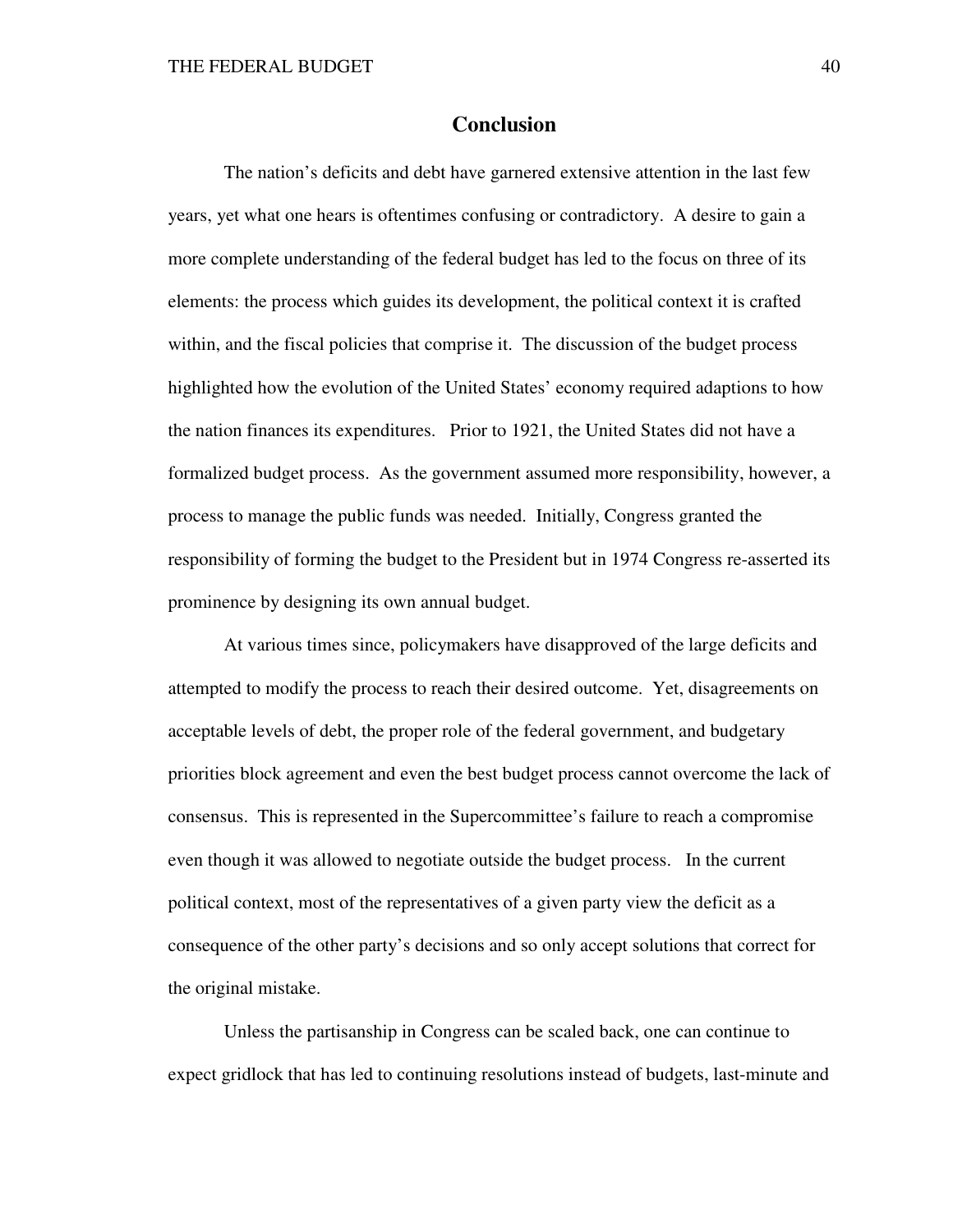short increases in the debt limit, and an absence of a long-term solution to ensure that debt as a share of the economy remains stable against projected increases in health care and Social Security spending. While this thesis described some of the factors that contribute to gridlock, methods to achieve beneficial compromises are not as plentiful because they are not as readily apparent. Certainly, a necessary component to ending the gridlock and uncertainty are new leaders who effectively balance holding true to one's principles and negotiating with other leaders particularly when refusing to do so impinges the public welfare.

The remainder of the research focuses on spending and taxing policies and the economy. Within the policies framework, attention was raised to the desirability of a balanced budget, the reasons for entitlement programs, and the volatility that mandatory spending brings to the federal budget. Another primary subject was health care spending which many scholars believe will greatly strain the federal budget in the coming decades. The upcoming implementation of the remaining provisions of the Affordable Care Act will either improve or compound the federal government's budgetary standpoint over the next few decades. Projections are subjected to increasing uncertainty every year beyond a three year period, yet the federal government cannot simply leave the debt at its current level and wait to see if the concerns materialize. This is because our currently high level of debt does not allow for additional significant debt accumulation should spending rise sharply.

While this thesis attempted to provide a synthesis of research on the federal budget's process, policies, and politics, one cannot address all of the aspects related to the federal budget. Future research on an acceptable level of debt relative to a nation's gross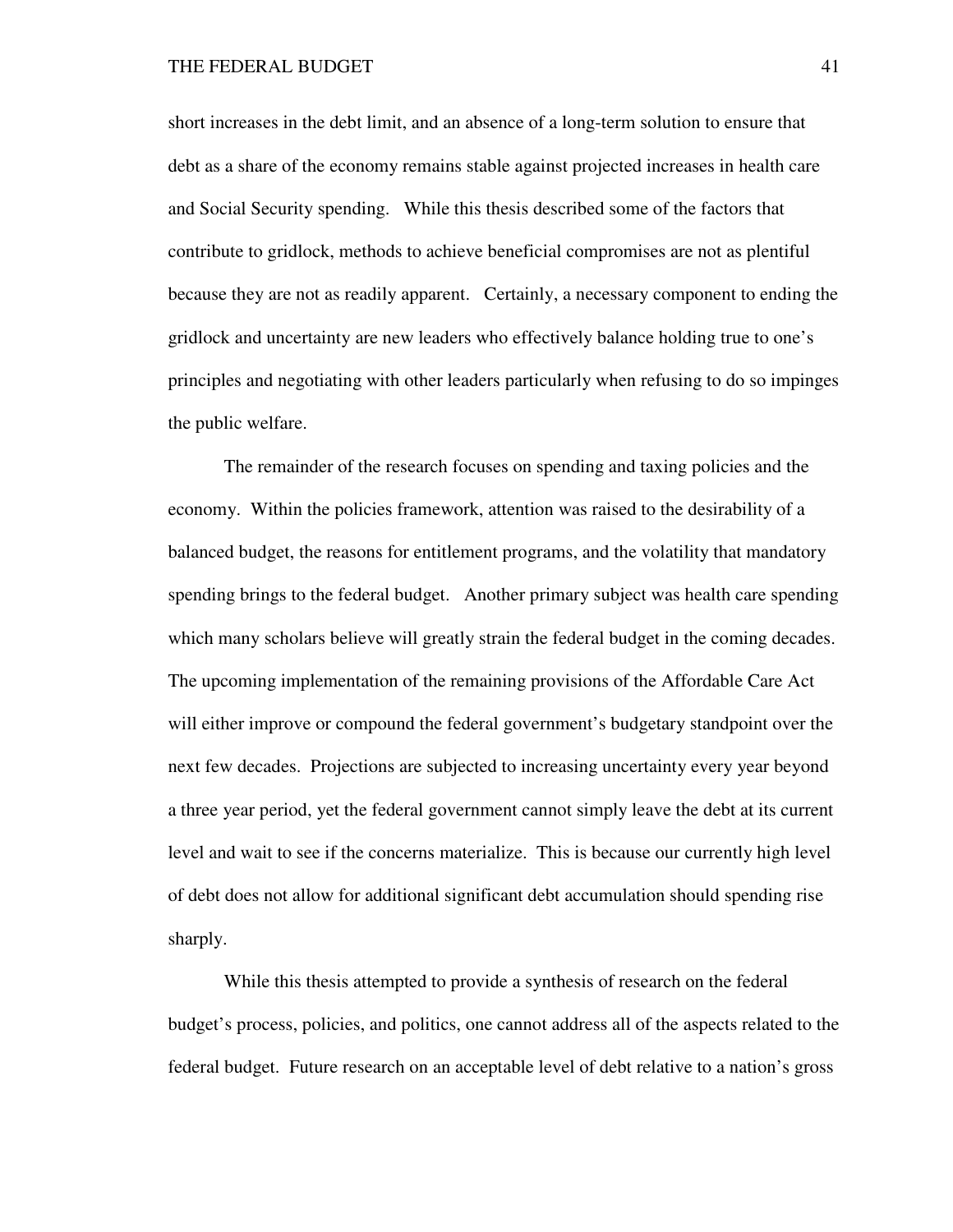domestic product would complement this discussion. Specifically, is there a ceiling on a debt to GDP ratio that is tolerable for the United States? Along the debt to GDP continuum, are there identifiable tradeoffs at various levels? Moreover, what conditions could increase or decrease the permissible percentage? A second area of research pertains to the direction of health care costs under the Affordable Care Act. The response of the market over the next decade to the Affordable Care Act will greatly influence the validity of long-term budget concerns.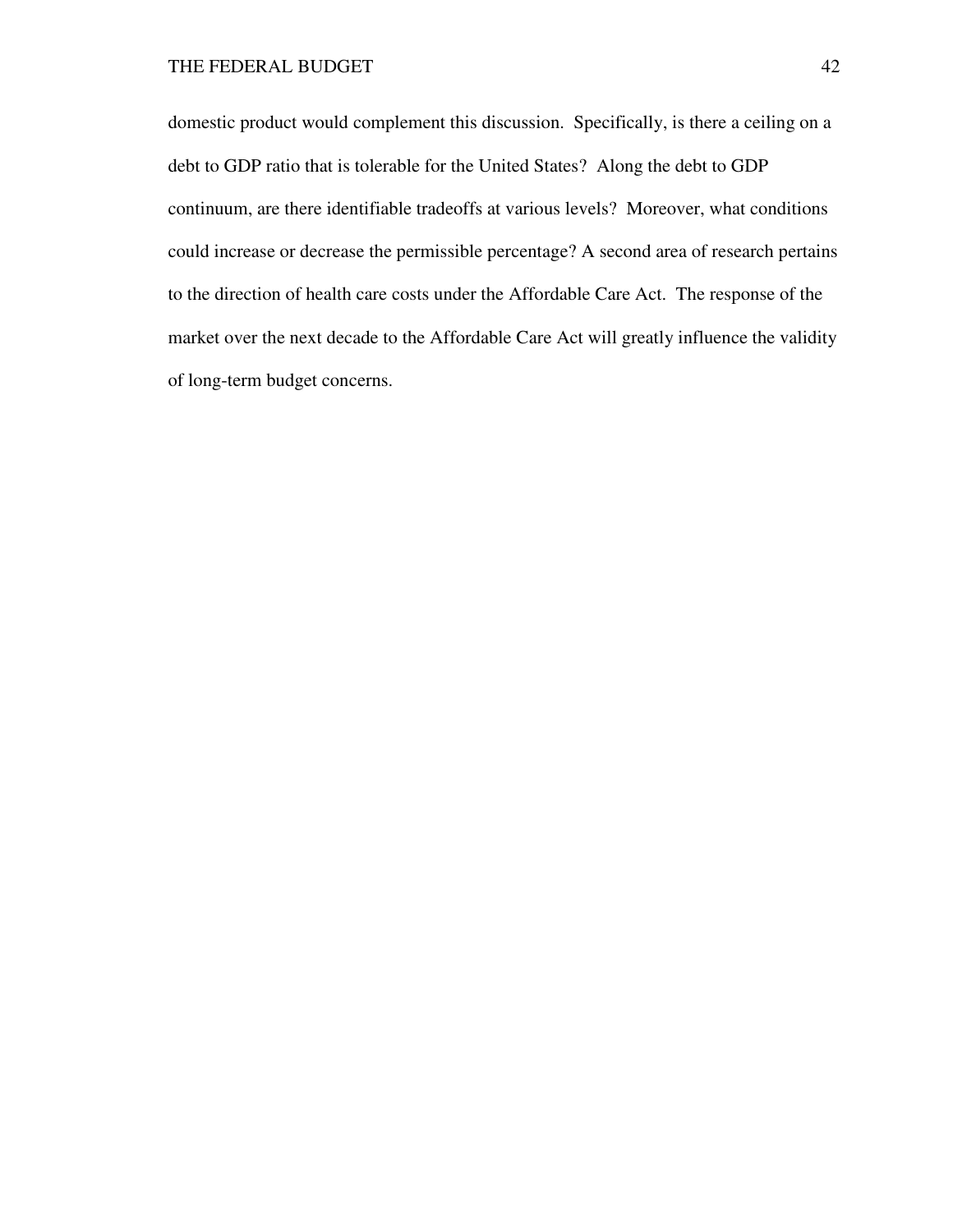# **References**

Altshuler, R., Lim, K., & Williams, R. (2010). Desperately seeking revenue. *National Tax Journal, 63*, 331-352. Retrieved from http://www.ntanet.org/

Andrews, M. (2011). The (il)logics of federal budgeting, and why crisis must come. *Public Administration Review*, *71*, 345-348. doi: 10.1111/j.1540- 6210.2011.02352.x

The Bureau of the Public Debt. (2012). Monthly statement of the public debt of the United States: December 31, 2012. Retrieved from

http://www.treasurydirect.gov/govt/reports/pd/mspd/2012/opds122012.pdf

Committee for a Responsible Federal Budget. (2011). Understanding the debt limit. Retrieved from

http://crfb.org/sites/default/files/Understanding the Debt Limit.pdf

- Committee for a Responsible Federal Budget. (2013). Putting the debt on a downward path. Retrieved from http://crfb.org/blogs/putting-debt-downward-path
- Concord Coalition. (2011, May 3). *Process reform as deficit reduction: A first step, but no substitute for policy*. Retrieved from http://www.concordcoalition.org/issue briefs/2011/0503/process-reform-deficit-reduction-first-step-no-substitute-policy
- Congressional Budget Office. (1998). The economic and budget outlook: Fiscal years 1999-2008. Retrieved from

http://www.cbo.gov/sites/default/files/cbofiles/ftpdocs/3xx/doc316/eb01-98.pdf

Congressional Budget Office. (2013). The budget and economic outlook: Fiscal years 2013 to 2023. Retrieved from

http://cbo.gov/sites/default/files/cbofiles/attachments/43907-BudgetOutlook.pdf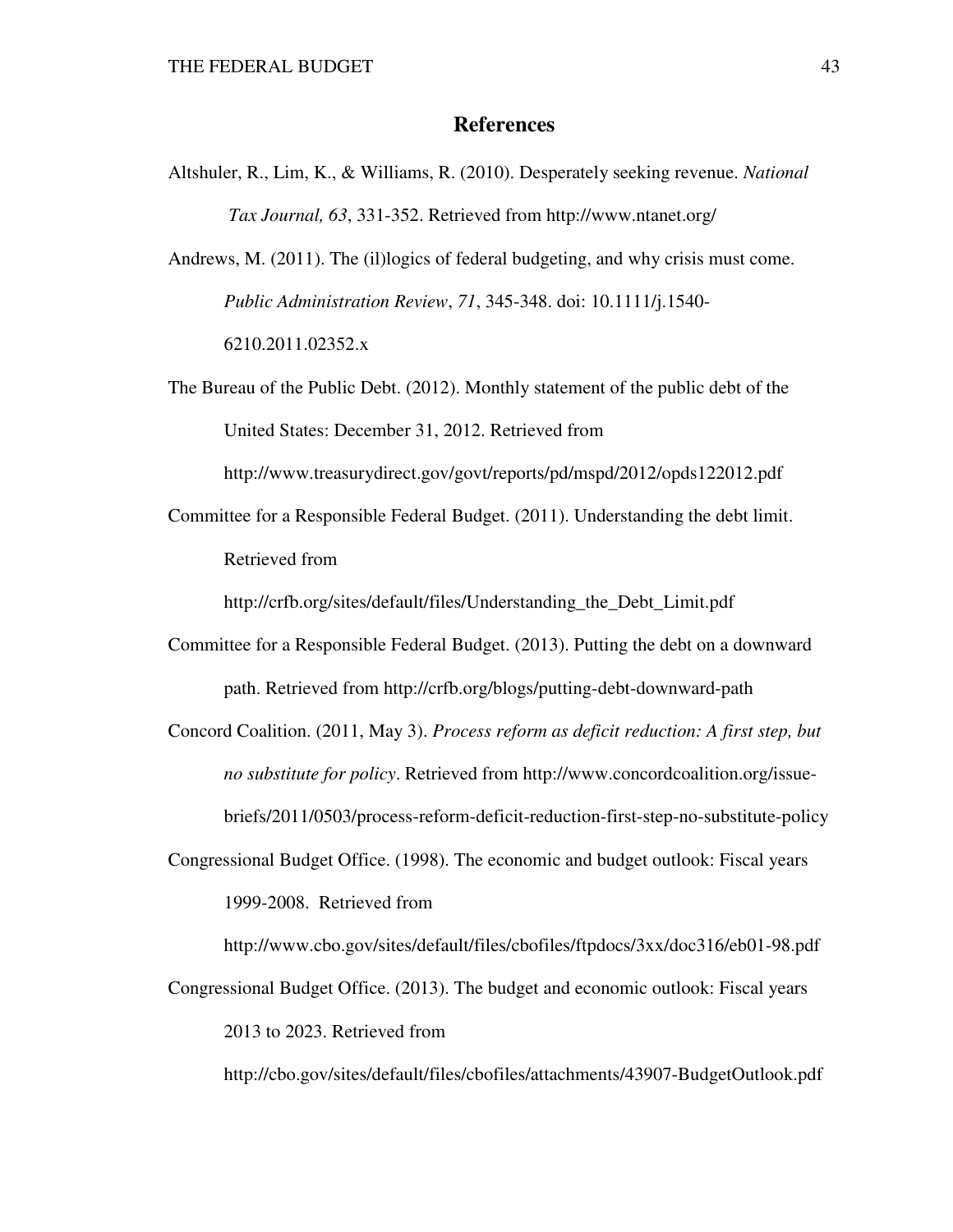- "Fact sheet: Bipartisan debt deal: A win for the economy and budget discipline" (2011). Retrieved from http://www.whitehouse.gov/the-press-office/2011/07/31/fact sheet-bipartisan-debt-deal-win-economy-and-budget-discipline
- Feldstein, M. (2011). Preventing a national debt explosion. In J. Brown (Ed.), *Tax policy and the economy* (109-144). Chicago, IL: University of Chicago Press.

Gale, W. & Harris, B. (2008). The tax policy briefing book: A citizen's guide for the 2008 election and beyond. Retrieved from http://www.taxpolicycenter.org/upload/Background/I-11thru1- 14TheBushTaxCuts.final.pdf

- Gordon, J. (2013). For future deficit reduction, policy choices more important than amount. Retrieved from http://concordcoalition.org/tabulation/future-deficit reduction-policy-choices-more-important-amount
- Hartman, M., Martin, A. B., Benson, J., & Catlin, A. (2013). National health spending in 2011: Overall growth remains low, but some payers and services show signs of acceleration. *Health Affairs*, *32*, 87-99. doi: 10.1377/hlthaff.2012.1206
- "Implementation Timeline." (2013). Retrieved from

http://healthreform.kff.org/timeline.aspx

- Joyce, P. G. (1996). Congressional budget reform: The unanticipated implications for federal policy making. *Public Administration Review, 56*, 317-325. Retrieved from http://www.wiley.com.seu.idm.oclc.org/WileyCDA/
- Kogan, R. (2013a). Here's how the March 1 sequester would work. Retrieved from http://www.offthechartsblog.org/heres-how-the-march-1-sequester-would-work/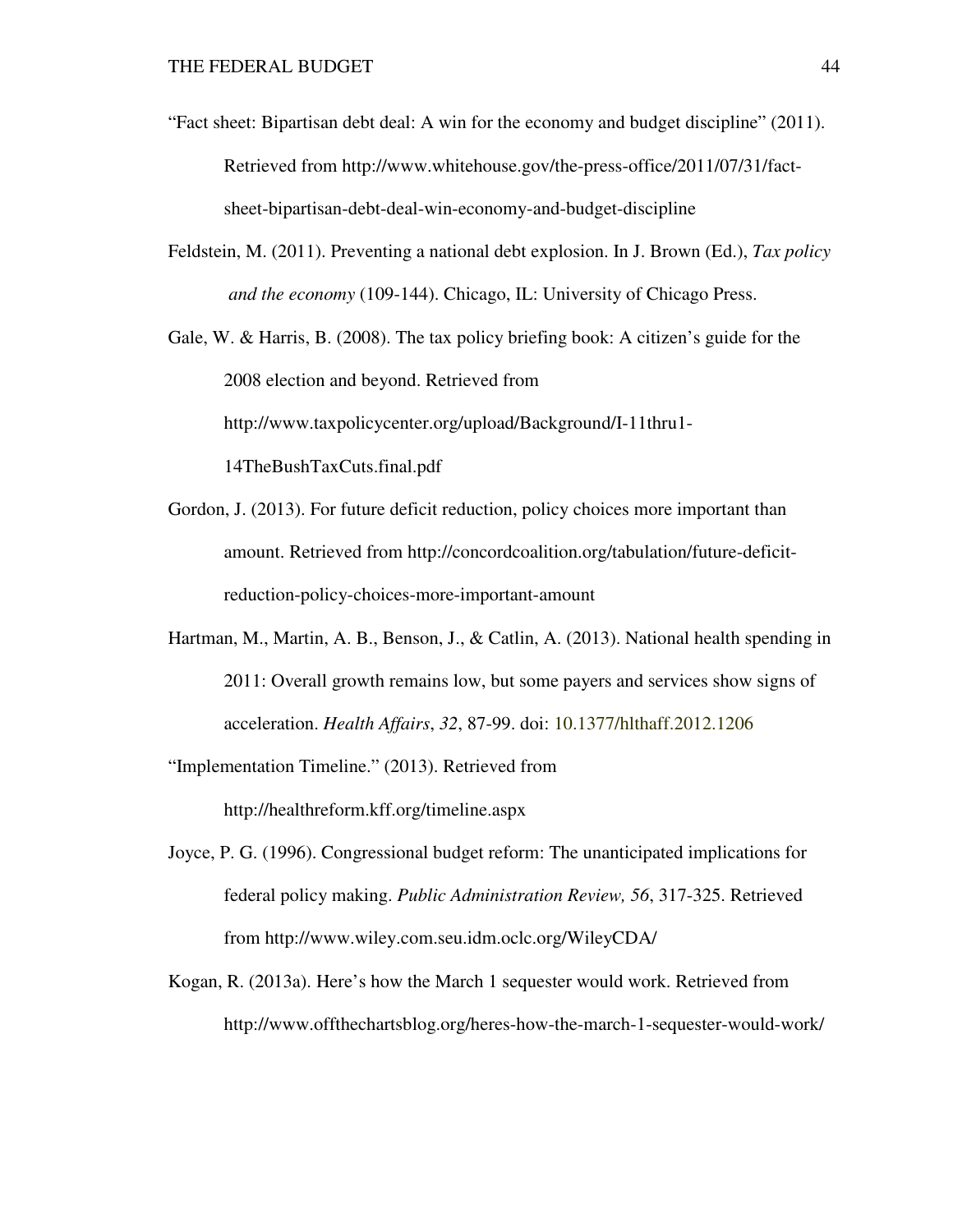- Kogan, R. (2013b). To stabilize the debt, policymakers should seek another \$1.4 trillion in deficit savings. Retrieved from http://www.cbpp.org/files/1-9-13bud2.pdf
- Krutz, G. S. (2012). The path of Congressional budget reform. *Extensions,* Summer 2012. Retrieved from

http://www.ou.edu/carlalbertcenter/extensions/summer2012/Contents.pdf

- Machester, J., & Schwabish, J. A. (2010). The long-term budget outlook in the United States and the role of health care entitlements. *National Tax Journal*, *63*, 285-306. Retrieved from http://www.ntanet.org/
- Meyers, R. T. (Ed.). (1999). *Handbook of government budgeting.* San Francisco, CA: Jossey-Bass Inc.
- Meyers, R. T., & Rubin, I. S. (2011). The executive budget in the federal government: The first century and beyond. *Public Administration Review*, *71*, 334-344. doi: 10.1111/j.1540-6210.2011.02351.x
- Milbank, D. (2002). Bush administration announces \$159 billion deficit for year 2002. Retrieved from http://tech.mit.edu/V122/N50/spending-50.50w.html
- Niskanen, W. A. (1989). [Review of the book *The new politics of the budgetary process*, by A. Wildavsky]. *Cato Journal, 8,* 765-767. Retrieved from http://www.cato.org/pubs/journal/cj8n3/cj8n3-13.pdf
- Patton, M. Q. (2002). *Qualitative research & evaluation methods* (3rd ed.). Thousand Oaks, California: Sage Publications, Inc.
- Peters Jr., R. M. (2012). Debt, deficit, and dysfunction. *Extensions,* Summer 2012. Retrieved from

http://www.ou.edu/carlalbertcenter/extensions/summer2012/Contents.pdf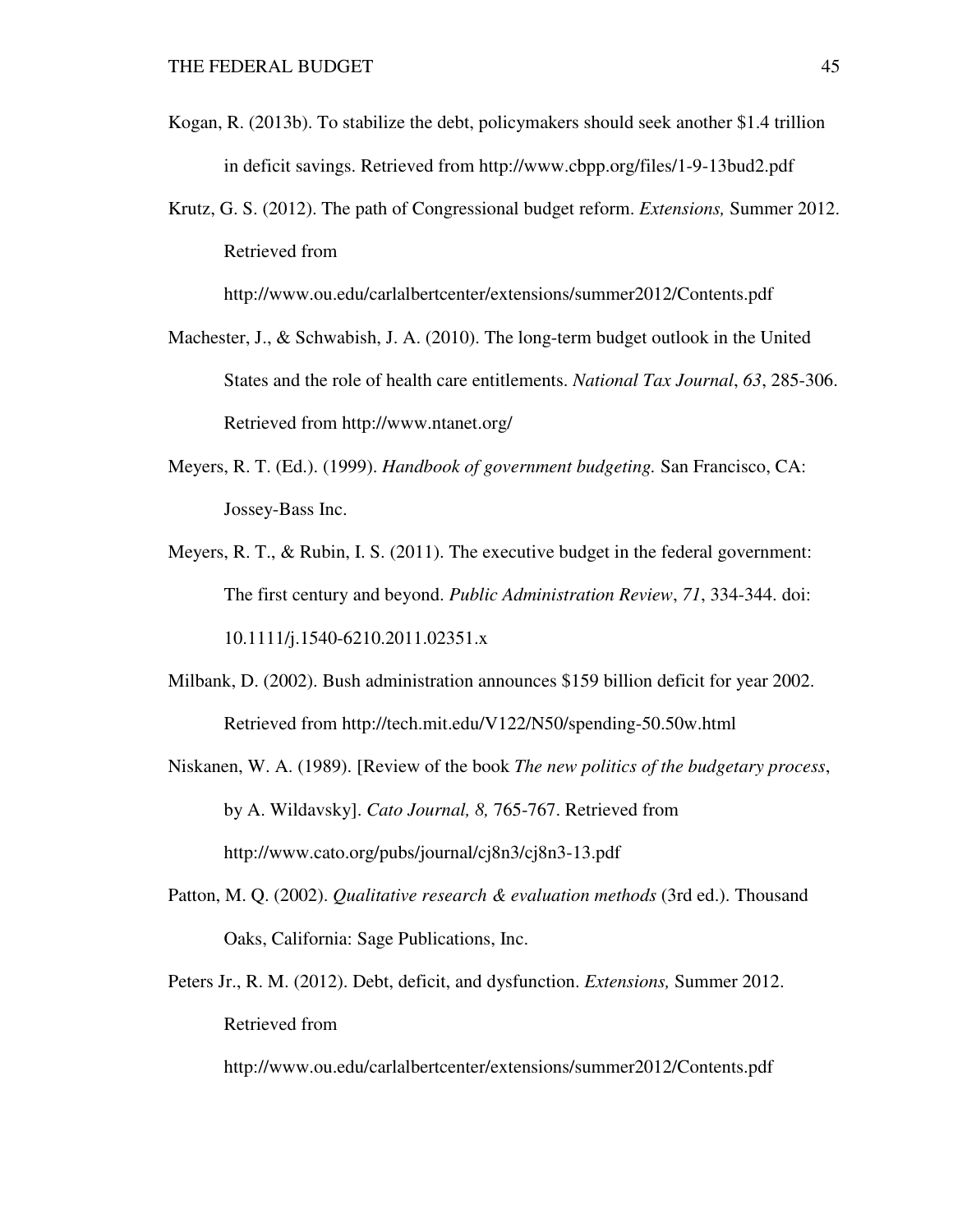Peterson Foundation. (2012). Balanced budget amendment: Pros and cons. Retrieved from http://www.pgpf.org/Issues/Fiscal-Outlook/2012/06/062112-Balanced- Budget-Explainer.aspx

Peterson Foundation. (2011). The Solutions Initiative. Retrieved from http://www.pgpf.org/Issues/Fiscal-

Outlook/2011/05/20110525\_Solutions\_Initiative.aspx

Peterson, P., & Howe, N. (1988). *On borrowed time.* San Francisco, CA: Institute for Contemporary Studies.

Peterson, P. (2004). *Running on empty*. New York, NY: Farrar, Straus, and Giroux.

- "Policy basics: Where do our federal tax dollars go?" (2012). Retrieved from http://www.cbpp.org/cms/index.cfm?fa=view&id=1258
- Posner, P. L. (2009). Budget process reform: Waiting for Godot. *Public Administration Review*, *69*, 233-244. doi: 10.1111/j.1540-6210.2008.01969.x
- Posner, P. L. (2011). Federalist No. 30: What is to be done about the federal budget. *Public Administration Review, 71*, (Suppl.), 53-61. doi: 10.1111/j.1540- 6210.2011.02462.x
- Reischauer, R. D. (1993). CBO Testimony Retrieved from: http://www.cbo.gov/sites/default/files/cbofiles/ftpdocs/103xx/doc10382/1993\_05 \_13reischauertestimony.pdf
- Rubin, I. S. (2010). *The politics of public budgeting: Getting and spending, borrowing and balancing*. Washington, DC: CQ Press.
- Ruffing, K. A. & Stone, C. (2013). Separating the debt limit from the deficit problem. Retrieved from http://www.cbpp.org/cms/index.cfm?fa=view&id=3888